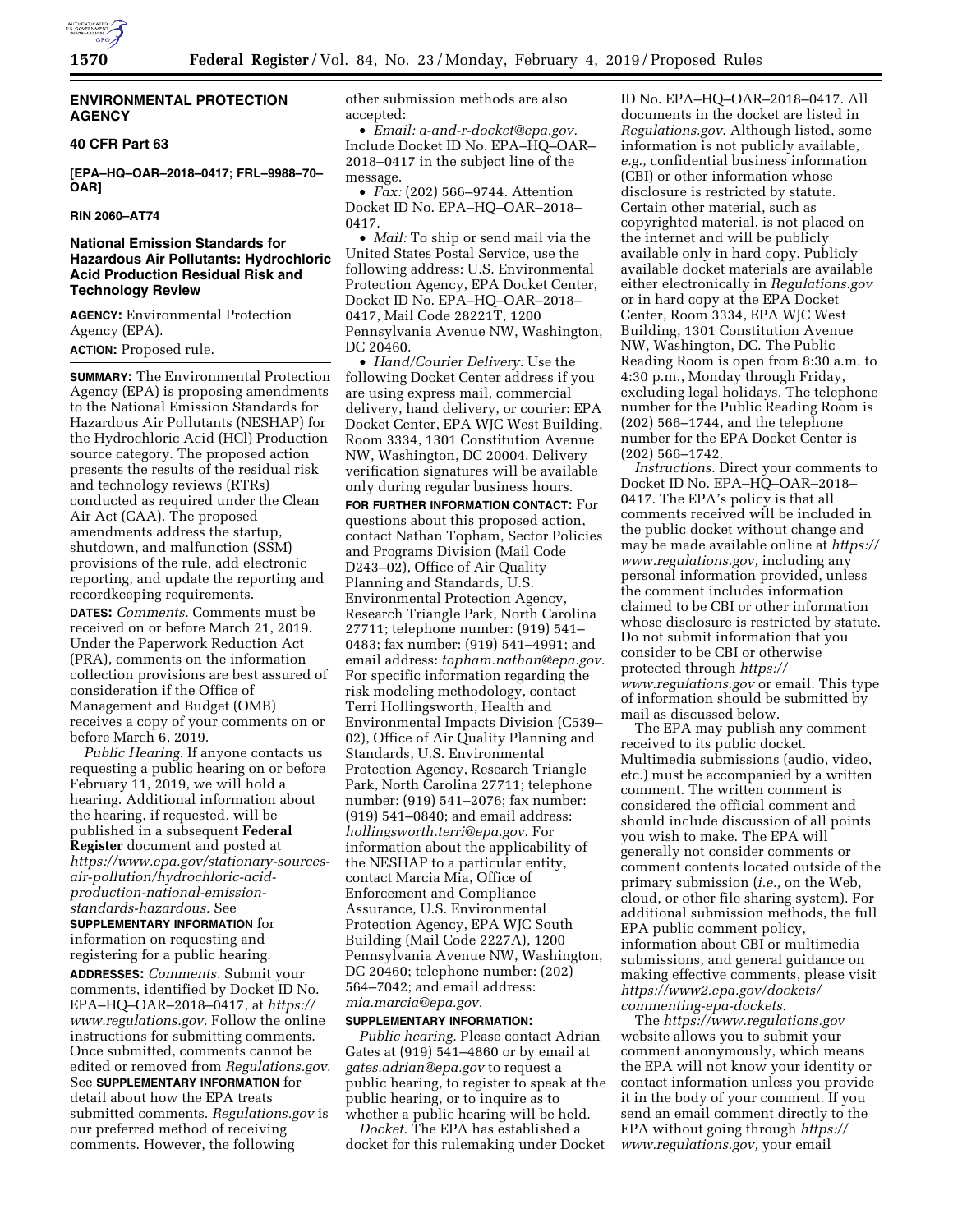address will be automatically captured and included as part of the comment that is placed in the public docket and made available on the internet. If you submit an electronic comment, the EPA recommends that you include your name and other contact information in the body of your comment and with any digital storage media you submit. If the EPA cannot read your comment due to technical difficulties and cannot contact you for clarification, the EPA may not be able to consider your comment. Electronic files should not include special characters or any form of encryption and be free of any defects or viruses. For additional information about the EPA's public docket, visit the EPA Docket Center homepage at *[https://](https://www.epa.gov/dockets)  [www.epa.gov/dockets.](https://www.epa.gov/dockets)* 

*Submitting CBI.* Do not submit information containing CBI to the EPA through *<https://www.regulations.gov>* or email. Clearly mark the part or all of the information that you claim to be CBI. For CBI information on any digital storage media that you mail to the EPA, mark the outside of the digital storage media as CBI and then identify electronically within the digital storage media the specific information that is claimed as CBI. In addition to one complete version of the comments that includes information claimed as CBI, you must submit a copy of the comments that does not contain the information claimed as CBI directly to the public docket through the procedures outlined in *Instructions*  above. If you submit any digital storage media that does not contain CBI, mark the outside of the digital storage media clearly that it does not contain CBI. Information not marked as CBI will be included in the public docket and the EPA's electronic public docket without prior notice. Information marked as CBI will not be disclosed except in accordance with procedures set forth in 40 Code of Federal Regulations (CFR) part 2. Send or deliver information identified as CBI only to the following address: OAQPS Document Control Officer (C404–02), OAQPS, U.S. Environmental Protection Agency, Research Triangle Park, North Carolina 27711, Attention Docket ID No. EPA– HQ–OAR–2018–0417.

*Preamble Acronyms and Abbreviations.* We use multiple acronyms and terms in this preamble. While this list may not be exhaustive, to ease the reading of this preamble and for reference purposes, the EPA defines the following terms and acronyms here:

AEGL acute exposure guideline level AERMOD air dispersion model used by the HEM–3 model

CAA Clean Air Act

- CalEPA California EPA
- CBI Confidential Business Information CFR Code of Federal Regulations
- $Cl<sub>2</sub>$  chlorine
- 
- EPA Environmental Protection Agency ERPG Emergency Response Planning Guideline
- ERT Electronic Reporting Tool
- HAP hazardous air pollutant(s)
- HCl hydrochloric acid
- HEM–3 Human Exposure Model, Version
- $\frac{1.1.0}{HF}$  hy hydrogen fluoride
- HI hazard index
- HQ hazard quotient
- IRIS Integrated Risk Information System
- km kilometer
- MACT maximum achievable control technology
- mg/m3 milligrams per cubic meter
- MIR maximum individual risk
- NAAQS National Ambient Air Quality Standards
- NAICS North American Industry
- Classification System
- NESHAP national emission standards for hazardous air pollutants
- NTTAA National Technology Transfer and Advancement Act
- OAQPS Office of Air Quality Planning and Standards
- OECA Office of Enforcement and Compliance Assurance
- OMB Office of Management and Budget
- PB–HAP hazardous air pollutants known to be persistent and bio-accumulative in the environment
- POM polycyclic organic matter
- 
- REL reference exposure level<br>RFA Regulatory Flexibility A Regulatory Flexibility Act
- RfC reference concentration<br>RfD reference dose
- 
- RfD reference dose<br>RTR residual risk a residual risk and technology review
- SAB Science Advisory Board
- SSM startup, shutdown, and malfunction
- 
- TOSHI target organ-specific hazard index
- tpy tons per year
- TRIM.FaTE Total Risk Integrated Methodology: Fate, Transport, and Ecological Exposure model
- UF uncertainty factor
- UMRA Unfunded Mandates Reform Act URE unit risk estimate

*Organization of this Document.* The information in this preamble is organized as follows:

I. General Information

- A. Does this action apply to me?
- B. Where can I get a copy of this document and other related information?
- II. Background
	- A. What is the statutory authority for this action?
	- B. What is this source category and how does the current NESHAP regulate its HAP emissions?
	- C. What data collection activities were conducted to support this action?
- D. What other relevant background information and data are available?
- III. Analytical Procedures and Decision-Making
	- A. How do we consider risk in our decision-making?
	- B. How do we perform the technology review?
- C. How do we estimate post-MACT risk
- posed by the source category? IV. Analytical Results and Proposed Decisions
	- A. What are the results of the risk assessment and analyses?
	- B. What are our proposed decisions regarding risk acceptability, ample margin of safety, and adverse environmental effect?
	- C. What are the results and proposed decisions based on our technology review?
	- D. What other actions are we proposing?
	- E. What compliance dates are we proposing?
- V. Summary of Cost, Environmental, and Economic Impacts
- A. What are the affected sources?
- B. What are the air quality impacts?
- C. What are the cost impacts?
- D. What are the economic impacts?
- E. What are the benefits?
- VI. Request for Comments
- VII. Submitting Data Corrections
- VIII. Statutory and Executive Order Reviews
- A. Executive Order 12866: Regulatory Planning and Review and Executive Order 13563: Improving Regulation and Regulatory Review
- B. Executive Order 13771: Reducing Regulation and Controlling Regulatory **Costs**
- C. Paperwork Reduction Act (PRA)
- D. Regulatory Flexibility Act (RFA)
- E. Unfunded Mandates Reform Act (UMRA)
- F. Executive Order 13132: Federalism
- G. Executive Order 13175: Consultation and Coordination With Indian Tribal Governments
- H. Executive Order 13045: Protection of Children From Environmental Health Risks and Safety Risks
- I. Executive Order 13211: Actions Concerning Regulations That Significantly Affect Energy Supply, Distribution, or Use
- J. National Technology Transfer and Advancement Act (NTTAA)
- K. Executive Order 12898: Federal Actions To Address Environmental Justice in Minority Populations and Low-Income Populations

### **I. General Information**

# *A. Does this action apply to me?*

Table 1 of this preamble lists the NESHAP and associated regulated industrial source categories that are the subject of this proposal. Table 1 is not intended to be exhaustive, but rather provides a guide for readers regarding the entities that this proposed action is likely to affect. The proposed standards, once promulgated, will be directly applicable to the affected sources. Federal, state, local, and tribal government entities will not be affected by this proposed action. As defined in the *Initial List of Categories of Sources Under Section 112(c)(1) of the Clean Air Act Amendments of 1990* (see 57 FR 31576, July 16, 1992) and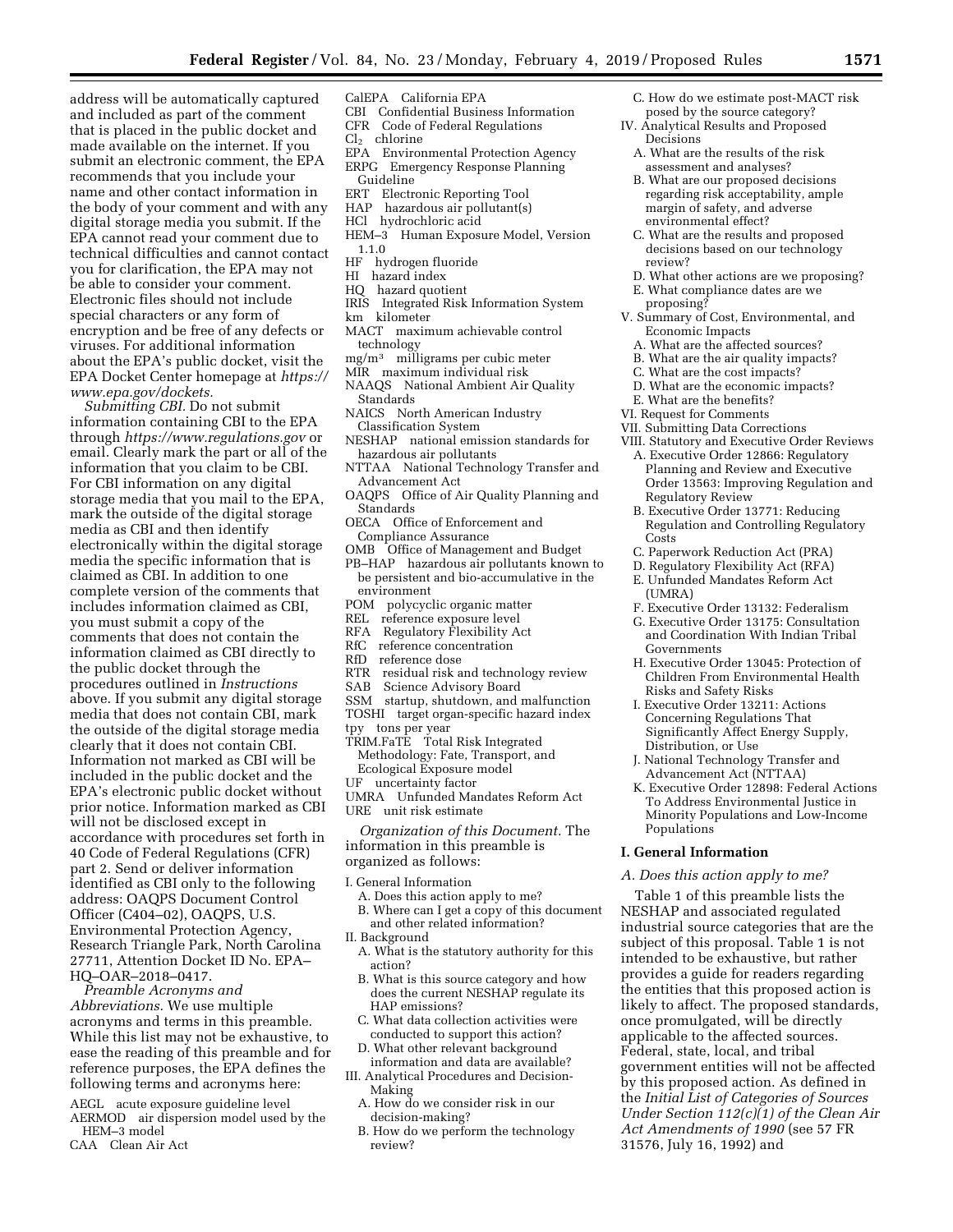*Documentation for Developing the Initial Source Category List* (*see* EPA– 450/3–91–030), the HCl Production source category includes any facility engaged in the production of HCl. The category includes, but is not limited to, production of hydrochloric acid via any of the following methods: (1) Production of HCl as a by-product in the manufacture of organic chemicals; (2)

direct reaction of salts and sulfuric acid (Mannheim process); (3) reaction of a salt, sulfur dioxide, oxygen, and water (Hargreaves process); or (4) burning chlorine  $(Cl<sub>2</sub>)$  in the presence of hydrogen gas. On September 18, 2001 (66 FR 48174), the Fume Silica Production source category was combined with the HCl Production source category. The Fume Silica

Production source category is any facility engaged in the production of fume silica. Fume silica is a fine white powder used as a thickener, thixotropic, or reinforcing agent in inks, resins, rubber, paints, and cosmetics. The category includes the production of fume silica by the combustion of silicon tetrachloride in hydrogen-oxygen furnaces.

### TABLE 1—NESHAP AND INDUSTRIAL SOURCE CATEGORIES AFFECTED BY THIS PROPOSED ACTION

| Source category | <b>NESHAP</b>   | NAICS code |
|-----------------|-----------------|------------|
|                 | HC <sub>1</sub> | 325180     |

1 North American Industry Classification System.

# *B. Where can I get a copy of this document and other related information?*

In addition to being available in the docket, an electronic copy of this action is available on the internet. Following signature by the EPA Administrator, the EPA will post a copy of this proposed action at *[https://www.epa.gov/](https://www.epa.gov/hydrochloric-acid-production-national-emission-standards-hazardous)  [hydrochloric-acid-production-national](https://www.epa.gov/hydrochloric-acid-production-national-emission-standards-hazardous)[emission-standards-hazardous.](https://www.epa.gov/hydrochloric-acid-production-national-emission-standards-hazardous)*  Following publication in the **Federal Register**, the EPA will post the **Federal Register** version of the proposal and key technical documents at this same website. Information on the overall residual RTR program is available at *[https://www3.epa.gov/ttn/atw/rrisk/](https://www3.epa.gov/ttn/atw/rrisk/rtrpg.html) [rtrpg.html.](https://www3.epa.gov/ttn/atw/rrisk/rtrpg.html)* 

A redline version of the regulatory language that incorporates the proposed changes in this action is available in the docket for this action (Docket ID No. EPA–HQ–OAR–2018–0417).

### **II. Background**

### *A. What is the statutory authority for this action?*

The statutory authority for this action is provided by sections 112 and 301 of the CAA, as amended (42 U.S.C. 7401 *et seq.*). Section 112 of the CAA establishes a two-stage regulatory process to develop standards for emissions of hazardous air pollutants (HAP) from stationary sources. Generally, the first stage involves establishing technology-based standards and the second stage involves evaluating those standards that are based on maximum achievable control technology (MACT) to determine whether additional standards are needed to address any remaining risk associated with HAP emissions. This second stage is commonly referred to as the ''residual risk review.'' In addition to the residual risk review, the CAA also requires the EPA to review standards set

under CAA section 112 every 8 years to determine if there are ''developments in practices, processes, or control technologies'' that may be appropriate to incorporate into the standards. This review is commonly referred to as the ''technology review.'' When the two reviews are combined into a single rulemaking, it is commonly referred to as the ''risk and technology review.'' The discussion that follows identifies the most relevant statutory sections and briefly explains the contours of the methodology used to implement these statutory requirements. A more comprehensive discussion appears in the document titled *CAA Section 112 Risk and Technology Reviews: Statutory Authority and Methodology* in the docket for this rulemaking.

In the first stage of the CAA section 112 standard setting process, the EPA promulgates technology-based standards under CAA section 112(d) for categories of sources identified as emitting one or more of the HAP listed in CAA section 112(b). Sources of HAP emissions are either major sources or area sources, and CAA section 112 establishes different requirements for major source standards and area source standards. ''Major sources'' are those that emit or have the potential to emit 10 tons per year (tpy) or more of a single HAP or 25 tpy or more of any combination of HAP. All other sources are ''area sources.'' For major sources, CAA section 112(d)(2) provides that the technology-based NESHAP must reflect the maximum degree of emission reductions of HAP achievable (after considering cost, energy requirements, and non-air quality health and environmental impacts). These standards are commonly referred to as MACT standards. CAA section 112(d)(3) also establishes a minimum control level for MACT standards, known as the MACT ''floor.'' The EPA must also consider control options that are more stringent

than the floor. Standards more stringent than the floor are commonly referred to as beyond-the-floor standards. In certain instances, as provided in CAA section 112(h), the EPA may set work practice standards where it is not feasible to prescribe or enforce a numerical emission standard. For area sources, CAA section 112(d)(5) gives the EPA discretion to set standards based on generally available control technologies or management practices (GACT standards) in lieu of MACT standards.

The second stage in standard-setting focuses on identifying and addressing any remaining (*i.e.*, "residual") risk according to CAA section 112(f). For source categories subject to MACT standards, section 112(f)(2) of the CAA requires the EPA to determine whether promulgation of additional standards is needed to provide an ample margin of safety to protect public health or to prevent an adverse environmental effect. Section 112(d)(5) of the CAA provides that this residual risk review is not required for categories of area sources subject to GACT standards. Section 112(f)(2)(B) of the CAA further expressly preserves the EPA's use of the two-step approach for developing standards to address any residual risk and the Agency's interpretation of ''ample margin of safety'' developed in the *National Emissions Standards for Hazardous Air Pollutants: Benzene Emissions from Maleic Anhydride Plants, Ethylbenzene/Styrene Plants, Benzene Storage Vessels, Benzene Equipment Leaks, and Coke By-Product Recovery Plants* (Benzene NESHAP) (54 FR 38044, September 14, 1989). The EPA notified Congress in the Risk Report that the Agency intended to use the Benzene NESHAP approach in making CAA section 112(f) residual risk determinations (EPA–453/R–99–001, p. ES–11). The EPA subsequently adopted this approach in its residual risk determinations and the United States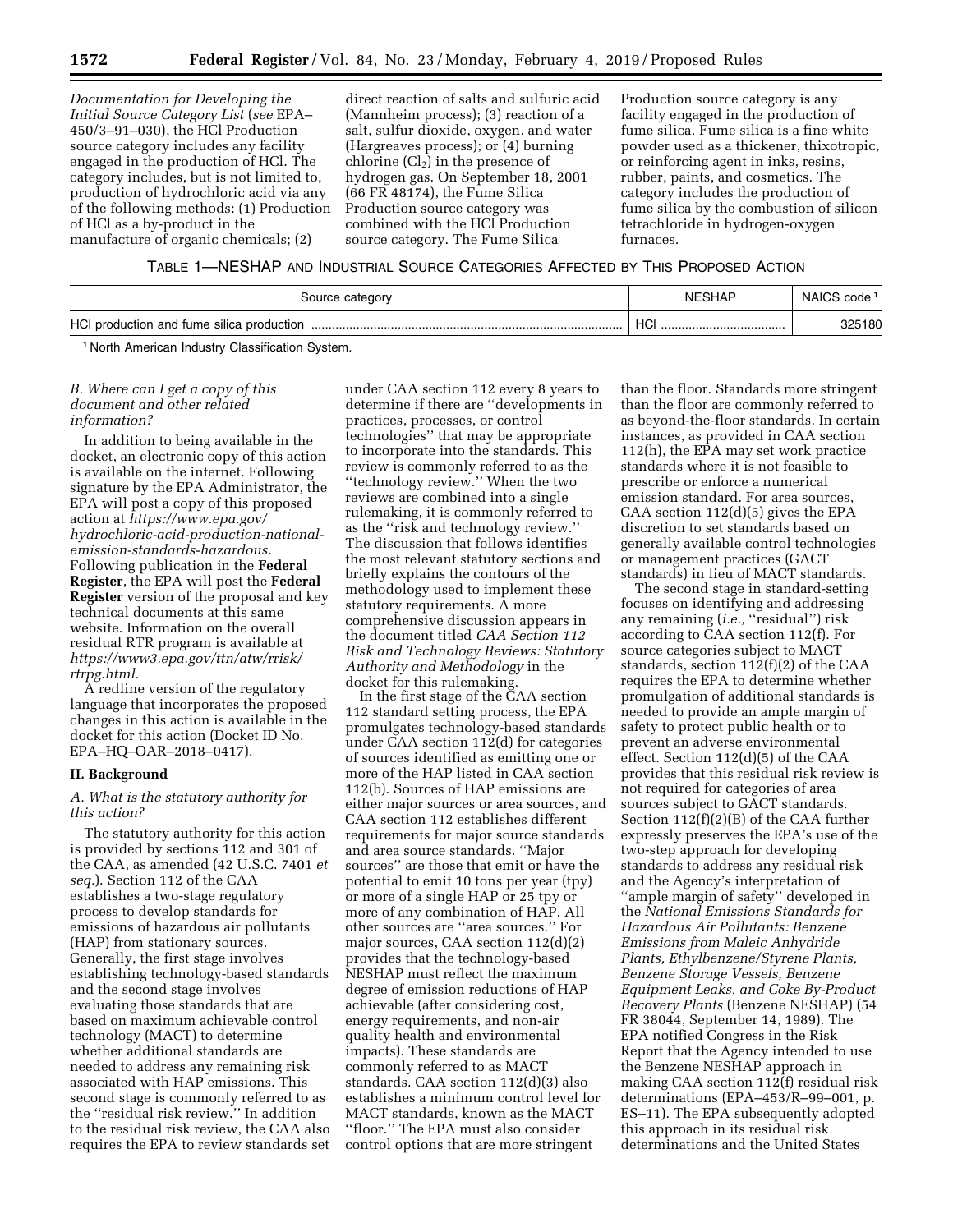Court of Appeals for the District of Columbia Circuit (the Court) upheld the EPA's interpretation that CAA section 112(f)(2) incorporates the approach established in the Benzene NESHAP. See *NRDC* v. *EPA,* 529 F.3d 1077, 1083 (D.C. Cir. 2008).

The approach incorporated into the CAA and used by the EPA to evaluate residual risk and to develop standards under CAA section  $112(f)(2)$  is a twostep approach. In the first step, the EPA determines whether risks are acceptable. This determination ''considers all health information, including risk estimation uncertainty, and includes a presumptive limit on maximum individual lifetime [cancer] risk (MIR)<sup>1</sup> of approximately 1 in 10 thousand.'' 54 FR 38045, September 14, 1989. If risks are unacceptable, the EPA must determine the emissions standards necessary to reduce risk to an acceptable level without considering costs. In the second step of the approach, the EPA considers whether the emissions standards provide an ample margin of safety to protect public health ''in consideration of all health information, including the number of persons at risk levels higher than approximately 1 in 1 million, as well as other relevant factors, including costs and economic impacts, technological feasibility, and other factors relevant to each particular decision.'' *Id.* The EPA must promulgate emission standards necessary to provide an ample margin of safety to protect public health. After conducting the ample margin of safety analysis, we consider whether a more stringent standard is necessary to prevent, taking into consideration costs, energy, safety, and other relevant factors, an adverse environmental effect.

CAA section 112(d)(6) separately requires the EPA to review standards promulgated under CAA section 112 and revise them ''as necessary (taking into account developments in practices, processes, and control technologies)'' no less often than every 8 years. In conducting this review, which we call the ''technology review,'' the EPA is not required to recalculate the MACT floor. *Natural Resources Defense Council (NRDC)* v. *EPA,* 529 F.3d 1077, 1084 (D.C. Cir. 2008). *Association of Battery Recyclers, Inc.* v. *EPA,* 716 F.3d 667 (D.C. Cir. 2013). The EPA may consider cost in deciding whether to revise the standards pursuant to CAA section 112(d)(6).

# *B. What is this source category and how does the current NESHAP regulate its HAP emissions?*

As described in section I.A of this preamble, the HCl Production source category includes facilities that are engaged in the production of HCl. In the initial list of source categories, Fume Silica Production was listed as a distinct source category. While developing the NESHAP for HCl Production, the EPA determined that HAP emissions from fume silica production were attributable to HCl production at these facilities. Therefore, during the proposal and promulgation of the NESHAP for HCl Production, the Fume Silica Production source category was subsumed into the HCl Production source category and the resulting HCl Production source category now includes HCl production at fume silica production facilities as well as other facilities producing HCl that were previously included in the source category.

The HCl Production NESHAP covers sources located at major sources of HAP emissions. HCl production facilities are typically co-located at plant sites that include various other chemical manufacturing processes such as pesticide or organic chemical manufacturing. The HCl production facility is the basic unit defined in the NESHAP. Specifically, the rule defines an HCl production facility as the collection of unit operations and equipment associated with the production of liquid HCl product of 30 weight percent or greater. The production of liquid HCl product occurs through the absorption of gaseous HCl into either water or an aqueous HCl solution. The HCl production facility includes HCl storage tanks (as defined in 40 CFR 63.9075), HCl transfer operations that load the HCl product into a tank truck, rail car, ship, or barge, and equipment leaks. A plant site could have several separate and distinct HCl production facilities. The affected source includes all HCl production facilities at the same site.

An HCl production facility begins at the point where a gaseous stream containing HCl 2 enters an absorber and ends at the point where the liquid HCl product is loaded into a tank truck, rail car, ship, or barge, at the point the HCl product enters another process on the plant site, or at the point the HCl product leaves the plant site via pipeline. The gaseous stream leaving the

absorption column contains HCl that was not absorbed into the liquid in the tower and any  $Cl<sub>2</sub>$  present in the inlet stream. If the outlet stream is directly discharged to the atmosphere or if it is routed through other control devices before being discharged to the atmosphere, it is considered an HCl process vent from an HCl production facility. If the outlet stream is routed (or recycled) to another process, it is not regulated under the HCl Production NESHAP, but could be regulated under a separate NESHAP related to the process to which it is routed. For example, if an HCl process vent emission stream is routed to a hazardous waste combustor regulated under 40 CFR part 63, subpart EEE, as supplemental combustion air, that process vent stream is subject to 40 CFR part 63, subpart EEE rather than the HCl Production NESHAP.

# *C. What data collection activities were conducted to support this action?*

The EPA used a variety of resources to obtain data about facilities and their emissions for use in our risk assessment. We used the EPA's Enforcement and Compliance History Online (ECHO) database to develop a list of potentially subject facilities. Using this list, we searched state environmental agency websites and correspondence with industry to obtain copies of title V permits to confirm whether facilities have HCl production subject to the NESHAP. Once the facility list was finalized, the EPA used the 2014 National Emissions Inventory (NEI) to get emissions data for each facility. We compared the NEI data to title V permits to provide additional information regarding the applicability of the HCl Production NESHAP. There were some instances in which sources listed in title V permits did not include HAP emissions in the NEI. As discussed in the memorandum titled *HCl RTR Modeling File Data Source Documentation,* which is available in the docket for this action, these gaps were filled using average data from other emission points for which data were available. Further discussion of the methodology used to develop the emissions dataset for the risk assessment can be found in the memorandum titled *HCl RTR Modeling File Data Source Documentation,* which is available in the docket for this action. Industry representatives provided data corrections where facility ownership or emission point parameters from the NEI were incorrect.

<sup>1</sup>Although defined as ''maximum individual risk,'' MIR refers only to cancer risk. MIR, one metric for assessing cancer risk, is the estimated risk if an individual were exposed to the maximum level of a pollutant for a lifetime.

<sup>2</sup>For purposes of the HCl Production NESHAP, how the gaseous HCl is produced does not affect applicability of the rule to the source. The source category only addresses the production of liquid HCl.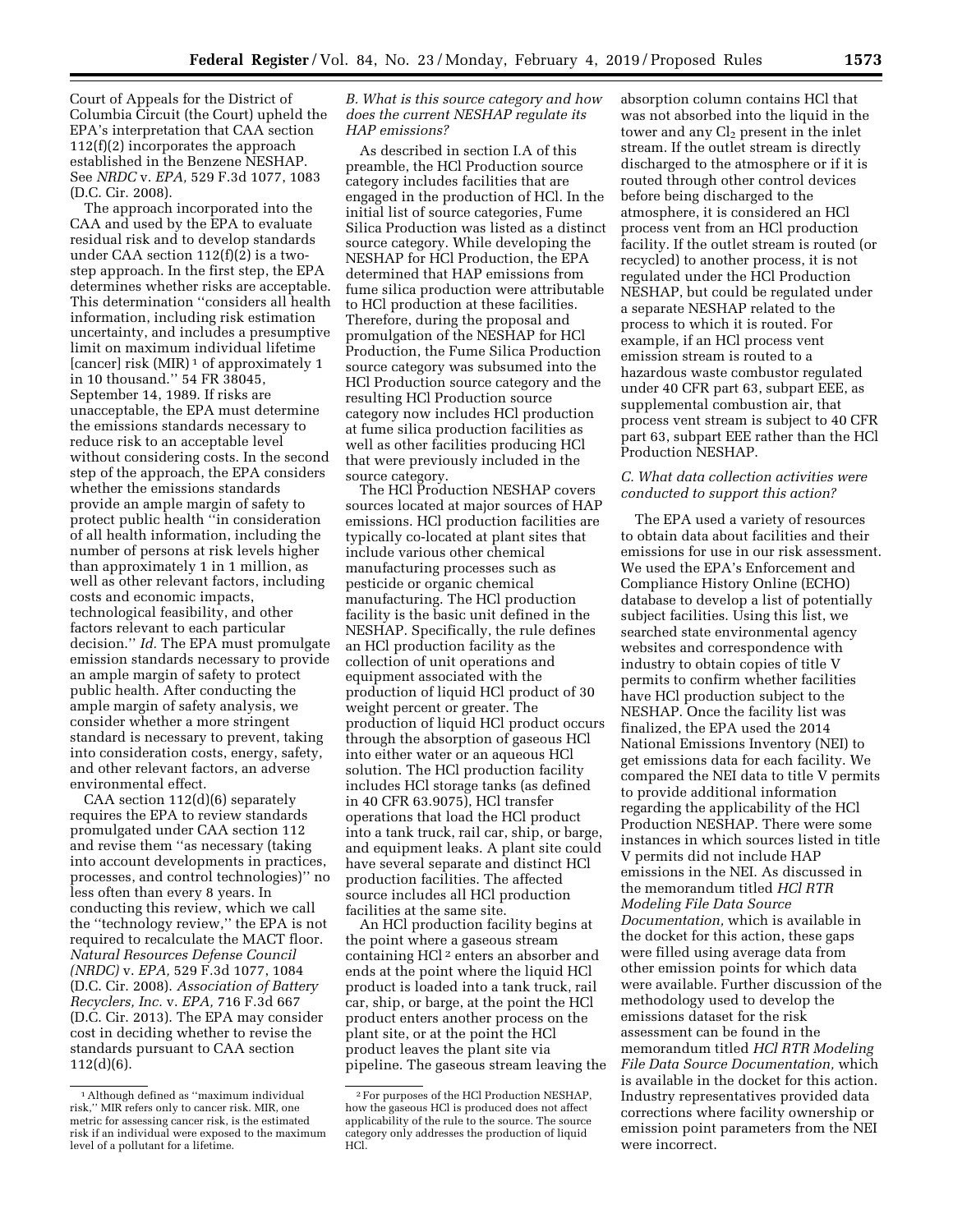### *D. What other relevant background information and data are available?*

We used information from the Reasonably Available Control Technology (RACT), Best Available Control Technology (BACT), and Lowest Achievable Emission Rate (LAER) Clearinghouse (RBLC) database, reviewed title V permits for each HCl production facility, and reviewed regulatory actions related to emissions controls at similar sources that could be applicable to HCl production. We reviewed the RBLC to identify potential additional control technologies. No additional control technologies applicable to HCl production were found using the RBLC. Additional information related to the original promulgation and subsequent amendments of the NESHAP is available in Docket ID No. EPA–HQ–OAR–2002– 0057.

### **III. Analytical Procedures and Decision-Making**

In this section, we describe the analyses performed to support the proposed decisions for the RTR and other issues addressed in this proposal.

### *A. How do we consider risk in our decision-making?*

As discussed in section II.A of this preamble and in the Benzene NESHAP, in evaluating and developing standards under CAA section 112(f)(2), we apply a two-step approach to determine whether or not risks are acceptable and to determine if the standards provide an ample margin of safety to protect public health. As explained in the Benzene NESHAP, ''the first step judgment on acceptability cannot be reduced to any single factor'' and, thus, ''[t]he Administrator believes that the acceptability of risk under section 112 is best judged on the basis of a broad set of health risk measures and information.'' 54 FR 38046, September 14, 1989. Similarly, with regard to the ample margin of safety determination, ''the Agency again considers all of the health risk and other health information considered in the first step. Beyond that information, additional factors relating to the appropriate level of control will also be considered, including cost and economic impacts of controls, technological feasibility, uncertainties, and any other relevant factors.'' *Id.* 

The Benzene NESHAP approach provides flexibility regarding factors the EPA may consider in making determinations and how the EPA may weigh those factors for each source category. The EPA conducts a risk assessment that provides estimates of

the MIR posed by the HAP emissions from each source in the source category, the hazard index (HI) for chronic exposures to HAP with the potential to cause noncancer health effects, and the hazard quotient (HQ) for acute exposures to HAP with the potential to cause noncancer health effects.3 The assessment also provides estimates of the distribution of cancer risk within the exposed populations, cancer incidence, and an evaluation of the potential for an adverse environmental effect. The scope of the EPA's risk analysis is consistent with the EPA's response to comments on our policy under the Benzene NESHAP where the EPA explained that:

[t]he policy chosen by the Administrator permits consideration of multiple measures of health risk. Not only can the MIR figure be considered, but also incidence, the presence of non-cancer health effects, and the uncertainties of the risk estimates. In this way, the effect on the most exposed individuals can be reviewed as well as the impact on the general public. These factors can then be weighed in each individual case. This approach complies with the *Vinyl Chloride* mandate that the Administrator ascertain an acceptable level of risk to the public by employing his expertise to assess available data. It also complies with the Congressional intent behind the CAA, which did not exclude the use of any particular measure of public health risk from the EPA's consideration with respect to CAA section 112 regulations, and thereby implicitly permits consideration of any and all measures of health risk which the Administrator, in his judgment, believes are appropriate to determining what will 'protect the public health'.

See 54 FR 38057, September 14, 1989. Thus, the level of the MIR is only one factor to be weighed in determining acceptability of risk. The Benzene NESHAP explained that ''an MIR of approximately one in 10 thousand should ordinarily be the upper end of the range of acceptability. As risks increase above this benchmark, they become presumptively less acceptable under CAA section 112, and would be weighed with the other health risk measures and information in making an overall judgment on acceptability. Or, the Agency may find, in a particular case, that a risk that includes MIR less than the presumptively acceptable level is unacceptable in the light of other health risk factors.'' *Id.* at 38045. Similarly, with regard to the ample margin of safety analysis, the EPA stated

in the Benzene NESHAP that: ''EPA believes the relative weight of the many factors that can be considered in selecting an ample margin of safety can only be determined for each specific source category. This occurs mainly because technological and economic factors (along with the health-related factors) vary from source category to source category.'' *Id.* at 38061. We also consider the uncertainties associated with the various risk analyses, as discussed earlier in this preamble, in our determinations of acceptability and ample margin of safety.

The EPA notes that it has not considered certain health information to date in making residual risk determinations. At this time, we do not attempt to quantify the HAP risk that may be associated with emissions from other facilities that do not include the source category under review, mobile source emissions, natural source emissions, persistent environmental pollution, or atmospheric transformation in the vicinity of the sources in the category.

The EPA understands the potential importance of considering an individual's total exposure to HAP in addition to considering exposure to HAP emissions from the source category and facility. We recognize that such consideration may be particularly important when assessing noncancer risk, where pollutant-specific exposure health reference levels (*e.g.,* reference concentrations (RfCs)) are based on the assumption that thresholds exist for adverse health effects. For example, the EPA recognizes that, although exposures attributable to emissions from a source category or facility alone may not indicate the potential for increased risk of adverse noncancer health effects in a population, the exposures resulting from emissions from the facility in combination with emissions from all of the other sources (*e.g.,* other facilities) to which an individual is exposed may be sufficient to result in increased risk of adverse noncancer health effects. In May 2010, the Science Advisory Board (SAB) advised the EPA ''that RTR assessments will be most useful to decision makers and communities if results are presented in the broader context of aggregate and cumulative risks, including background concentrations and contributions from other sources in the area.'' 4 In response to the SAB

recommendations, the EPA incorporates

<sup>3</sup>The MIR is defined as the cancer risk associated with a lifetime of exposure at the highest concentration of HAP where people are likely to live. The HQ is the ratio of the potential exposure to the HAP to the level at or below which no adverse chronic noncancer effects are expected; the HI is the sum of HQs for HAP that affect the same target organ or organ system.

<sup>4</sup>Recommendations of the SAB RTR Panel are provided in their report, which is available at: *[http://yosemite.epa.gov/sab/sabproduct.nsf/](http://yosemite.epa.gov/sab/sabproduct.nsf/4AB3966E263D943A8525771F00668381/$File/EPA-SAB-10-007-unsigned.pdf)  [4AB3966E263D943A8525771F00668381/\\$File/EPA-](http://yosemite.epa.gov/sab/sabproduct.nsf/4AB3966E263D943A8525771F00668381/$File/EPA-SAB-10-007-unsigned.pdf)[SAB-10-007-unsigned.pdf.](http://yosemite.epa.gov/sab/sabproduct.nsf/4AB3966E263D943A8525771F00668381/$File/EPA-SAB-10-007-unsigned.pdf)*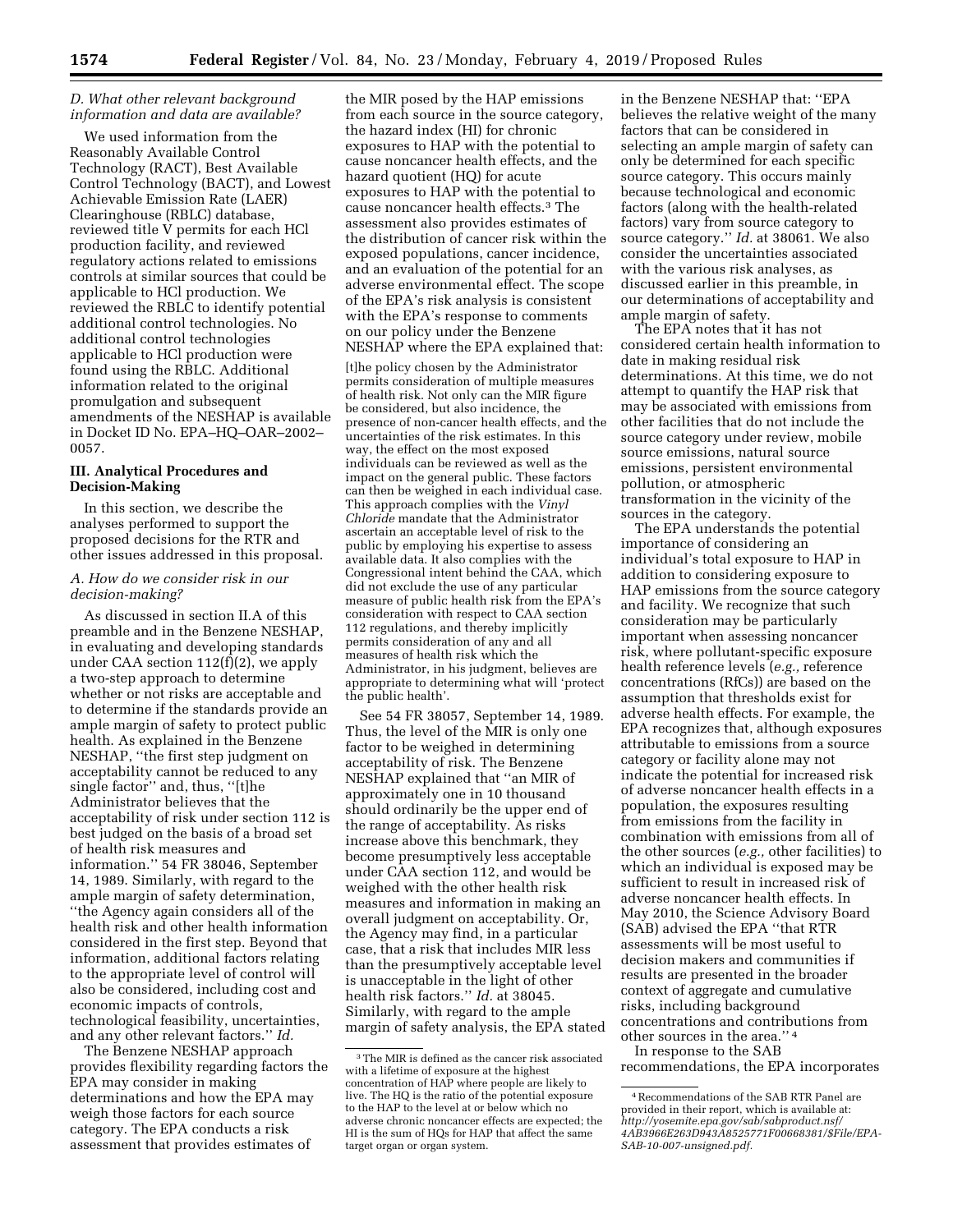cumulative risk analyses into its RTR risk assessments, including those reflected in this proposal. The Agency (1) conducts facility-wide assessments, which include source category emission points, as well as other emission points within the facilities; (2) combines exposures from multiple sources in the same category that could affect the same individuals; and (3) for some persistent and bioaccumulative pollutants, analyzes the ingestion route of exposure. In addition, the RTR risk assessments consider aggregate cancer risk from all carcinogens and aggregated noncancer HQs for all noncarcinogens affecting the same target organ or target organ system.

Although we are interested in placing source category and facility-wide HAP risk in the context of total HAP risk from all sources combined in the vicinity of each source, we are concerned about the uncertainties of doing so. Estimates of total HAP risk from emission sources other than those that we have studied in depth during this RTR review would have significantly greater associated uncertainties than the source category or facility-wide estimates. Such aggregate or cumulative assessments would compound those uncertainties, making the assessments too unreliable.

#### *B. How do we perform the technology review?*

Our technology review focuses on the identification and evaluation of developments in practices, processes, and control technologies that have occurred since the MACT standards were promulgated. Where we identify such developments, we analyze their technical feasibility, estimated costs, energy implications, and non-air environmental impacts. We also consider the emission reductions associated with applying each development. This analysis informs our decision of whether it is ''necessary'' to revise the emissions standards. In addition, we consider the appropriateness of applying controls to new sources versus retrofitting existing sources. For this exercise, we consider any of the following to be a ''development'':

• Any add-on control technology or other equipment that was not identified and considered during development of the original MACT standards;

• Any improvements in add-on control technology or other equipment (that were identified and considered during development of the original MACT standards) that could result in additional emissions reduction;

• Any work practice or operational procedure that was not identified or considered during development of the original MACT standards;

• Any process change or pollution prevention alternative that could be broadly applied to the industry and that was not identified or considered during development of the original MACT standards; and

• Any significant changes in the cost (including cost effectiveness) of applying controls (including controls the EPA considered during the development of the original MACT standards).

In addition to reviewing the practices, processes, and control technologies that were considered at the time we originally developed the NESHAP, we review a variety of data sources in our investigation of potential practices, processes, or controls to consider. See sections II.C and II.D of this preamble for information on the specific data sources that were reviewed as part of the technology review.

# *C. How do we estimate post-MACT risk posed by the source category?*

In this section, we provide a complete description of the types of analyses that we generally perform during the risk assessment process. In some cases, we do not perform a specific analysis because it is not relevant. For example, in the absence of emissions of HAP known to be persistent and bioaccumulative in the environment (PB–HAP), we would not perform a multipathway exposure assessment. Where we do not perform an analysis, we state that we do not and provide the reason. While we present all of our risk assessment methods, we only present risk assessment results for the analyses actually conducted (see section IV.B of this preamble).

The EPA conducts a risk assessment that provides estimates of the MIR for cancer posed by the HAP emissions from each source in the source category, the HI for chronic exposures to HAP with the potential to cause noncancer health effects, and the HQ for acute exposures to HAP with the potential to cause noncancer health effects. The assessment also provides estimates of the distribution of cancer risk within the exposed populations, cancer incidence, and an evaluation of the potential for an adverse environmental effect. The seven sections that follow this paragraph describe how we estimated emissions and conducted the risk assessment. The docket for this rulemaking contains the following document which provides more information on the risk assessment inputs and models: *Residual Risk* 

*Assessment for the Hydrochloric Acid Production Source Category in Support of the 2018 Risk and Technology Review Proposed Rule.* The methods used to assess risk (as described in the seven primary steps below) are consistent with those described by the EPA in the document reviewed by a panel of the EPA's SAB in 2009,5 and described in the SAB review report issued in 2010. They are also consistent with the key recommendations contained in that report.

1. How did we estimate actual emissions and identify the emissions release characteristics?

As discussed in the memorandum titled, *HCl RTR Modeling File Data Source Documentation,* emissions data for sources subject to the HCl Production NESHAP were gathered primarily from the 2014 NEI. We compared the NEI data for each facility to title V permits to determine which emission points listed in the NEI are subject to the HCl Production NESHAP and made corrections when data were missing from the NEI or appeared to be incorrect. For example, if the flow rate for an emission point was missing, we calculated this release characteristic using the stack velocity and crosssectional area of the stack. Each correction we made is discussed in the memorandum and supporting documents, available in the docket for this action. Industry provided a few corrections of facility ownership and emission point parameters, which are also available in the docket for this action.

2. How did we estimate MACTallowable emissions?

The available emissions data in the RTR emissions dataset include estimates of the mass of HAP emitted during a specified annual timeperiod. These ''actual'' emission levels are often lower than the emission levels allowed under the requirements of the current MACT standards. The emissions allowed under the MACT standards are referred to as the ''MACT-allowable'' emissions. We discussed the consideration of both MACT-allowable and actual emissions in the final Coke Oven Batteries RTR (70 FR 19998–19999, April 15, 2005) and in the proposed and final Hazardous Organic NESHAP RTR (71 FR 34428, June 14, 2006, and 71 FR 76609,

<sup>5</sup>U.S. EPA. *Risk and Technology Review (RTR) Risk Assessment Methodologies: For Review by the EPA's Science Advisory Board with Case Studies— MACT I Petroleum Refining Sources and Portland Cement Manufacturing,* June 2009. EPA–452/R–09– 006. *[https://www3.epa.gov/airtoxics/rrisk/](https://www3.epa.gov/airtoxics/rrisk/rtrpg.html) [rtrpg.html.](https://www3.epa.gov/airtoxics/rrisk/rtrpg.html)*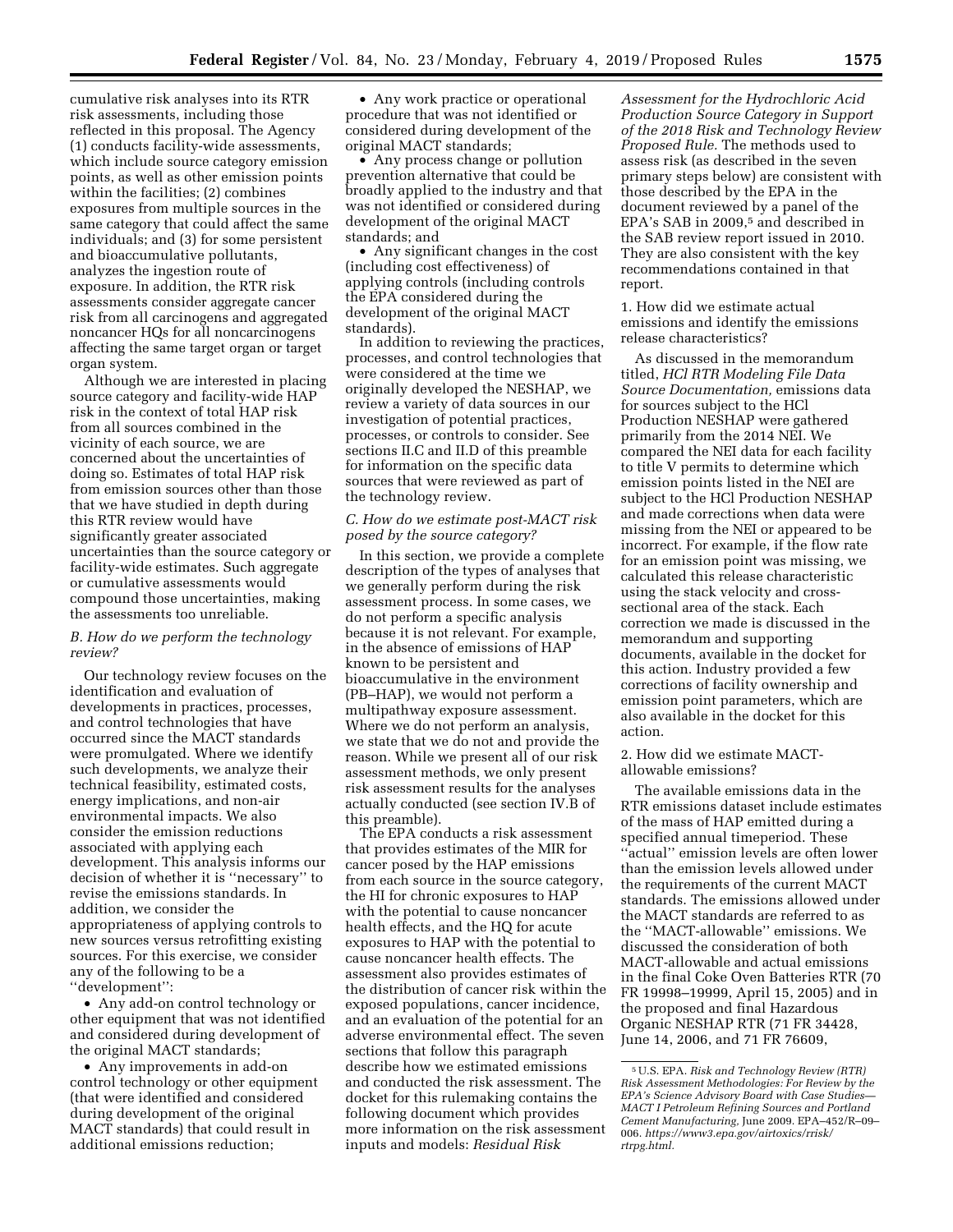December 21, 2006, respectively). In those actions, we noted that assessing the risk at the MACT-allowable level is inherently reasonable since that risk reflects the maximum level facilities could emit and still comply with national emission standards. We also explained that it is reasonable to consider actual emissions, where such data are available, in both steps of the risk analysis, in accordance with the Benzene NESHAP approach (54 FR 38044, September 14, 1989).

We were unable to use the NEI data to calculate allowable emissions based on the concentration-based standard. We attempted to calculate allowable emission rates using the flow rates in the NEI and the concentration based standards for HCl and Cl<sub>2</sub>. For a number of sources, the calculated allowable emission values were substantially lower than actual emissions. This discrepancy could be due to incorrect flow rates in the NEI, conservatively high estimates of actual emissions, or actual emission estimates including HCl and Cl<sub>2</sub> emissions from sources not subject to the HCl NESHAP. We determined these estimates of allowable emission rates would not be appropriate. Instead, we estimated allowable emission rates by applying a factor of ten to actual emissions for process vents, material storage and loading, and storage tanks. Based on our engineering judgement, this factor of ten provides a very conservative estimate of allowable emission rates. Indeed, correspondence with industry suggests the allowable emission rates estimated using this method may be higher than facility-wide permitted emission rates for some facilities. Facilities typically operate below the level of the standard to provide a buffer between actual emission levels and the level of the standard. While we were not able to calculate the exact magnitude of this buffer for this source category, we believe that using a multiplier of 10 ensures we are not underestimating allowable emission rates. For more detail about the MACT-allowable emission levels, see the memorandum, *HCl RTR Modeling File Data Source Documentation,* which is available in the docket for this action. The standard for equipment leaks requires facilities to operate a leak detection and repair (LDAR) program. Consistent with other source categories with LDAR standards, we estimated that allowable emissions for equipment leaks are equal to actual emissions, since both actual and allowable emissions reflect the use of an LDAR program. Our estimates of actual and allowable emissions are further

### discussed in the memorandum titled *HCl RTR Modeling File Data Source Documentation.*

3. How do we conduct dispersion modeling, determine inhalation exposures, and estimate individual and population inhalation risk?

Both long-term and short-term inhalation exposure concentrations and health risk from the source category addressed in this proposal were estimated using the Human Exposure Model (HEM–3).6 The HEM–3 performs three primary risk assessment activities: (1) Conducting dispersion modeling to estimate the concentrations of HAP in ambient air, (2) estimating long-term and short-term inhalation exposures to individuals residing within 50 kilometers (km) of the modeled sources, and (3) estimating individual and population-level inhalation risk using the exposure estimates and quantitative dose-response information.

#### a. Dispersion Modeling

The air dispersion model AERMOD, used by the HEM–3 model, is one of the EPA's preferred models for assessing air pollutant concentrations from industrial facilities.7 To perform the dispersion modeling and to develop the preliminary risk estimates, HEM–3 draws on three data libraries. The first is a library of meteorological data, which is used for dispersion calculations. This library includes 1 year (2016) of hourly surface and upper air observations from 824 meteorological stations, selected to provide coverage of the United States and Puerto Rico. A second library of United States Census Bureau census block 8 internal point locations and populations provides the basis of human exposure calculations (U.S. Census, 2010). In addition, for each census block, the census library includes the elevation and controlling hill height, which are also used in dispersion calculations. A third library of pollutant-specific dose-response values is used to estimate health risk. These are discussed below.

# b. Risk From Chronic Exposure to HAP

In developing the risk assessment for chronic exposures, we use the estimated annual average ambient air

concentrations of each HAP emitted by each source in the source category. The HAP air concentrations at each nearby census block centroid located within 50 km of the facility are a surrogate for the chronic inhalation exposure concentration for all the people who reside in that census block. A distance of 50 km is consistent with both the analysis supporting the 1989 Benzene NESHAP (54 FR 38044, September 14, 1989) and the limitations of Gaussian dispersion models, including AERMOD.

For each facility, we calculate the MIR as the cancer risk associated with a continuous lifetime (24 hours per day, 7 days per week, 52 weeks per year, 70 years) exposure to the maximum concentration at the centroid of each inhabited census block. We calculate individual cancer risk by multiplying the estimated lifetime exposure to the ambient concentration of each HAP (in micrograms per cubic meter  $(\mu g/m^3)$  by its unit risk estimate (URE). The URE is an upper-bound estimate of an individual's incremental risk of contracting cancer over a lifetime of exposure to a concentration of 1 microgram of the pollutant per cubic meter of air. For residual risk assessments, we generally use UREs from the EPA's Integrated Risk Information System (IRIS). For carcinogenic pollutants without IRIS values, we look to other reputable sources of cancer dose-response values, often using California EPA (CalEPA) UREs, where available. In cases where new, scientifically credible doseresponse values have been developed in a manner consistent with EPA guidelines and have undergone a peer review process similar to that used by the EPA, we may use such doseresponse values in place of, or in addition to, other values, if appropriate. The pollutant-specific dose-response values used to estimate health risk are available at *[https://www.epa.gov/fera/](https://www.epa.gov/fera/dose-response-assessment-assessing-health-risks-associated-exposure-hazardous-air-pollutants)  [dose-response-assessment-assessing](https://www.epa.gov/fera/dose-response-assessment-assessing-health-risks-associated-exposure-hazardous-air-pollutants)[health-risks-associated-exposure](https://www.epa.gov/fera/dose-response-assessment-assessing-health-risks-associated-exposure-hazardous-air-pollutants)[hazardous-air-pollutants.](https://www.epa.gov/fera/dose-response-assessment-assessing-health-risks-associated-exposure-hazardous-air-pollutants)* 

To estimate individual lifetime cancer risks associated with exposure to HAP emissions from each facility in the source category, we sum the risks for each of the carcinogenic HAP 9 emitted

<sup>6</sup>For more information about HEM–3, go to *[https://www.epa.gov/fera/risk-assessment-and](https://www.epa.gov/fera/risk-assessment-and-modeling-human-exposure-model-hem)[modeling-human-exposure-model-hem.](https://www.epa.gov/fera/risk-assessment-and-modeling-human-exposure-model-hem)* 

<sup>7</sup>U.S. EPA. Revision to the *Guideline on Air Quality Models: Adoption of a Preferred General Purpose (Flat and Complex Terrain) Dispersion Model and Other Revisions* (70 FR 68218, November 9, 2005).

<sup>8</sup>A census block is the smallest geographic area for which census statistics are tabulated.

<sup>9</sup>The EPA's 2005 *Guidelines for Carcinogen Risk Assessment* classifies carcinogens as: ''carcinogenic to humans,'' ''likely to be carcinogenic to humans,'' and ''suggestive evidence of carcinogenic potential.'' These classifications also coincide with the terms ''known carcinogen, probable carcinogen, and possible carcinogen,'' respectively, which are the terms advocated in the EPA's *Guidelines for Carcinogen Risk Assessment,* published in 1986 (51 FR 33992, September 24, 1986). In August 2000, the document, *Supplemental Guidance for Conducting Health Risk Assessment of Chemical Mixtures*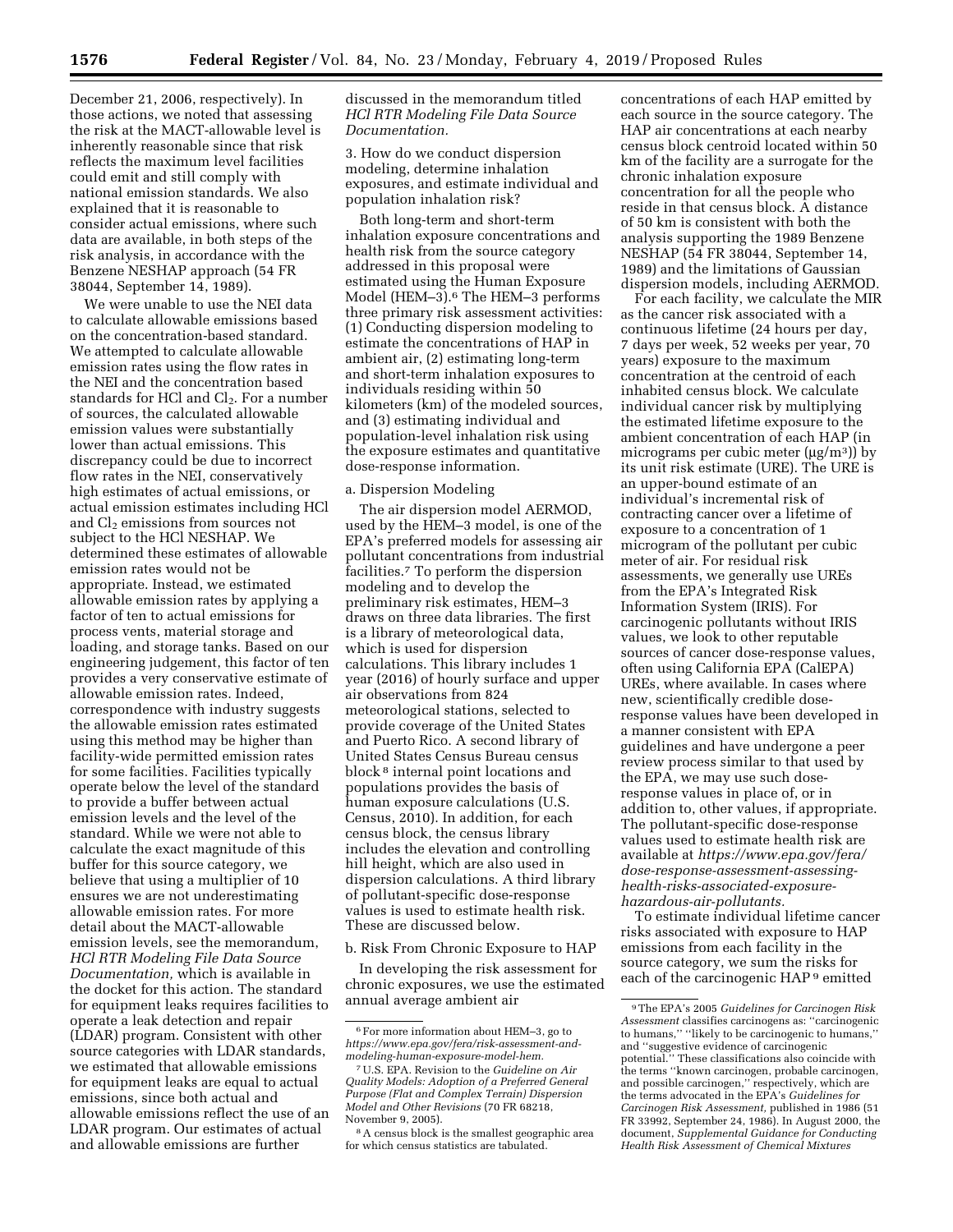by the modeled facility. We estimate cancer risk at every census block within 50 km of every facility in the source category. The MIR is the highest individual lifetime cancer risk estimated for any of those census blocks. In addition to calculating the MIR, we estimate the distribution of individual cancer risks for the source category by summing the number of individuals within 50 km of the sources whose estimated risk falls within a specified risk range. We also estimate annual cancer incidence by multiplying the estimated lifetime cancer risk at each census block by the number of people residing in that block, summing results for all of the census blocks, then dividing this result by a 70-year lifetime.

To assess the risk of noncancer health effects from chronic exposure to HAP, we calculate either an HQ or a target organ-specific hazard index (TOSHI). We calculate an HQ when a single noncancer HAP is emitted. Where more than one noncancer HAP is emitted, we sum the HQ for each of the HAP that affects a common target organ or target organ system to obtain a TOSHI. The HQ is the estimated exposure divided by the chronic noncancer dose-response value, which is a value selected from one of several sources. The preferred chronic noncancer dose-response value is the EPA RfC defined as ''an estimate (with uncertainty spanning perhaps an order of magnitude) of a continuous inhalation exposure to the human population (including sensitive subgroups) that is likely to be without an appreciable risk of deleterious effects during a lifetime'' (*[https://](https://iaspub.epa.gov/sor_internet/registry/termreg/searchandretrieve/glossariesandkeywordlists/search.do?details=&vocabName=IRIS%20Glossary) [iaspub.epa.gov/sor](https://iaspub.epa.gov/sor_internet/registry/termreg/searchandretrieve/glossariesandkeywordlists/search.do?details=&vocabName=IRIS%20Glossary)*\_*internet/registry/ [termreg/searchandretrieve/](https://iaspub.epa.gov/sor_internet/registry/termreg/searchandretrieve/glossariesandkeywordlists/search.do?details=&vocabName=IRIS%20Glossary)  [glossariesandkeywordlists/search.do?](https://iaspub.epa.gov/sor_internet/registry/termreg/searchandretrieve/glossariesandkeywordlists/search.do?details=&vocabName=IRIS%20Glossary) [details=&vocabName](https://iaspub.epa.gov/sor_internet/registry/termreg/searchandretrieve/glossariesandkeywordlists/search.do?details=&vocabName=IRIS%20Glossary)*

*[=IRIS%20Glossary](https://iaspub.epa.gov/sor_internet/registry/termreg/searchandretrieve/glossariesandkeywordlists/search.do?details=&vocabName=IRIS%20Glossary)*). In cases where an RfC from the EPA's IRIS is not available or where the EPA determines that using a value other than the RfC is appropriate, the chronic noncancer dose-response value can be a value from the following prioritized sources, which define their dose-response values similarly to the EPA: (1) The Agency for

Toxic Substances and Disease Registry (ATSDR) Minimum Risk Level (*[http://](http://www.atsdr.cdc.gov/mrls/index.asp) [www.atsdr.cdc.gov/mrls/index.asp](http://www.atsdr.cdc.gov/mrls/index.asp)*); (2) the CalEPA Chronic Reference Exposure Level (REL) (*[http://oehha.ca.gov/air/](http://oehha.ca.gov/air/crnr/notice-adoption-air-toxics-hot-spots-program-guidance-manual-preparation-health-risk-0)  [crnr/notice-adoption-air-toxics-hot](http://oehha.ca.gov/air/crnr/notice-adoption-air-toxics-hot-spots-program-guidance-manual-preparation-health-risk-0)[spots-program-guidance-manual](http://oehha.ca.gov/air/crnr/notice-adoption-air-toxics-hot-spots-program-guidance-manual-preparation-health-risk-0)[preparation-health-risk-0](http://oehha.ca.gov/air/crnr/notice-adoption-air-toxics-hot-spots-program-guidance-manual-preparation-health-risk-0)*); or (3), as noted above, a scientifically credible dose-response value that has been developed in a manner consistent with EPA guidelines and has undergone a peer review process similar to that used by the EPA. The pollutant-specific doseresponse values used to estimate health risks are available at *[https://](https://www.epa.gov/fera/dose-response-assessment-assessing-health-risks-associated-exposure-hazardous-air-pollutants) [www.epa.gov/fera/dose-response](https://www.epa.gov/fera/dose-response-assessment-assessing-health-risks-associated-exposure-hazardous-air-pollutants)[assessment-assessing-health-risks](https://www.epa.gov/fera/dose-response-assessment-assessing-health-risks-associated-exposure-hazardous-air-pollutants)[associated-exposure-hazardous-air](https://www.epa.gov/fera/dose-response-assessment-assessing-health-risks-associated-exposure-hazardous-air-pollutants)[pollutants.](https://www.epa.gov/fera/dose-response-assessment-assessing-health-risks-associated-exposure-hazardous-air-pollutants)* 

c. Risk From Acute Exposure to HAP That May Cause Health Effects Other Than Cancer

For each HAP for which appropriate acute inhalation dose-response values are available, the EPA also assesses the potential health risks due to acute exposure. For these assessments, the EPA makes conservative assumptions about emission rates, meteorology, and exposure location. We use the peak hourly emission rate,<sup>10</sup> worst-case dispersion conditions, and, in accordance with our mandate under section 112 of the CAA, the point of highest off-site exposure to assess the potential risk to the maximally exposed individual.

To characterize the potential health risks associated with estimated acute inhalation exposures to a HAP, we generally use multiple acute doseresponse values, including acute RELs, acute exposure guideline levels (AEGLs), and emergency response planning guidelines (ERPG) for 1-hour exposure durations, if available, to calculate acute HQs. The acute HQ is calculated by dividing the estimated acute exposure by the acute doseresponse value. For each HAP for which acute dose-response values are available, the EPA calculates acute HQs.

An acute REL is defined as ''the concentration level at or below which no adverse health effects are anticipated

for a specified exposure duration.'' 11 Acute RELs are based on the most sensitive, relevant, adverse health effect reported in the peer-reviewed medical and toxicological literature. They are designed to protect the most sensitive individuals in the population through the inclusion of margins of safety. Because margins of safety are incorporated to address data gaps and uncertainties, exceeding the REL does not automatically indicate an adverse health impact. AEGLs represent threshold exposure limits for the general public and are applicable to emergency exposures ranging from 10 minutes to 8 hours.12 They are guideline levels for ''once-in-a-lifetime, short-term exposures to airborne concentrations of acutely toxic, high-priority chemicals.'' *Id.* at 21. The AEGL–1 is specifically defined as ''the airborne concentration (expressed as ppm (parts per million) or mg/m3 (milligrams per cubic meter)) of a substance above which it is predicted that the general population, including susceptible individuals, could experience notable discomfort, irritation, or certain asymptomatic nonsensory effects. However, the effects are not disabling and are transient and reversible upon cessation of exposure.'' The document also notes that ''Airborne concentrations below AEGL–1 represent exposure levels that can produce mild and progressively increasing but transient and nondisabling odor, taste, and sensory irritation or certain asymptomatic, nonsensory effects.'' *Id.*  AEGL–2 are defined as ''the airborne concentration (expressed as parts per million or milligrams per cubic meter) of a substance above which it is predicted that the general population, including susceptible individuals, could experience irreversible or other serious, long-lasting adverse health effects or an impaired ability to escape.'' *Id.* 

ERPGs are ''developed for emergency planning and are intended as healthbased guideline concentrations for

<sup>(</sup>EPA/630/R–00/002), was published as a supplement to the 1986 document. Copies of both documents can be obtained from *[https://](https://cfpub.epa.gov/ncea/risk/recordisplay.cfm?deid=20533&CFID=70315376&CFTOKEN=71597944) [cfpub.epa.gov/ncea/risk/recordisplay.cfm?deid](https://cfpub.epa.gov/ncea/risk/recordisplay.cfm?deid=20533&CFID=70315376&CFTOKEN=71597944) [=20533&CFID=70315376&CFTOKEN=71597944.](https://cfpub.epa.gov/ncea/risk/recordisplay.cfm?deid=20533&CFID=70315376&CFTOKEN=71597944)*  Summing the risk of these individual compounds to obtain the cumulative cancer risk is an approach that was recommended by the EPA's SAB in their 2002 peer review of the EPA's National Air Toxics Assessment (NATA) titled *NATA—Evaluating the National-scale Air Toxics Assessment 1996 Data an SAB Advisory,* available at *[http://](http://yosemite.epa.gov/sab/sabproduct.nsf/214C6E915BB04E14852570CA007A682C/$File/ecadv02001.pdf) [yosemite.epa.gov/sab/sabproduct.nsf/214C6](http://yosemite.epa.gov/sab/sabproduct.nsf/214C6E915BB04E14852570CA007A682C/$File/ecadv02001.pdf) [E915BB04E14852570CA007A682C/\\$File/ecadv](http://yosemite.epa.gov/sab/sabproduct.nsf/214C6E915BB04E14852570CA007A682C/$File/ecadv02001.pdf) [02001.pdf.](http://yosemite.epa.gov/sab/sabproduct.nsf/214C6E915BB04E14852570CA007A682C/$File/ecadv02001.pdf)* 

<sup>10</sup> In the absence of hourly emission data, we develop estimates of maximum hourly emission rates by multiplying the average actual annual emissions rates by a factor (either a categoryspecific factor or a default factor of 10) to account for variability. This is documented in *Residual Risk Assessment Hydrochloric Acid Production Source Category in Support of the 2018 Risk and Technology Review Proposed Rule* and in Appendix 5 of the report: *Analysis of Data on Short-term Emission Rates Relative to Long-term Emission Rates.* Both are available in the docket for this rulemaking.

<sup>11</sup>CalEPA issues acute RELs as part of its Air Toxics Hot Spots Program, and the 1-hour and 8 hour values are documented in *Air Toxics Hot Spots Program Risk Assessment Guidelines, Part I, The Determination of Acute Reference Exposure Levels for Airborne Toxicants,* which is available at *[http://oehha.ca.gov/air/general-info/oehha-acute-8](http://oehha.ca.gov/air/general-info/oehha-acute-8-hour-and-chronic-reference-exposure-level-rel-summary)  [hour-and-chronic-reference-exposure-level-rel](http://oehha.ca.gov/air/general-info/oehha-acute-8-hour-and-chronic-reference-exposure-level-rel-summary)[summary.](http://oehha.ca.gov/air/general-info/oehha-acute-8-hour-and-chronic-reference-exposure-level-rel-summary)* 

<sup>12</sup>National Academy of Sciences, 2001. *Standing Operating Procedures for Developing Acute Exposure Levels for Hazardous Chemicals,* page 2. Available at *[https://www.epa.gov/sites/production/](https://www.epa.gov/sites/production/files/2015-09/documents/sop_final_standing_operating_procedures_2001)  [files/2015-09/documents/sop](https://www.epa.gov/sites/production/files/2015-09/documents/sop_final_standing_operating_procedures_2001)*\_*final*\_*standing*\_ *operating*\_*[procedures](https://www.epa.gov/sites/production/files/2015-09/documents/sop_final_standing_operating_procedures_2001)*\_*2001.*pdf. Note that the National Advisory Committee for Acute Exposure Guideline Levels for Hazardous Substances ended in October 2011, but the AEGL program continues to operate at the EPA and works with the National Academies to publish final AEGLs (*[https://](https://www.epa.gov/aegl) [www.epa.gov/aegl](https://www.epa.gov/aegl)*).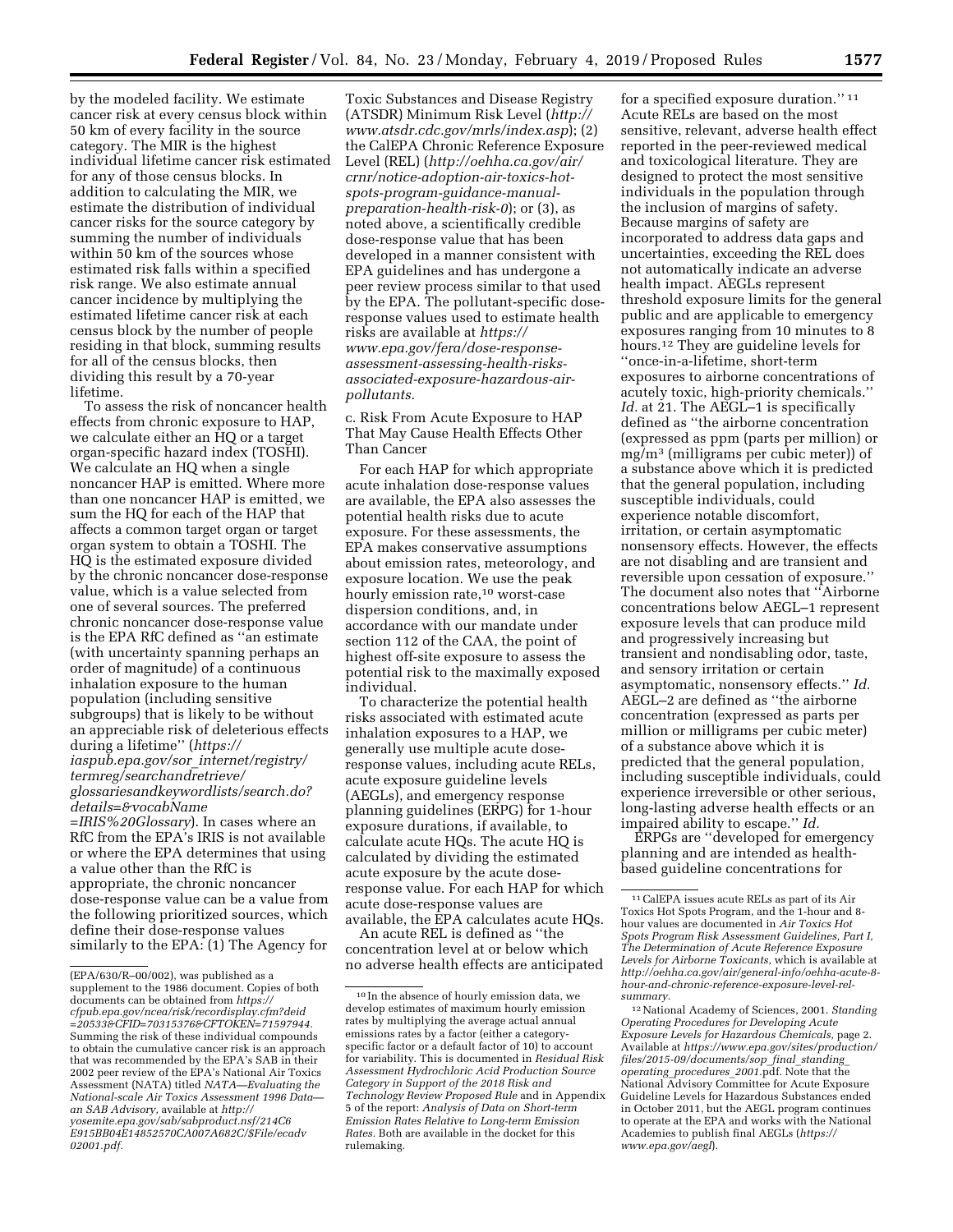single exposures to chemicals.'' 13 *Id.* at 1. The ERPG–1 is defined as ''the maximum airborne concentration below which it is believed that nearly all individuals could be exposed for up to 1 hour without experiencing other than mild transient adverse health effects or without perceiving a clearly defined, objectionable odor.'' *Id.* at 2. Similarly, the ERPG–2 is defined as ''the maximum airborne concentration below which it is believed that nearly all individuals could be exposed for up to one hour without experiencing or developing irreversible or other serious health effects or symptoms which could impair an individual's ability to take protective action.'' *Id.* at 1.

An acute REL for 1-hour exposure durations is typically lower than its corresponding AEGL–1 and ERPG–1. Even though their definitions are slightly different, AEGL–1s are often the same as the corresponding ERPG–1s, and AEGL–2s are often equal to ERPG– 2s. The maximum HQs from our acute inhalation screening risk assessment typically result when we use the acute REL for a HAP. In cases where the maximum acute HQ exceeds 1, we also report the HQ based on the next highest acute dose-response value (usually the AEGL–1 and/or the ERPG–1).

For this source category, we used the default factor of 10 for the acute inhalation screening and refined screening assessment. In our acute inhalation screening risk assessment, acute impacts are deemed negligible for HAP for which acute HQs are less than or equal to 1 (even under the conservative assumptions of the screening assessment), and no further analysis is performed for these HAP. In cases where an acute HQ from the screening step is greater than 1, we consider additional site-specific data to develop a more refined estimate of the potential for acute exposures of concern. For this source category, the data refinements consisted of determining the highest HQ value that occurs outside facility boundaries. These refinements are discussed more fully in the *Residual Risk Assessment for the Hydrochloric Acid Production Source Category in Support of the Risk and Technology Review 2018 Proposed Rule,* which is available in the docket for this source category.

4. How do we conduct the multipathway exposure and risk screening assessment?

The EPA conducts a tiered screening assessment examining the potential for significant human health risks due to exposures via routes other than inhalation (*i.e.,* ingestion). We first determine whether any sources in the source category emit any PB–HAP, as identified in the EPA's Air Toxics Risk Assessment Library (See Volume 1, Appendix D, at *[http://www2.epa.gov/](http://www2.epa.gov/fera/risk-assessment-and-modeling-air-toxics-risk-assessment-reference-library) [fera/risk-assessment-and-modeling-air](http://www2.epa.gov/fera/risk-assessment-and-modeling-air-toxics-risk-assessment-reference-library)[toxics-risk-assessment-reference](http://www2.epa.gov/fera/risk-assessment-and-modeling-air-toxics-risk-assessment-reference-library)[library](http://www2.epa.gov/fera/risk-assessment-and-modeling-air-toxics-risk-assessment-reference-library)*).

For the HCl Production source category, we did not identify emissions of any PB–HAP. Because we did not identify PB–HAP emissions, no further evaluation of multipathway risk was conducted for this source category.

### 5. How do we conduct the environmental risk screening assessment?

a. Adverse Environmental Effect, Environmental HAP, and Ecological Benchmarks

The EPA conducts a screening assessment to examine the potential for an adverse environmental effect as required under section 112(f)(2)(A) of the CAA. Section 112(a)(7) of the CAA defines ''adverse environmental effect'' as ''any significant and widespread adverse effect, which may reasonably be anticipated, to wildlife, aquatic life, or other natural resources, including adverse impacts on populations of endangered or threatened species or significant degradation of environmental quality over broad areas.''

The EPA focuses on eight HAP, which are referred to as ''environmental HAP,'' in its screening assessment: Six PB– HAP and two acid gases. The PB–HAP included in the screening assessment are arsenic compounds, cadmium compounds, dioxins/furans, polycyclic organic matter (POM), mercury (both inorganic mercury and methyl mercury), and lead compounds. The acid gases included in the screening assessment are HCl and hydrogen fluoride (HF).

HAP that persist and bioaccumulate are of particular environmental concern because they accumulate in the soil, sediment, and water. The acid gases, HCl and HF, are included due to their well-documented potential to cause direct damage to terrestrial plants. In the environmental risk screening assessment, we evaluate the following four exposure media: Terrestrial soils, surface water bodies (includes watercolumn and benthic sediments), fish

consumed by wildlife, and air. Within these four exposure media, we evaluate nine ecological assessment endpoints, which are defined by the ecological entity and its attributes. For PB–HAP (other than lead), both community-level and population-level endpoints are included. For acid gases, the ecological assessment evaluated is terrestrial plant communities.

An ecological benchmark represents a concentration of HAP that has been linked to a particular environmental effect level. For each environmental HAP, we identified the available ecological benchmarks for each assessment endpoint. We identified, where possible, ecological benchmarks at the following effect levels: Probable effect levels, lowest-observed-adverseeffect level, and no-observed-adverseeffect level. In cases where multiple effect levels were available for a particular PB–HAP and assessment endpoint, we use all of the available effect levels to help us to determine whether ecological risks exist and, if so, whether the risks could be considered significant and widespread.

For further information on how the environmental risk screening assessment was conducted, including a discussion of the risk metrics used, how the environmental HAP were identified, and how the ecological benchmarks were selected, see Appendix 9 of the *Residual Risk Assessment for the Hydrochloric Acid Production Source Category in Support of the Risk and Technology Review 2018 Proposed Rule,*  which is available in the docket for this action.

### b. Environmental Risk Screening Methodology

For the environmental risk screening assessment, the EPA first determined whether any facilities in the HCl Production source category emitted any of the environmental HAP. For the HCl Production source category, we identified emissions of HCl. Because one or more of the environmental HAP evaluated (HCl) is emitted by at least one facility in the source category, we proceeded to the second step of the evaluation.

#### c. PB–HAP Methodology

The environmental screening assessment includes six PB–HAP, arsenic compounds, cadmium compounds, dioxins/furans, POM, mercury (both inorganic mercury and methyl mercury), and lead compounds. With the exception of lead, the environmental risk screening assessment for PB–HAP consists of three tiers. The first tier of the environmental

<sup>13</sup>*ERPGS Procedures and Responsibilities,* March 2014. American Industrial Hygiene Association. Available at: *[https://www.aiha.org/get-involved/](https://www.aiha.org/get-involved/AIHAGuidelineFoundation/EmergencyResponsePlanningGuidelines/Documents/ERPG%20Committee%20Standard%20Operating%20Procedures%20%20-%20March%202014%20Revision%20%28Updated%2010-2-2014%29.pdf) [AIHAGuidelineFoundation/EmergencyResponse](https://www.aiha.org/get-involved/AIHAGuidelineFoundation/EmergencyResponsePlanningGuidelines/Documents/ERPG%20Committee%20Standard%20Operating%20Procedures%20%20-%20March%202014%20Revision%20%28Updated%2010-2-2014%29.pdf) [PlanningGuidelines/Documents/ERPG%20](https://www.aiha.org/get-involved/AIHAGuidelineFoundation/EmergencyResponsePlanningGuidelines/Documents/ERPG%20Committee%20Standard%20Operating%20Procedures%20%20-%20March%202014%20Revision%20%28Updated%2010-2-2014%29.pdf) [Committee%20Standard%20Operating](https://www.aiha.org/get-involved/AIHAGuidelineFoundation/EmergencyResponsePlanningGuidelines/Documents/ERPG%20Committee%20Standard%20Operating%20Procedures%20%20-%20March%202014%20Revision%20%28Updated%2010-2-2014%29.pdf) [%20Procedures%20%20-%20March%202014](https://www.aiha.org/get-involved/AIHAGuidelineFoundation/EmergencyResponsePlanningGuidelines/Documents/ERPG%20Committee%20Standard%20Operating%20Procedures%20%20-%20March%202014%20Revision%20%28Updated%2010-2-2014%29.pdf) [%20Revision%20%28Updated%2010-2-](https://www.aiha.org/get-involved/AIHAGuidelineFoundation/EmergencyResponsePlanningGuidelines/Documents/ERPG%20Committee%20Standard%20Operating%20Procedures%20%20-%20March%202014%20Revision%20%28Updated%2010-2-2014%29.pdf) [2014%29.pdf.](https://www.aiha.org/get-involved/AIHAGuidelineFoundation/EmergencyResponsePlanningGuidelines/Documents/ERPG%20Committee%20Standard%20Operating%20Procedures%20%20-%20March%202014%20Revision%20%28Updated%2010-2-2014%29.pdf)*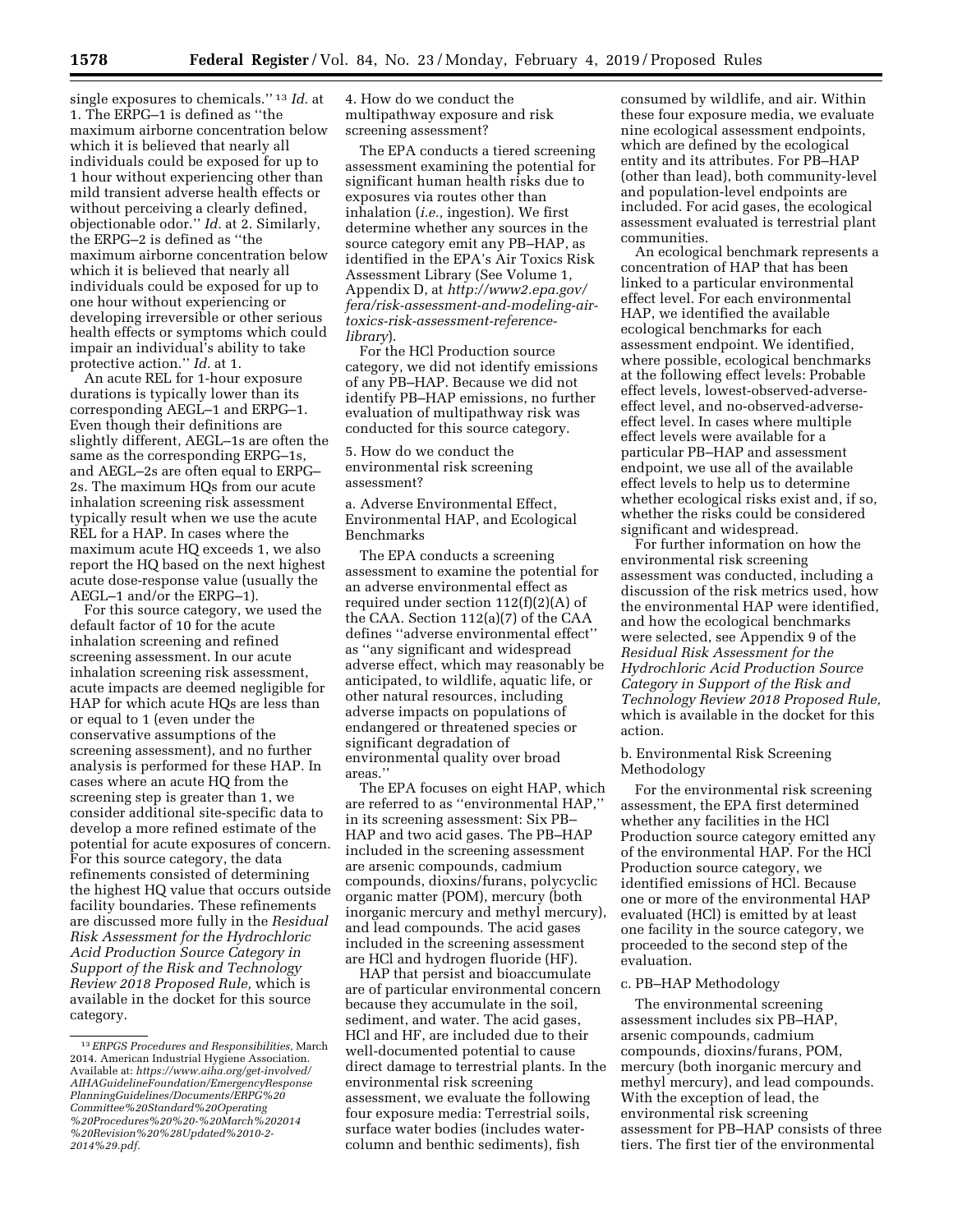risk screening assessment uses the same health-protective conceptual model that is used for the Tier 1 human health screening assessment. TRIM.FaTE model simulations were used to backcalculate Tier 1 screening threshold emission rates. The screening threshold emission rates represent the emission rate in tpy that results in media concentrations at the facility that equal the relevant ecological benchmark. To assess emissions from each facility in the category, the reported emission rate for each PB–HAP was compared to the Tier 1 screening threshold emission rate for that PB–HAP for each assessment endpoint and effect level. If emissions from a facility do not exceed the Tier 1 screening threshold emission rate, the facility ''passes'' the screening assessment, and, therefore, is not evaluated further under the screening approach. If emissions from a facility exceed the Tier 1 screening threshold emission rate, we evaluate the facility further in Tier 2.

In Tier 2 of the environmental screening assessment, the screening threshold emission rates are adjusted to account for local meteorology and the actual location of lakes in the vicinity of facilities that did not pass the Tier 1 screening assessment. For soils, we evaluate the average soil concentration for all soil parcels within a 7.5-km radius for each facility and PB–HAP. For the water, sediment, and fish tissue concentrations, the highest value for each facility for each pollutant is used. If emission concentrations from a facility do not exceed the Tier 2 screening threshold emission rate, the facility ''passes'' the screening assessment and typically is not evaluated further. If emissions from a facility exceed the Tier 2 screening threshold emission rate, we evaluate the facility further in Tier 3.

Like in the multipathway human health risk assessment, in Tier 3 of the environmental screening assessment, we examine the suitability of the lakes around the facilities to support life and remove those that are not suitable (*e.g.,*  lakes that have been filled in or are industrial ponds), adjust emissions for plume-rise, and conduct hour-by-hour time-series assessments. If these Tier 3 adjustments to the screening threshold emission rates still indicate the potential for an adverse environmental effect (*i.e.,* facility emission rate exceeds the screening threshold emission rate), we may elect to conduct a more refined assessment using more site-specific information. If, after additional refinement, the facility emission rate still exceeds the screening threshold emission rate, the facility may have the

potential to cause an adverse environmental effect.

To evaluate the potential for an adverse environmental effect from lead, we compared the average modeled air concentrations (from HEM–3) of lead around each facility in the source category to the level of the secondary National Ambient Air Quality Standards (NAAQS) for lead. The secondary lead NAAQS is a reasonable means of evaluating environmental risk because it is set to provide substantial protection against adverse welfare effects which can include ''effects on soils, water, crops, vegetation, man-made materials, animals, wildlife, weather, visibility and climate, damage to and deterioration of property, and hazards to transportation, as well as effects on economic values and on personal comfort and wellbeing.''

d. Acid Gas Environmental Risk Methodology

The environmental screening assessment for acid gases evaluates the potential phytotoxicity and reduced productivity of plants due to chronic exposure to HF and HCl. The environmental risk screening methodology for acid gases is a singletier screening assessment that compares modeled ambient air concentrations (from AERMOD) to the ecological benchmarks for each acid gas. To identify a potential adverse environmental effect (as defined in section 112(a)(7) of the CAA) from emissions of HF and HCl, we evaluate the following metrics: The size of the modeled area around each facility that exceeds the ecological benchmark for each acid gas, in acres and km2; the percentage of the modeled area around each facility that exceeds the ecological benchmark for each acid gas; and the area-weighted average screening value around each facility (calculated by dividing the area-weighted average concentration over the 50-km modeling domain by the ecological benchmark for each acid gas). For further information on the environmental screening assessment approach, see Appendix 9 of the *Residual Risk Assessment for the Hydrochloric Acid Production Source Category in Support of the Risk and Technology Review 2018 Proposed Rule,*  which is available in the docket for this action.

6. How do we conduct facility-wide assessments?

To put the source category risks in context, we typically examine the risks from the entire ''facility,'' where the facility includes all HAP-emitting operations within a contiguous area and

under common control. In other words, we examine the HAP emissions not only from the source category emission points of interest, but also emissions of HAP from all other emission sources at the facility for which we have data. For this source category, we conducted the facility-wide assessment using a dataset compiled from the 2014 NEI. The source category records of that NEI dataset were removed, evaluated, and updated as described in section II.C of this preamble: What data collection activities were conducted to support this action? Once a quality assured source category dataset was available, it was placed back with the remaining records from the NEI for that facility. The facility-wide file was then used to analyze risks due to the inhalation of HAP that are emitted ''facility-wide'' for the populations residing within 50 km of each facility, consistent with the methods used for the source category analysis described above. For these facility-wide risk analyses, the modeled source category risks were compared to the facility-wide risks to determine the portion of the facility-wide risks that could be attributed to the source category addressed in this proposal. We also specifically examined the facility that was associated with the highest estimate of risk and determined the percentage of that risk attributable to the source category of interest. The *Residual Risk Assessment for the Hydrochloric Acid Production Source Category in Support of the Risk and Technology Review 2018 Proposed Rule,* available through the docket for this action, provides the methodology and results of the facility-wide analyses, including all facility-wide risks and the percentage of source category contribution to facilitywide risks.

For this source category, we conducted the facility-wide assessment using a dataset that the EPA compiled from the 2014 NEI. We used the NEI data for the facility and did not adjust any category or ''non-category'' data. Therefore, there could be differences in the dataset from that used for the source category assessments described in this preamble. We analyzed risks due to the inhalation of HAP that are emitted ''facility-wide'' for the populations residing within 50 km of each facility, consistent with the methods used for the source category analysis described above. For these facility-wide risk analyses, we made a reasonable attempt to identify the source category risks, and these risks were compared to the facility-wide risks to determine the portion of facility-wide risks that could be attributed to the source category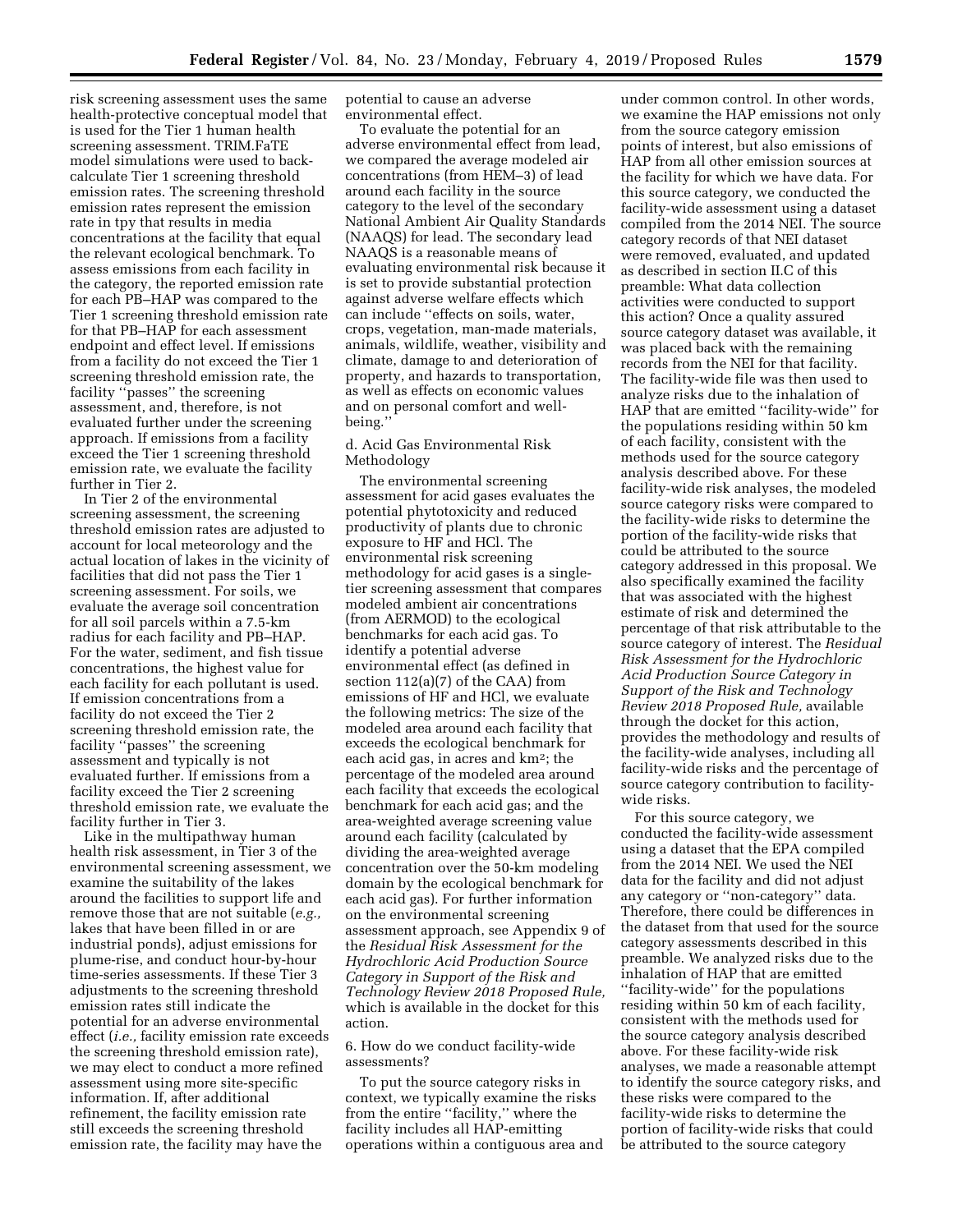addressed in this proposal. We also specifically examined the facility that was associated with the highest estimate of risk and determined the percentage of that risk attributable to the source category of interest. The *Residual Risk Assessment for the Hydrochloric Acid Production Source Category in Support of the Risk and Technology Review 2018 Proposed Rule,* available through the docket for this action, provides the methodology and results of the facilitywide analyses, including all facilitywide risks and the percentage of source category contribution to facility-wide risks.

7. How do we consider uncertainties in risk assessment?

Uncertainty and the potential for bias are inherent in all risk assessments, including those performed for this proposal. Although uncertainty exists, we believe that our approach, which used conservative tools and assumptions, ensures that our decisions are health and environmentally protective. A brief discussion of the uncertainties in the RTR emissions dataset, dispersion modeling, inhalation exposure estimates, and dose-response relationships follows below. Also included are those uncertainties specific to our acute screening assessments, multipathway screening assessments, and our environmental risk screening assessments. A more thorough discussion of these uncertainties is included in the *Residual Risk Assessment for the Hydrochloric Acid Production Source Category in Support of the Risk and Technology Review 2018 Proposed Rule,* which is available in the docket for this action. If a multipathway site-specific assessment was performed for this source category, a full discussion of the uncertainties associated with that assessment can be found in Appendix 11 of that document, *Site-Specific Human Health Multipathway Residual Risk Assessment Report.* 

a. Uncertainties in the RTR Emissions **Dataset** 

Although the development of the RTR emissions dataset involved quality assurance/quality control processes, the accuracy of emissions values will vary depending on the source of the data, the degree to which data are incomplete or missing, the degree to which assumptions made to complete the datasets are accurate, errors in emission estimates, and other factors. The emission estimates considered in this analysis generally are annual totals for certain years, and they do not reflect short-term fluctuations during the

course of a year or variations from year to year. The estimates of peak hourly emission rates for the acute effects screening assessment were based on an emission adjustment factor applied to the average annual hourly emission rates, which are intended to account for emission fluctuations due to normal facility operations.

#### b. Uncertainties in Dispersion Modeling

We recognize there is uncertainty in ambient concentration estimates associated with any model, including the EPA's recommended regulatory dispersion model, AERMOD. In using a model to estimate ambient pollutant concentrations, the user chooses certain options to apply. For RTR assessments, we select some model options that have the potential to overestimate ambient air concentrations (*e.g.,* not including plume depletion or pollutant transformation). We select other model options that have the potential to underestimate ambient impacts (*e.g.,* not including building downwash). Other options that we select have the potential to either under or overestimate ambient levels (*e.g.,* meteorology and receptor locations). On balance, considering the directional nature of the uncertainties commonly present in ambient concentrations estimated by dispersion models, the approach we apply in the RTR assessments should yield unbiased estimates of ambient HAP concentrations. We also note that the selection of meteorology dataset location could have an impact on the risk estimates. As we continue to update and expand our library of meteorological station data used in our risk assessments, we expect to reduce this variability.

c. Uncertainties in Inhalation Exposure Assessment

Although every effort is made to identify all of the relevant facilities and emission points, as well as to develop accurate estimates of the annual emission rates for all relevant HAP, the uncertainties in our emission inventory likely dominate the uncertainties in the exposure assessment. Some uncertainties in our exposure assessment include human mobility, using the centroid of each census block, assuming lifetime exposure, and assuming only outdoor exposures. For most of these factors, there is neither an under nor overestimate when looking at the maximum individual risk or the incidence, but the shape of the distribution of risks may be affected. With respect to outdoor exposures, actual exposures may not be as high if people spend time indoors, especially

for very reactive pollutants or larger particles. For all factors, we reduce uncertainty when possible. For example, with respect to census-block centroids, we analyze large blocks using aerial imagery and adjust locations of the block centroids to better represent the population in the blocks. We also add additional receptor locations where the population of a block is not well represented by a single location.

### d. Uncertainties in Dose-Response Relationships

There are uncertainties inherent in the development of the dose-response values used in our risk assessments for cancer effects from chronic exposures and noncancer effects from both chronic and acute exposures. Some uncertainties are generally expressed quantitatively, and others are generally expressed in qualitative terms. We note, as a preface to this discussion, a point on dose-response uncertainty that is stated in the EPA's *2005 Guidelines for Carcinogen Risk Assessment;* namely, that ''the primary goal of EPA actions is protection of human health; accordingly, as an Agency policy, risk assessment procedures, including default options that are used in the absence of scientific data to the contrary, should be health protective'' (EPA's *2005 Guidelines for Carcinogen Risk Assessment,* page 1–7). This is the approach followed here as summarized in the next paragraphs.

Cancer UREs used in our risk assessments are those that have been developed to generally provide an upper bound estimate of risk. That is, they represent a ''plausible upper limit to the true value of a quantity'' (although this is usually not a true statistical confidence limit).14 In some circumstances, the true risk could be as low as zero; however, in other circumstances the risk could be greater.15 Chronic noncancer RfC and reference dose (RfD) values represent chronic exposure levels that are intended to be health-protective levels. To derive dose-response values that are intended to be ''without appreciable risk,'' the methodology relies upon an uncertainty factor (UF) approach (U.S. EPA, 1993 and 1994) which considers uncertainty, variability, and gaps in the available data. The UFs are applied to

<sup>14</sup> IRIS glossary (*[https://ofmpub.epa.gov/sor](https://ofmpub.epa.gov/sor_internet/registry/termreg/searchandretrieve/glossariesandkeywordlists/search.do?details=&glossaryName=IRIS%20Glossary)*\_ *[internet/registry/termreg/searchandretrieve/](https://ofmpub.epa.gov/sor_internet/registry/termreg/searchandretrieve/glossariesandkeywordlists/search.do?details=&glossaryName=IRIS%20Glossary)  [glossariesandkeywordlists/search.do?details=&](https://ofmpub.epa.gov/sor_internet/registry/termreg/searchandretrieve/glossariesandkeywordlists/search.do?details=&glossaryName=IRIS%20Glossary) [glossaryName=IRIS%20Glossary](https://ofmpub.epa.gov/sor_internet/registry/termreg/searchandretrieve/glossariesandkeywordlists/search.do?details=&glossaryName=IRIS%20Glossary)*).

<sup>15</sup>An exception to this is the URE for benzene, which is considered to cover a range of values, each end of which is considered to be equally plausible, and which is based on maximum likelihood estimates.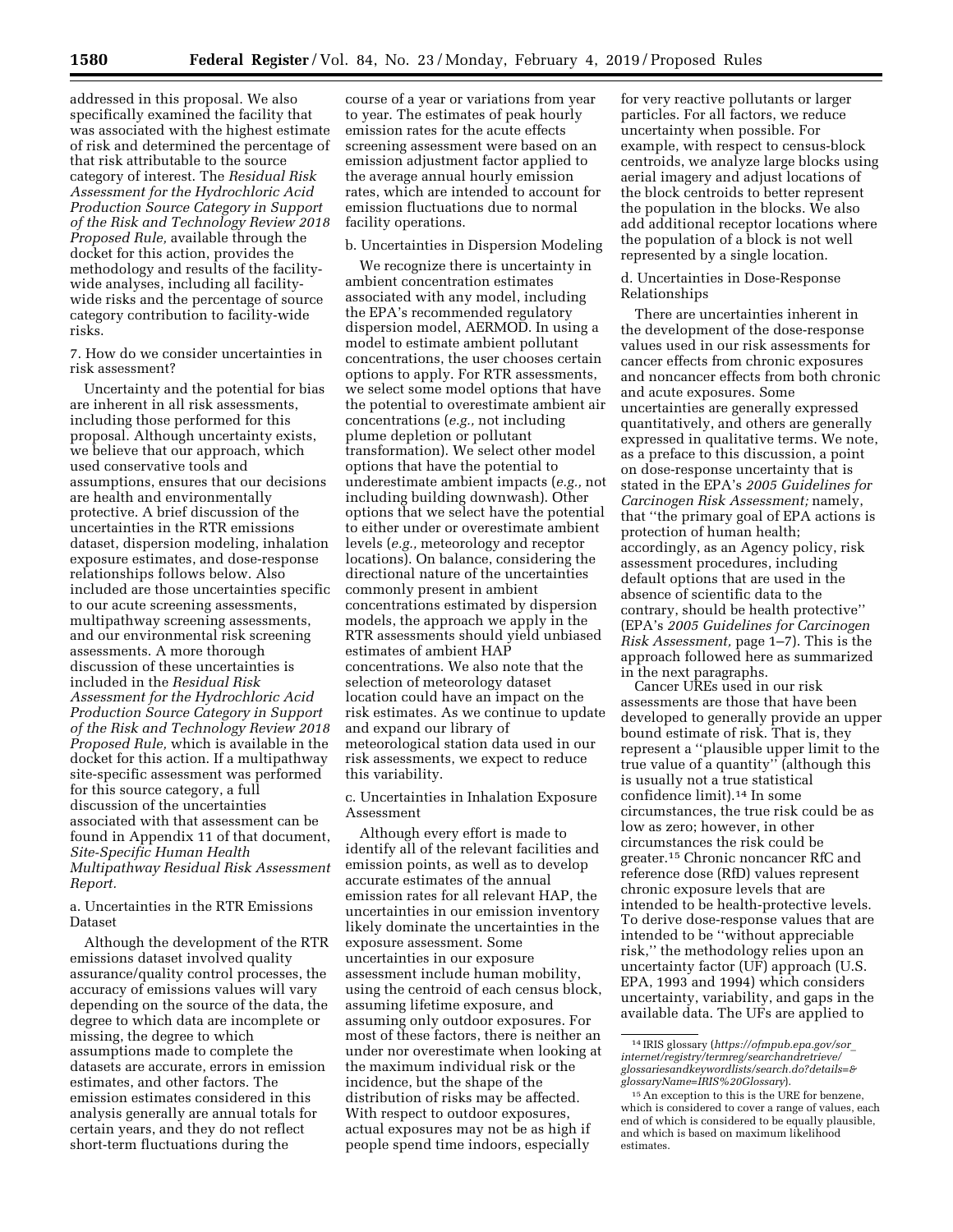derive dose-response values that are intended to protect against appreciable risk of deleterious effects.

Many of the UFs used to account for variability and uncertainty in the development of acute dose-response values are quite similar to those developed for chronic durations. Additional adjustments are often applied to account for uncertainty in extrapolation from observations at one exposure duration (*e.g.,* 4 hours) to derive an acute dose-response value at another exposure duration (*e.g.,* 1 hour). Not all acute dose-response values are developed for the same purpose, and care must be taken when interpreting the results of an acute assessment of human health effects relative to the dose-response value or values being exceeded. Where relevant to the estimated exposures, the lack of acute dose-response values at different levels of severity should be factored into the risk characterization as potential uncertainties.

Uncertainty also exists in the selection of ecological benchmarks for the environmental risk screening assessment. We established a hierarchy of preferred benchmark sources to allow selection of benchmarks for each environmental HAP at each ecological assessment endpoint. We searched for benchmarks for three effect levels (*i.e.,*  no-effects level, threshold effect level, and probable effect level), but not all combinations of ecological assessment/ environmental HAP had benchmarks for all three effect levels. Where multiple effect levels were available for a particular HAP and assessment endpoint, we used all of the available effect levels to help us determine whether risk exists and whether the risk could be considered significant and widespread.

Although we make every effort to identify appropriate human health effect dose-response values for all pollutants emitted by the sources in this risk assessment, some HAP emitted by this source category are lacking doseresponse assessments. Accordingly, these pollutants cannot be included in the quantitative risk assessment, which could result in quantitative estimates understating HAP risk. To help to alleviate this potential underestimate, where we conclude similarity with a HAP for which a dose-response value is available, we use that value as a surrogate for the assessment of the HAP for which no value is available. To the extent use of surrogates indicates appreciable risk, we may identify a need to increase priority for an IRIS assessment for that substance. We additionally note that, generally

speaking, HAP of greatest concern due to environmental exposures and hazard are those for which dose-response assessments have been performed, reducing the likelihood of understating risk. Further, HAP not included in the quantitative assessment are assessed qualitatively and considered in the risk characterization that informs the risk management decisions, including consideration of HAP reductions achieved by various control options.

For a group of compounds that are unspeciated (*e.g.,* glycol ethers), we conservatively use the most protective dose-response value of an individual compound in that group to estimate risk. Similarly, for an individual compound in a group (*e.g.,* ethylene glycol diethyl ether) that does not have a specified dose-response value, we also apply the most protective dose-response value from the other compounds in the group to estimate risk.

e. Uncertainties in Acute Inhalation Screening Assessments

In addition to the uncertainties highlighted above, there are several factors specific to the acute exposure assessment that the EPA conducts as part of the risk review under section 112 of the CAA. The accuracy of an acute inhalation exposure assessment depends on the simultaneous occurrence of independent factors that may vary greatly, such as hourly emissions rates, meteorology, and the presence of humans at the location of the maximum concentration. In the acute screening assessment that we conduct under the RTR program, we assume that peak emissions from the source category and worst-case meteorological conditions co-occur, and, thus, resulting in maximum ambient concentrations. These two events are unlikely to occur at the same time, making these assumptions conservative. We then include the additional assumption that a person is located at this point during this same time period. For this source category, these assumptions would tend to be worst-case actual exposures as it is unlikely that a person would be located at the point of maximum exposure during the time when peak emissions and worst-case meteorological conditions occur simultaneously.

f. Uncertainties in the Multipathway and Environmental Risk Screening Assessments

For each source category, we generally rely on site-specific levels of PB–HAP or environmental HAP emissions to determine whether a refined assessment of the impacts from multipathway exposures is necessary or whether it is necessary to perform an environmental screening assessment. This determination is based on the results of a three-tiered screening assessment that relies on the outputs from models—TRIM.FaTE and AERMOD—that estimate environmental pollutant concentrations and human exposures for five PB–HAP (dioxins, POM, mercury, cadmium, and arsenic) and two acid gases (HCl and hydrogen chloride). For lead, we use AERMOD to determine ambient air concentrations, which are then compared to the secondary NAAQS standard for lead. Two important types of uncertainty associated with the use of these models in RTR risk assessments and inherent to any assessment that relies on environmental modeling are model uncertainty and input uncertainty.16

Model uncertainty concerns whether the model adequately represents the actual processes (*e.g.,* movement and accumulation) that might occur in the environment. For example, does the model adequately describe the movement of a pollutant through the soil? This type of uncertainty is difficult to quantify. However, based on feedback received from previous EPA SAB reviews and other reviews, we are confident that the models used in the screening assessments are appropriate and state-of-the-art for the multipathway and environmental screening risk assessments conducted in support of RTR.

Input uncertainty is concerned with how accurately the models have been configured and parameterized for the assessment at hand. For Tier 1 of the multipathway and environmental screening assessments, we configured the models to avoid underestimating exposure and risk. This was accomplished by selecting upper-end values from nationally representative datasets for the more influential parameters in the environmental model, including selection and spatial configuration of the area of interest, lake location and size, meteorology, surface water, soil characteristics, and structure of the aquatic food web. We also assume an ingestion exposure scenario and values for human exposure factors that represent reasonable maximum exposures.

In Tier 2 of the multipathway and environmental screening assessments,

<sup>16</sup> In the context of this discussion, the term ''uncertainty'' as it pertains to exposure and risk encompasses both *variability* in the range of expected inputs and screening results due to existing spatial, temporal, and other factors, as well as *uncertainty* in being able to accurately estimate the true result.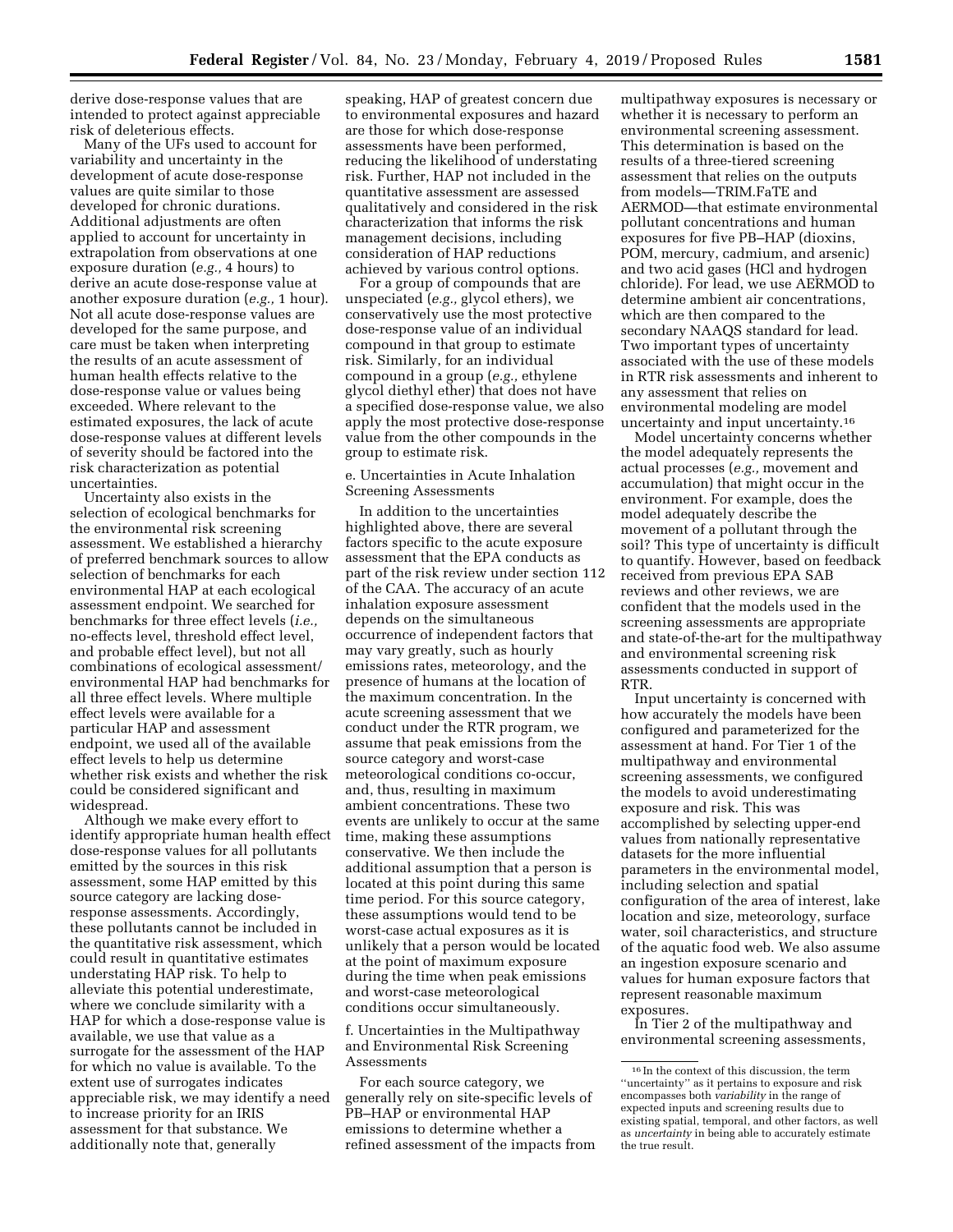we refine the model inputs to account for meteorological patterns in the vicinity of the facility versus using upper-end national values, and we identify the actual location of lakes near the facility rather than the default lake location that we apply in Tier 1. By refining the screening approach in Tier 2 to account for local geographical and meteorological data, we decrease the likelihood that concentrations in environmental media are overestimated, thereby increasing the usefulness of the screening assessment. In Tier 3 of the screening assessments, we refine the model inputs again to account for hourby-hour plume rise and the height of the mixing layer. We can also use those hour-by-hour meteorological data in a TRIM.FaTE run using the screening configuration corresponding to the lake location. These refinements produce a more accurate estimate of chemical concentrations in the media of interest, thereby reducing the uncertainty with those estimates. The assumptions and the associated uncertainties regarding the selected ingestion exposure scenario are the same for all three tiers.

For the environmental screening assessment for acid gases, we employ a single-tiered approach. We use the modeled air concentrations and compare those with ecological benchmarks.

For all tiers of the multipathway and environmental screening assessments, our approach to addressing model input uncertainty is generally cautious. We choose model inputs from the upper end of the range of possible values for

the influential parameters used in the models, and we assume that the exposed individual exhibits ingestion behavior that would lead to a high total exposure. This approach reduces the likelihood of not identifying high risks for adverse impacts.

Despite the uncertainties, when individual pollutants or facilities do not exceed screening threshold emission rates (*i.e.,* screen out), we are confident that the potential for adverse multipathway impacts on human health is very low. On the other hand, when individual pollutants or facilities do exceed screening threshold emission rates, it does not mean that impacts are significant, only that we cannot rule out that possibility and that a refined assessment for the site might be necessary to obtain a more accurate risk characterization for the source category.

The EPA evaluates the following HAP in the multipathway and/or environmental risk screening assessments, where applicable: Arsenic, cadmium, dioxins/furans, lead, mercury (both inorganic and methyl mercury), POM, HCl, and HF. These HAP represent pollutants that can cause adverse impacts either through direct exposure to HAP in the air or through exposure to HAP that are deposited from the air onto soils and surface waters and then through the environment into the food web. These HAP represent those HAP for which we can conduct a meaningful multipathway or environmental screening risk assessment. For other HAP not included in our screening assessments, the model

has not been parameterized such that it can be used for that purpose. In some cases, depending on the HAP, we may not have appropriate multipathway models that allow us to predict the concentration of that pollutant. The EPA acknowledges that other HAP beyond these that we are evaluating may have the potential to cause adverse effects and, therefore, the EPA may evaluate other relevant HAP in the future, as modeling science and resources allow.

# **IV. Analytical Results and Proposed Decisions**

### *A. What are the results of the risk assessment and analyses?*

As described above, for the HCl Production source category, we conducted an inhalation risk assessment and an environmental risk screening assessment on the only two HAP emitted, HCl and Cl<sub>2</sub>. No PB–HAP are emitted from this source category; therefore, a multipathway risk assessment was not warranted. We present results of the risk assessment briefly below and in more detail in the residual risk document titled *Residual Risk Assessment for the Hydrochloric Acid Production Source Category in Support of the Risk and Technology Review 2018 Proposed Rule,* which is available in the docket for this action.

1. Inhalation Risk Assessment Results

Table 2 of this preamble provides an overall summary of the results of the inhalation risk assessment.

#### TABLE 2—INHALATION RISK ASSESSMENT SUMMARY FOR HCL PRODUCTION SOURCE CATEGORY

|                 | Cancer MIR<br>(in 1 million)    |                                    | Cancer                           | Population                                       | Population                                        | Max chronic noncancer HI        |
|-----------------|---------------------------------|------------------------------------|----------------------------------|--------------------------------------------------|---------------------------------------------------|---------------------------------|
|                 | Based on<br>actual<br>emissions | Based on<br>allowable<br>emissions | incidence<br>(cases<br>per year) | with cancer<br>risk of 1-in-1<br>million or more | with cancer<br>risk of 10-in-1<br>million or more | actuals (and allowables)        |
| Source Category |                                 | 0                                  |                                  |                                                  |                                                   | 0.2 (actuals)<br>2 (allowables) |
| Whole Facility  | 600                             |                                    | 0.09                             | 980.000                                          | 130,000   6                                       |                                 |

The inhalation risk modeling performed to estimate risks based on actual emissions relied primarily on emissions data from the NEI. For allowable emissions, the NEI data was used to calculate conservative estimates of emissions. The results of the inhalation cancer risk assessment, as shown in Table 2 of this preamble, indicate there is no quantifiable cancer risk posed by the source category since the two HAP emitted from the HCl Production source category are not known or suspected carcinogens.

Neither the EPA nor the International Agency for Research on Cancer (IARC) has evaluated the weight of evidence with respect to human carcinogenicity for Cl<sub>2</sub>. However, IARC has determined that hydrogen chloride is not classifiable as a human carcinogen. Likewise, the total estimated cancer incidence is 0 (zero) excess cancer cases per year and no people are estimated to have cancer risk associated with this source category. The maximum modeled chronic noncancer HI (TOSHI) value for the source category based on actual

emissions is estimated to be 0.2, driven by emissions of  $Cl<sub>2</sub>$  from process vents. The target organ affected is the respiratory system. Exposure to HI levels will be less than 1 for populations in the vicinity of an HCl production facility as a result of emissions from this source category. The maximum chronic noncancer TOSHI would increase when based on allowable emissions, with a TOSHI as high as 2 (respiratory) driven by  $Cl<sub>2</sub>$  emissions from process vents at two facilities. Based on allowable emissions, 300 people are estimated to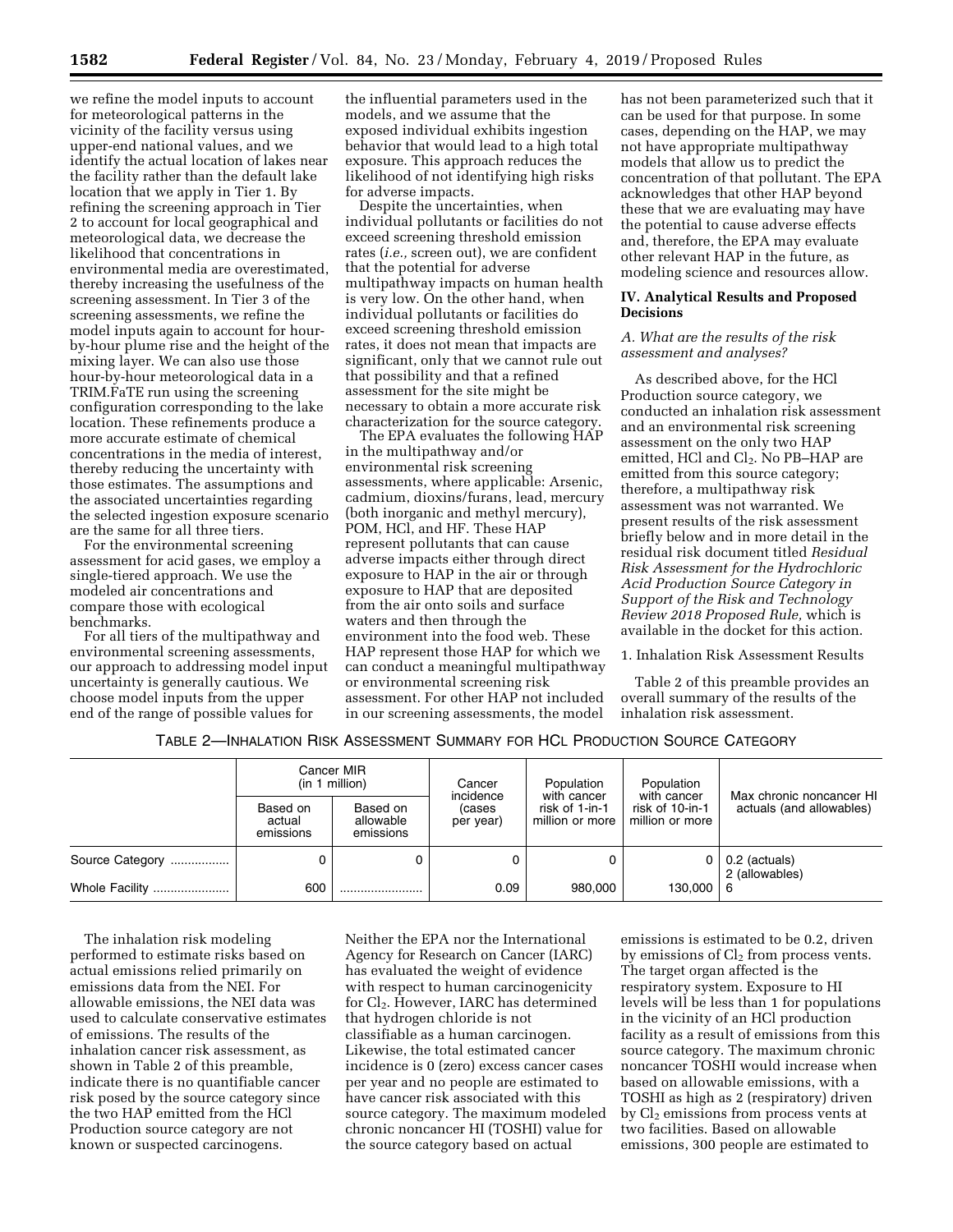have a noncancer HI above 1 at these two facilities.

### 2. Acute Risk Results

The screening and refined analyses for acute impacts was based on actual emissions, and to estimate the peak emission rates from the average rates, a default multiplier of 10 was used for emission points in the source category. The choice of a default multiplier of 10 is discussed in section III.C.3.c of this preamble. The results of the acute refined analysis indicate that the maximum off-facility-site acute HQ is 0.7, based on the REL value for HCl, and occurs at one facility. Refer to the document titled *HCl RTR Modeling File Data Source Documentation* (available in the docket for this action) for a detailed description of how the acute factors were developed for this source category. For more detailed acute risk results, refer to the residual risk document titled *Residual Risk Assessment for the Hydrochloric Acid Production Source Category in Support of the Risk and Technology Review 2018 Proposed Rule,* which is available in the docket for this action.

3. Multipathway Risk Screening Results

No PB–HAP (cadmium, dioxins, POM, mercury, arsenic, and lead) are emitted from this source category. Therefore, a multi-pathway assessment is not warranted.

4. Environmental Risk Screening Results

The only environmental HAP emitted by facilities in this source category is HCl. Results of the analysis for HCl indicate that, based on actual emissions, the maximum annual off-site concentration is below all ecological benchmarks for all facilities. Therefore, we do not expect an adverse environmental effect as a result of HAP emissions from this source category. For more detail on the environmental risk screening assessment, refer to the residual risk document titled *Residual Risk Assessment for the Hydrochloric Acid Production Source Category in Support of the Risk and Technology Review 2018 Proposed Rule,* which is available in the docket for this action.

### 5. Facility-Wide Risk Results

We performed an assessment of the facility-wide risks to provide context for the source category risks, using NEI data as described above. The maximum facility-wide cancer MIR is 600-in-1 million, mainly driven by ethylene oxide emissions from a variety of industrial processes, none of which are part of this source category. The total estimated cancer incidence from the

facility-wide assessment is 0.09 excess cancer cases per year, or one excess case in every 11 years. We estimate that approximately 980,000 people have cancer risks greater than 1-in-1 million from exposure to HAP emitted from sources not subject to the HCl Production NESHAP. We estimate that the maximum facility-wide TOSHI is 6, mainly driven by emissions of trichloroethylene from chemical manufacturing processes that are not part of this source category. The target organs affected are kidney, immunological, developmental, neurological, reproductive, and liver. We estimate that approximately 760 people are exposed to noncancer HI levels above 1, based on facility-wide emissions (not subject to the HCl Production NESHAP) from the 19 facilities within this source category.

6. What demographic groups might benefit from this regulation?

To examine the potential for any environmental justice issues that might be associated with the source category, we performed a demographic analysis, which is an assessment of risk to individual demographic groups of the populations living within 5 km and within 50 km of the facilities. In the analysis, we evaluated the distribution of HAP-related cancer and noncancer risk from the HCl Production source category across different demographic groups within the populations living near facilities.17

Results of the demographic analysis indicate that, for 3 of the 11 demographic groups, minorities, African American, and below the poverty level, the percentage of the population living within 5 km of facilities in the source category is greater than the corresponding national percentage for the same demographic groups. When examining the risk levels of those exposed to emissions from HCl production facilities, we find that no one within 50 km (risk modeling domain) is exposed to a cancer risk because the two HAP emitted are not known carcinogens. Furthermore, no person is exposed to a noncancer TOSHI greater than 1 due to HAP emissions from the HCl Production source category.

The methodology and the results of the demographic analysis are presented

in a technical report, *Risk and Technology Review—Analysis of Demographic Factors for Populations Living Near Hydrochloric Acid Production,* available in the docket for this action.

*B. What are our proposed decisions regarding risk acceptability, ample margin of safety, and adverse environmental effect?* 

### 1. Risk Acceptability

As noted in section II.A of this preamble, the EPA sets standards under CAA section 112(f)(2) using ''a two-step standard-setting approach, with an analytical first step to determine an 'acceptable risk' that considers all health information, including risk estimation uncertainty, and includes a presumptive limit on MIR of 'approximately 1-in-10 thousand.' '' See 54 FR 38045, September 14, 1989. We weigh all health risk factors in our risk acceptability determination, including the cancer MIR, cancer incidence, the maximum noncancer TOSHI, the maximum acute noncancer HQ, the extent of noncancer risk, the distribution of cancer and noncancer risk in the exposed population, and the risk estimation uncertainties.

For this risk assessment, the EPA estimated risk based on actual and allowable emissions from HCl production sources. There are no quantifiable cancer risk or cancer incidence associated with this source category. Likewise, a TOSHI less than 1 indicates that the combined HAP affecting a particular target organ are not likely to cause adverse chronic noncancer health effects. Also, the acute refined assessment indicates little potential concern of acute noncancer health impacts. We identified no PB– HAP emitted from the source category, and, thus, no known potential for multipathway effects.

Considering all of the health risk information and factors discussed above, including the uncertainties discussed in section III of this preamble, the EPA proposes that the risks from the HCl Production source category are acceptable.

### 2. Ample Margin of Safety Analysis

As directed by CAA section 112(f)(2), we conducted an analysis to determine if the current emissions standards provide an ample margin of safety to protect public health. Under the ample margin of safety analysis, the EPA considers all health factors evaluated in the risk assessment and evaluates the cost and feasibility of available control technologies and other measures

<sup>17</sup> Demographic groups included in the analysis are: White, African American, Native American, other races and multiracial, Hispanic or Latino, children 17 years of age and under, adults 18 to 64 years of age, adults 65 years of age and over, adults without a high school diploma, people living below the poverty level, people living two times the poverty level, and linguistically isolated people.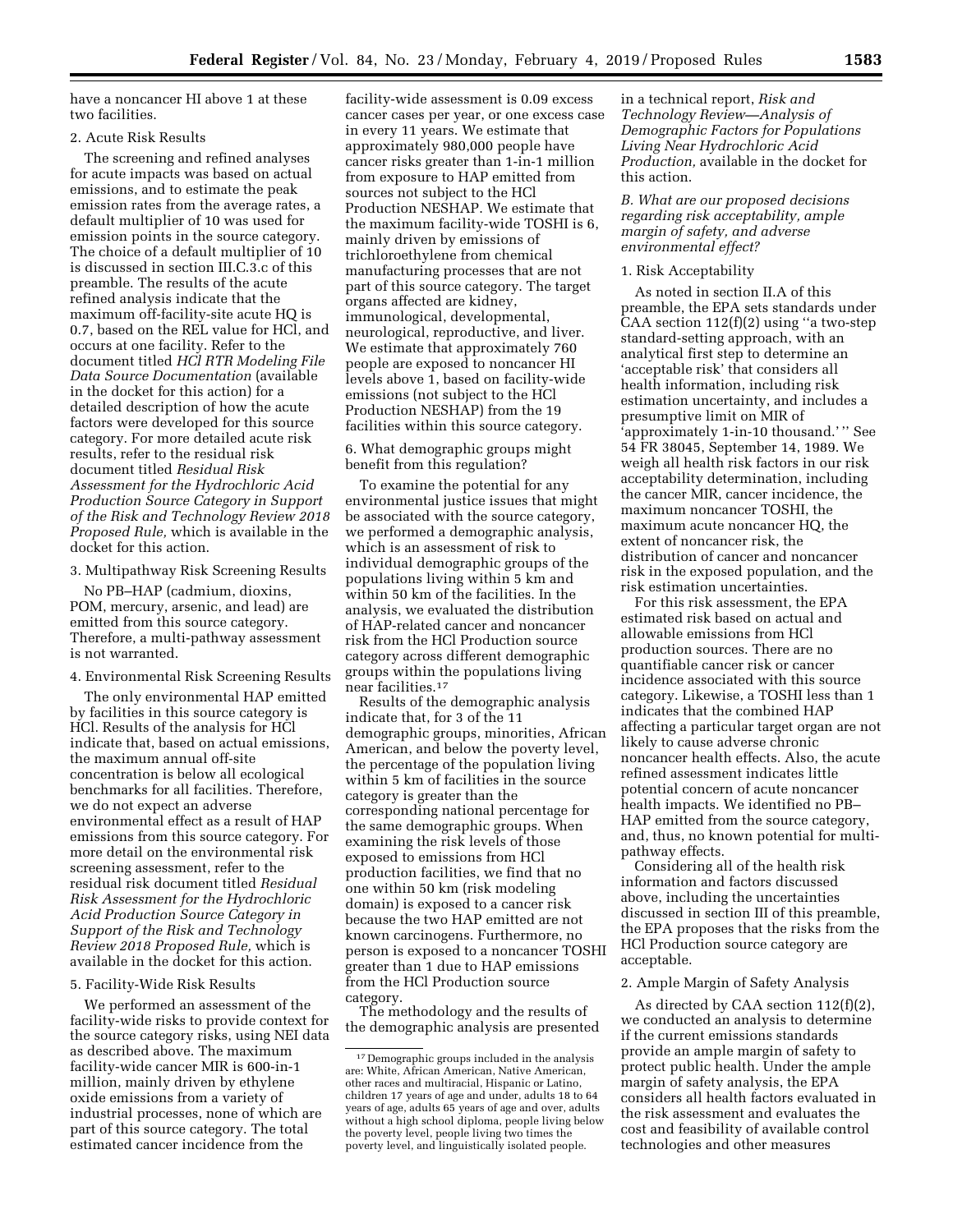(including the controls, measures, and costs reviewed under the technology review) that could be applied to this source category to further reduce the risks (or potential risks) due to emissions of HAP identified in our risk assessment. In this analysis, we considered the results of the technology review, risk assessment, and other aspects of our MACT rule review to determine whether there are any costeffective controls or other measures that would reduce emissions further to provide an ample margin of safety with respect to the risks associated with these emissions.

As provided in more detail in section IV.D below, we did not identify any developments in processes, practices, or controls for HCl production facilities during our analysis for this proposal. Hydrochloric acid production facilities use scrubbers to control emissions of  $HCl$  and  $Cl<sub>2</sub>$ . These devices are capable of achieving high levels of emission reductions and we did not identify additional technologies capable of further reducing emissions from HCl production facilities or any improvements to the existing technologies that would result in further reduction of emissions. Given that we did not identify any developments in practices, process, or control technologies and the low risks remaining after implementation of the NESHAP, we are proposing that the existing standards for the HCl Production source category provide an ample margin of safety.

Regarding the facility-wide risks due to ethylene oxide and trichloroethylene (described above), which are due to emission sources that are not part of the HCl Production source category, we intend to evaluate those facility-wide estimated emissions and risks further and may address these in a separate future action, as appropriate. In particular, the EPA is addressing ethylene oxide based on the results of the latest NATA released in August 2018, which identified the chemical as a potential concern in several areas across the country. The latest NATA estimates that ethylene oxide significantly contributes to potential elevated cancer risks in some census tracts across the U.S. (less than 1 percent of the total number of tracts). As noted on the EPA's NATA website, NATA is a screening tool for state, local, and tribal air agencies and the EPA suggests that NATA results be used cautiously.18 These elevated risks are

largely driven by an EPA risk value that was updated in late 2016. Although this updated risk value is also responsible for the elevated facility-wide risks calculated here, as noted earlier, these risks are due to emission sources that are not part of the HCl Production source category. Nevertheless, the EPA is interested in receiving public comments on the use of the update risk value for regulatory purposes.

The EPA will work with industry and state, local, and tribal air agencies as the EPA takes a two-pronged approach to address ethylene oxide emissions: (1) Reviewing CAA regulations for facilities that emit ethylene oxide—starting with air toxics emissions standards for miscellaneous organic chemical manufacturing facilities and commercial sterilizers; and (2) getting additional information on ethylene oxide emissions. This information will help the EPA as it evaluates opportunities to reduce ethylene oxide emissions as part of its regulations review, and will help the agency determine whether more immediate emission reduction steps are necessary in any particular locations. The EPA will post updates on its work to address ethylene oxide on its website at: *[https://www.epa.gov/ethylene-oxide.](https://www.epa.gov/ethylene-oxide)* 

### 3. Adverse Environmental Effect

The emissions data for this source category indicate the presence of one environmental HAP, HCl, emitted by sources within this source category. Based on the results of our environmental risk screening assessment, we conclude that there is not an adverse environmental effect as a result of HAP emissions from the HCl Production source category. Thus, we are proposing that it is not necessary to set a more stringent standard to prevent an adverse environmental effect.

#### *C. What are the results and proposed decisions based on our technology review?*

We did not identify any developments in processes, practices, or controls for HCl production facilities during our analysis for this proposal. We are not proposing any changes to the NESHAP based on our technology review. Scrubbers are used across the industry to control emissions of HCl and  $Cl<sub>2</sub>$ , with similar performance among facilities. We reviewed the EPA's RACT/

BACT/LAER Clearinghouse to identify possible developments and none were found. Additionally, we reviewed title V permits for all facilities and found no substantive differences in the control strategies employed for HCl production facilities. Finally, a search of peer reviewed literature did not yield any information regarding technology developments for HCl production.

#### *D. What other actions are we proposing?*

In addition to the proposed determinations regarding the RTRs described above, we are proposing some revisions to the NESHAP to address other issues. We are proposing revisions to the SSM provisions of the MACT rule in order to ensure that they are consistent with the Court decision in *Sierra Club* v. *EPA,* 551 F. 3d 1019 (D.C. Cir. 2008), which vacated two provisions that exempted sources from the requirement to comply with otherwise applicable CAA section 112(d) emission standards during periods of SSM. We also are proposing various changes to recordkeeping and reporting requirements and adding electronic reporting. Our analyses and proposed changes related to these issues are discussed below.

#### 1. SSM Requirements

In its 2008 decision in *Sierra Club* v. *EPA,* 551 F.3d 1019 (D.C. Cir. 2008), the Court vacated portions of two provisions in the EPA's CAA section 112 regulations governing the emissions of HAP during periods of SSM. Specifically, the Court vacated the SSM exemption contained in 40 CFR 63.6(f)(1) and 40 CFR 63.6(h)(1), holding that under section 302(k) of the CAA, emissions standards or limitations must be continuous in nature and that the SSM exemption violates the CAA's requirement that some CAA section 112 standards apply continuously.

We are proposing the elimination of the SSM exemption in this rule which appears at 40 CFR 63.9005(a). Consistent with *Sierra Club* v. *EPA,* we are proposing standards in this rule that apply at all times. We are also proposing several revisions to Table 7 (the General Provisions Applicability Table) as explained in more detail below. For example, we are proposing to eliminate the incorporation of the General Provisions' requirement that the source develop an SSM plan. We also are proposing to eliminate and revise certain recordkeeping and reporting requirements related to the SSM exemption as further described below.

The EPA has attempted to ensure that the provisions we are proposing to eliminate are inappropriate,

<sup>18</sup> In particular, the EPA has identified limitations to consider when looking at the results (*e.g.,* data gaps, default assumptions, and regional differences

in emissions data completeness). A number of other aspects of the results are also worth noting, such as the results apply best to larger areas, not specific places; apply only to the analysis year (when the source data were collected); and assume a person breathes the air toxics emitted in the analysis every day for 70 years. See *[https://www.epa.gov/national](https://www.epa.gov/national-air-toxics-assessment/nata-limitations)[air-toxics-assessment/nata-limitations](https://www.epa.gov/national-air-toxics-assessment/nata-limitations)* for a more complete discussion.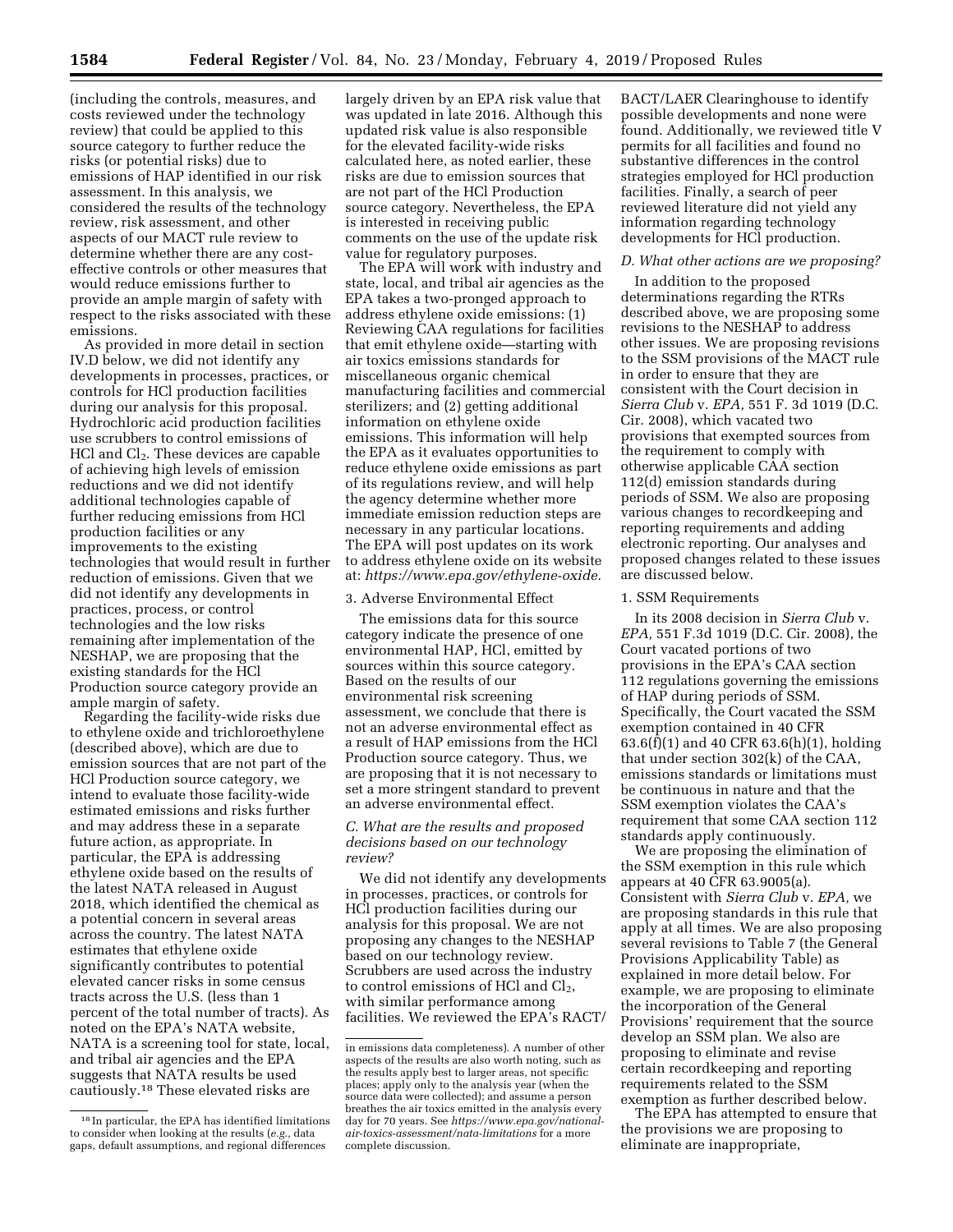unnecessary, or redundant in the absence of the SSM exemption. We are specifically seeking comment on whether we have successfully done so.

In proposing the standards in this rule, the EPA has taken into account startup and shutdown periods. For the reasons explained below, the EPA is not proposing alternate standards for those periods, but is instead proposing that the source meet the otherwise applicable standards during these periods. We have no data indicating that emissions are different during startup or shutdown. For add-on control systems, the HCl Production NESHAP requires the measurement of scrubber flow rate and pH parameter limits apply at all times, including during periods of startup and shutdown. The HCl Production NESHAP requires add-on control device operating parameters to be recorded at least once every 15 minutes. The HCl Production NESHAP specifies in 40 CFR 63.9040(c) that if an operating parameter is out of the allowed range, this is a deviation from the operating limit and must be reported as specified in 40 CFR 63.9050(d).

The EPA is also proposing that the otherwise applicable limits would apply during periods of malfunction. Periods of startup, normal operations, and shutdown are all predictable and routine aspects of a source's operations. Malfunctions, in contrast, are neither predictable nor routine. Instead they are, by definition, sudden, infrequent and not reasonably preventable failures of emissions control, process or monitoring equipment (40 CFR 63.2 [Definition of malfunction]). The EPA interprets CAA section 112 as not requiring emissions that occur during periods of malfunction to be factored into development of CAA section 112 standards and this reading has been upheld as reasonable by the Court in *U.S. Sugar Corp.* v. *EPA,* 830 F.3d 579, 606–610 (2016). Under CAA section 112, emissions standards for new sources must be no less stringent than the level ''achieved'' by the best controlled similar source and emissions standards for existing sources generally must be no less stringent than the average emission limitation ''achieved'' by the best performing 12 percent of sources in the category. There is nothing in CAA section 112 that directs the Agency to consider malfunctions in determining the level ''achieved'' by the best performing sources when setting emission standards. As the Court has recognized, the phrase ''average emissions limitation achieved by the best performing 12 percent of'' sources ''says nothing about how the performance of the best units is to be

calculated.'' *Nat'l Ass'n of Clean Water Agencies* v. *EPA,* 734 F.3d 1115, 1141 (D.C. Cir. 2013). While the EPA accounts for variability in setting emissions standards, nothing in CAA section 112 requires the Agency to consider malfunctions as part of that analysis. The EPA is not required to treat a malfunction in the same manner as the type of variation in performance that occurs during routine operations of a source. A malfunction is a failure of the source to perform in a ''normal or usual manner'' and no statutory language compels the EPA to consider such events in setting CAA section 112 standards.

As the Court recognized in *U.S. Sugar Corp,* accounting for malfunctions in setting standards would be difficult, if not impossible, given the myriad different types of malfunctions that can occur across all sources in the category and given the difficulties associated with predicting or accounting for the frequency, degree, and duration of various malfunctions that might occur. *Id.* at 608; ''the EPA would have to conceive of a standard that could apply equally to the wide range of possible boiler malfunctions, ranging from an explosion to minor mechanical defects. Any possible standard is likely to be hopelessly generic to govern such a wide array of circumstances.'' As such, the performance of units that are malfunctioning is not ''reasonably'' foreseeable. See, *e.g. Sierra Club* v. *EPA,*  167 F.3d 658, 662 (D.C. Cir. 1999 [''The EPA typically has wide latitude in determining the extent of data-gathering necessary to solve a problem. We generally defer to an agency's decision to proceed on the basis of imperfect scientific information, rather than to invest the resources to conduct the perfect study].'') See also, *Weyerhaeuser*  v. *Costle,* 590 F.2d 1011, 1058 (D.C. Cir. 1978) (''In the nature of things, no general limit, individual permit, or even any upset provision can anticipate all upset situations. After a certain point, the transgression of regulatory limits caused by 'uncontrollable acts of third parties,' such as strikes, sabotage, operator intoxication or insanity, and a variety of other eventualities, must be a matter for the administrative exercise of case-by-case enforcement discretion, not for specification in advance by regulation.''). In addition, emissions during a malfunction event can be significantly higher than emissions at any other time of source operation. For example, if an air pollution control device with 99-percent removal goes offline as a result of a malfunction (as might happen if, for example, the bags

in a baghouse catch fire) and the emission unit is a steady state type unit that would take days to shut down, the source would go from 99-percent control to zero control until the control device was repaired. The source's emissions during the malfunction would be 100 times higher than during normal operations. As such, the emissions over a 4-day malfunction period would exceed the annual emissions of the source during normal operations. As this example illustrates, accounting for malfunctions could lead to standards that are not reflective of (and significantly less stringent than) levels that are achieved by a wellperforming non-malfunctioning source. It is reasonable to interpret CAA section 112 to avoid such a result. The EPA's approach to malfunctions is consistent with CAA section 112 and is a reasonable interpretation of the statute.

Although no statutory language compels the EPA to set standards for malfunctions, the EPA has the discretion to do so where feasible. For example, in the Petroleum Refinery Sector Risk and Technology Review, the EPA established a work practice standard for unique types of malfunction that result in releases from pressure relief devices or emergency flaring events because the EPA had information to determine that such work practices reflected the level of control that applies to the best performers. 80 FR 75178, 75211–14 (December 1, 2015). The EPA will consider whether circumstances warrant setting standards for a particular type of malfunction and, if so, whether the EPA has sufficient information to identify the relevant best performing sources and establish a standard for such malfunctions. We also encourage commenters to provide any such information.

In the event that a source fails to comply with the applicable CAA section 112(d) standards as a result of a malfunction event, the EPA would determine an appropriate response based on, among other things, the good faith efforts of the source to minimize emissions during malfunction periods, including preventative and corrective actions, as well as root cause analyses to ascertain and rectify excess emissions. The EPA would also consider whether the source's failure to comply with the CAA section 112(d) standard was, in fact, sudden, infrequent, not reasonably preventable and was not instead caused in part by poor maintenance or careless operation. 40 CFR 63.2 (definition of malfunction).

If the EPA determines in a particular case that an enforcement action against a source for violation of an emission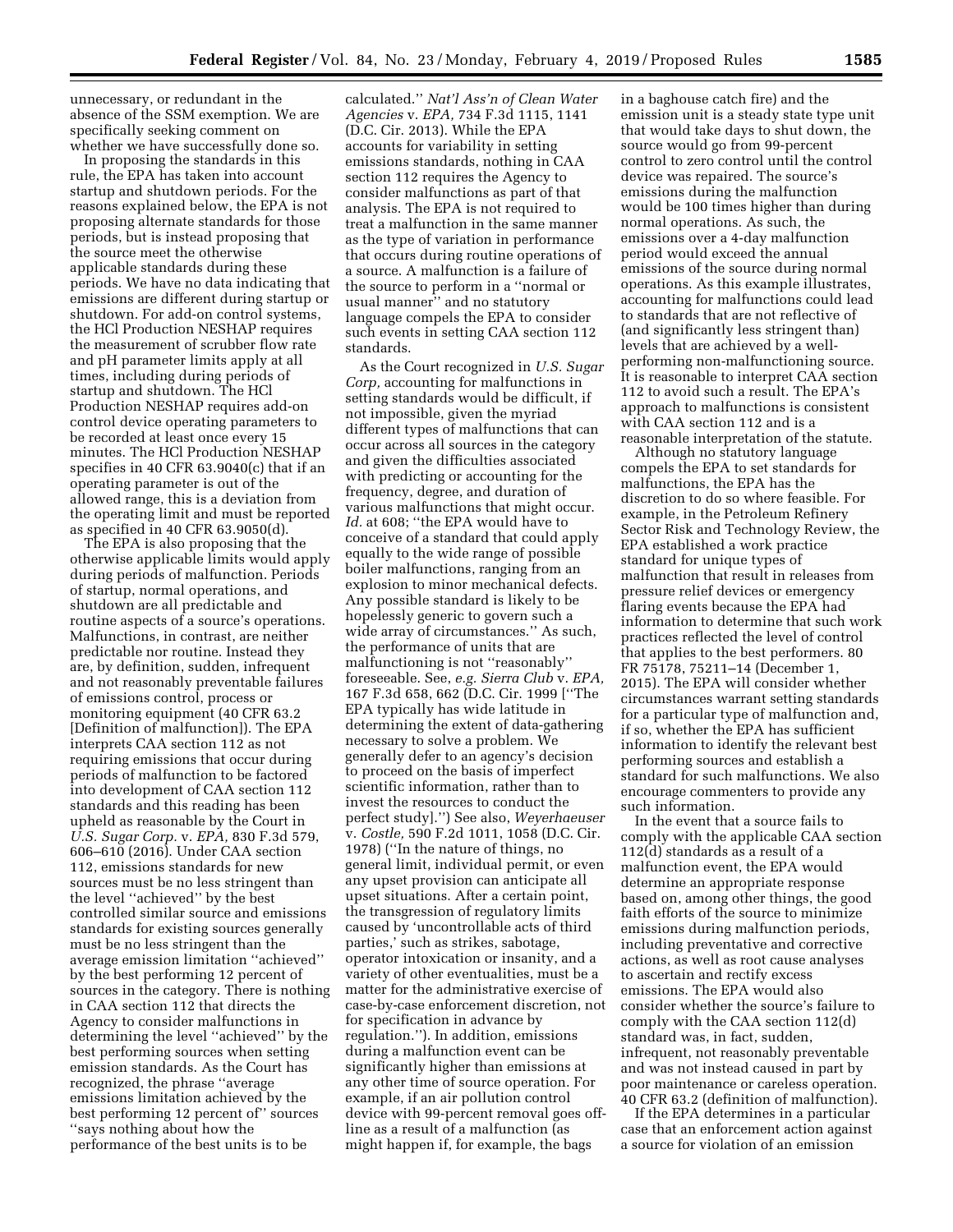standard is warranted, the source can raise any and all defenses in that enforcement action and the federal district court will determine what, if any, relief is appropriate. The same is true for citizen enforcement actions. Similarly, the presiding officer in an administrative proceeding can consider any defense raised and determine whether administrative penalties are appropriate.

The EPA is not aware of circumstances that would allow for establishing different emissions standard for some or all malfunctions that may occur at HCl production facilities and, therefore, is not proposing an alternative standard that would apply during periods of malfunction.

In summary, the EPA's interpretation of the CAA and, in particular, CAA section 112, is reasonable and encourages practices that will avoid malfunctions. Administrative and judicial procedures for addressing exceedances of the standards fully recognize that violations may occur despite good faith efforts to comply and can accommodate those situations. *U.S. Sugar Corp.* v. *EPA,* 830 F.3d 579, 606– 610 (2016).

# 2. 40 CFR 63.9005 General Duty

We are proposing to revise the General Provisions table (Table 7) entry for 40 CFR  $63.6(e)(1)(i)$  by changing the ''yes'' in column 3 to a ''no.'' Section 63.6(e)(1)(i) describes the general duty to minimize emissions during periods of SSM. With the elimination of the SSM exemption, there is no need to differentiate between normal operations, startup and shutdown, and malfunction events in describing the general duty. We are proposing instead to add general duty regulatory text at 40 CFR 63.9005(b) that reflects the general duty to minimize emissions during all periods of operation. Therefore, the language the EPA is proposing for 40 CFR 63.9005(b) does not include that language from 40 CFR 63.6(e)(1).

We are also proposing to revise the General Provisions table (Table 7) entry for 40 CFR  $63.6(e)(1)(ii)$  by changing the ''yes'' in column 3 to a ''no.'' This provision requires malfunctions to be corrected as quickly as practicable and minimize emissions consistent with safety and good air pollution control practices. Section 63.6(e)(1)(ii) imposes requirements that are not necessary with the elimination of the SSM exemption or are redundant with the general duty requirement being added at 40 CFR 63.9005(b).

#### 3. SSM Plan

We are proposing to revise the General Provisions table (Table 7) entry for 40 CFR 63.6(e)(3) by changing the "yes" in column 3 to a "no." Generally, these paragraphs require development of an SSM plan and specify SSM recordkeeping and reporting requirements related to the SSM plan. As noted, the EPA is proposing to remove the SSM exemptions. Therefore, affected units will be subject to an emission standard during such events. The applicability of a standard during such events will ensure that sources have ample incentive to plan for and achieve compliance as they do during periods of normal operation and, thus, planning requirements specific for SSM are no longer necessary.

#### 4. Compliance With Standards

We are proposing to revise the General Provisions table (Table 7) entry for 40 CFR  $63.6(f)(1)$  by changing the ''yes'' in column 3 to a ''no.'' The current language of 40 CFR  $63.6(f)(1)$ exempts sources from non-opacity standards during periods of SSM. As discussed above, the Court in *Sierra Club* vacated the exemptions contained in 40 CFR 63.6(f)(1) and held that the CAA requires a standard to apply continuously. Consistent with *Sierra Club,* the EPA is proposing to revise standards in this rule to apply at all times.

### 5. 40 CFR 63.9020 Performance Testing

We are proposing to revise the General Provisions table (Table 7) entry for 40 CFR 63.7(e)(1) by changing the ''yes'' in column 3 to a ''no.'' Section 63.7(e)(1) describes performance testing requirements. The EPA is instead proposing to add a performance testing requirement at 40 CFR 63.9020(a)(3). The performance testing requirements we are proposing to add differ from the General Provisions performance testing provisions in several respects. Specifically, the new proposed performance testing requirements do not include the language in 40 CFR 63.7(e)(1) restating the SSM exemption. However, we are including similar language that precludes startup and shutdown periods from being considered ''representative'' for purposes of performance testing. As provided in 40 CFR 63.7(e)(1), we are including language in 40 CFR  $63.9020(a)(3)$  providing that performance tests conducted under this subpart should not be conducted during malfunctions. This is because conditions during malfunctions are

often not representative of normal operating conditions. The EPA is proposing to add language that requires the owner or operator to record the process information that is necessary to document operating conditions during the test and include in such records an explanation to support that such conditions represent normal operation. Section 63.7(e) requires that the owner or operator make available upon request by the Administrator such records ''as may be necessary to determine the condition of the performance test,'' but does not specifically require the information to be recorded. The regulatory text the EPA is proposing to add to this provision builds on that requirement and makes explicit the requirement to record the information.

#### 6. Monitoring

We are proposing to revise the General Provisions table (Table 7) entry for 40 CFR 63.8(c)(1)(i) and (c)(1)(iii) by changing the ''yes'' in column 3 to a "no." The cross-references to the general duty and SSM plan requirements in those subparagraphs are not necessary in light of the removal of the SSM exemption and other requirements of 40 CFR 63.8 that require good air pollution control practices (40 CFR  $63.8(c)(1)$  and that set out the requirements of a quality control program for monitoring equipment (40 CFR 63.8(d)).

We are proposing to revise the General Provisions table (Table 7) entry for 40 CFR 63.8(d)(3) by changing the "yes" in column 3 to a "no." The final sentence in 40 CFR 63.8(d)(3) refers to the General Provisions' SSM plan requirement which is no longer applicable. The EPA is proposing to add to the rule at 40 CFR 63.9005(d)(5) text that is identical to 40 CFR  $63.8(d)(3)$ except that the final sentence is replaced with the following sentence: ''The program of corrective action should be included in the plan required under § 63.8(d)(2).''

#### 7. 40 CFR 63.9055 Recordkeeping

We are proposing to revise the General Provisions table (Table 7) entry for 40 CFR  $63.10(b)(2)(i)$  by changing the ''yes'' in column 3 to a ''no.'' Section 63.10(b)(2)(i) describes the recordkeeping requirements during startup and shutdown. These recording provisions are no longer necessary because the EPA is proposing that recordkeeping and reporting applicable to normal operations will apply during startup and shutdown. In the absence of special provisions applicable to startup and shutdown, such as a startup and shutdown plan, there is no reason to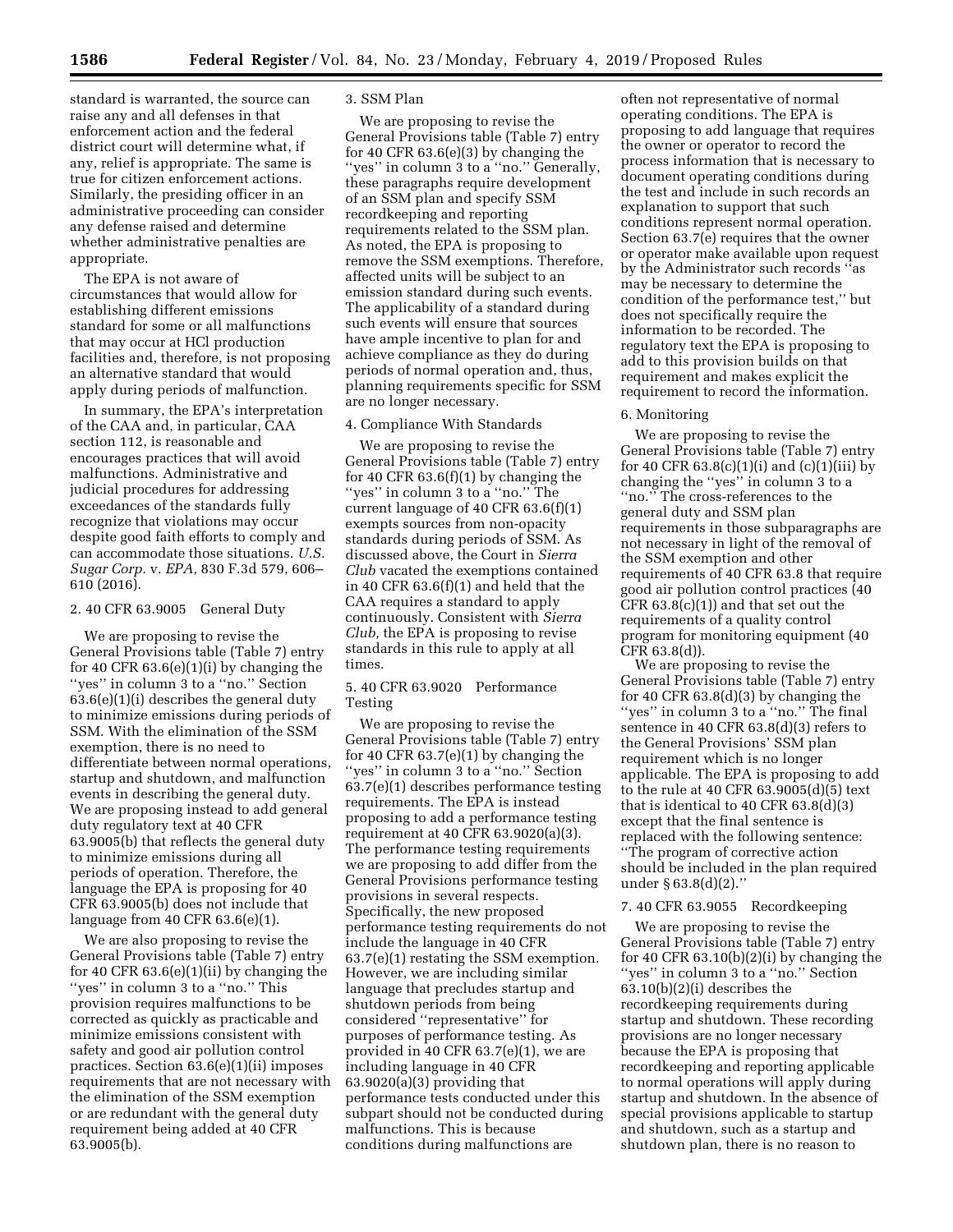retain recordkeeping for startup and shutdown periods separate from the requirement that applies during normal operation.

We are proposing to revise the General Provisions table (Table 7) entry for 40 CFR 63.10(b)(2)(ii) by changing the ''yes'' in column 3 to a ''no.'' Section 63.10(b)(2)(ii) describes the recordkeeping requirements during a malfunction. The EPA is proposing to add such requirements to 40 CFR 63.9055. The regulatory text we are proposing to add differs from the General Provisions it is replacing; the General Provisions require the creation and retention of a record of the occurrence and duration of each malfunction of process, air pollution control, and monitoring equipment. The EPA is proposing that this requirement apply to any failure to meet an applicable standard and is requiring that the source record the date, time, and duration of the failure rather than the ''occurrence.'' The EPA is also proposing to add to 40 CFR 63.9055 a requirement that sources keep records that include a list of the affected source or equipment and actions taken to minimize emissions, an estimate of the quantity of each regulated pollutant emitted over the standard for which the source failed to meet the standard, and a description of the method used to estimate the emissions. Examples of such methods would include productloss calculations, mass balance calculations, measurements when available, or engineering judgment based on known process parameters. The EPA is proposing to require that sources keep records of this information to ensure that there is adequate information to allow the EPA to determine the severity of any failure to meet a standard, and to provide data that may document how the source met the general duty to minimize emissions when the source has failed to meet an applicable standard.

We are proposing to revise the General Provisions table (Table 7) entry for 40 CFR  $63.10(b)(2)(iv)$  by changing the ''yes'' in column 3 to a ''no.'' When applicable, the provision requires sources to record actions taken during SSM events when those actions were inconsistent with their SSM plan. The requirement is no longer appropriate if the EPA finalizes its proposal that SSM plans will no longer be required. The requirement previously applicable under 40 CFR 63.10(b)(2)(iv)(B) to record actions to minimize emissions and record corrective actions is now applicable in 40 CFR 63.9055.

We are proposing to revise the General Provisions table (Table 7) entry

for 40 CFR 63.10(b)(2)(v) by changing the ''yes'' in column 3 to a ''no.'' When applicable, the provision requires sources to record actions taken during SSM events to show that actions taken were consistent with their SSM plan. The requirement is no longer appropriate because SSM plans will no longer be required.

### 8. 40 CFR 63.9050 Reporting

We are proposing to revise the General Provisions table (Table 7) entry for 40 CFR  $63.10(d)(5)$  by changing the ''yes'' in column 3 to a ''no.'' Section 63.10(d)(5) describes the reporting requirements for startups, shutdowns, and malfunctions. To replace the General Provisions reporting requirement, the EPA is proposing to add reporting requirements to 40 CFR 63.9050(c)(5). The replacement language differs from the General Provisions requirement in that it eliminates periodic SSM reports as a stand-alone report. We are proposing language that requires sources that fail to meet an applicable standard at any time to report the information concerning such events in the semi-annual compliance report already required in 40 CFR 63.9050. We are proposing that the report must contain the number, date, time, duration, and the cause of such events (including unknown cause, if applicable), a list of the affected source or equipment, an estimate of the quantity of each regulated pollutant emitted over any emission limit, and a description of the method used to estimate the emissions.

Examples of such methods would include product-loss calculations, mass balance calculations, measurements when available, or engineering judgment based on known process parameters. The EPA is proposing this requirement to ensure that there is adequate information to determine compliance, to allow the EPA to determine the severity of the failure to meet an applicable standard, and to provide data that may document how the source met the general duty to minimize emissions during a failure to meet an applicable standard.

The proposed amendments eliminate the cross reference to 40 CFR  $63.10(d)(5)(i)$  that contains the description of the previously required SSM report format and submittal schedule. These specifications are no longer necessary because the events will be reported in otherwise required reports with similar format and submittal requirements.

We are proposing to revise the General Provisions table (Table 7) entry for 40 CFR  $63.10(d)(5)(ii)$  by changing

the ''yes'' in column 3 to a ''no.'' Section 63.10(d)(5)(ii) describes an immediate report for startups, shutdown, and malfunctions when a source failed to meet an applicable standard, but did not follow the SSM plan. We will no longer require owners and operators to report when actions taken during a startup, shutdown, or malfunction were not consistent with an SSM plan, because plans would no longer be required.

We are proposing to revise the General Provisions table (Table 7) entry for 40 CFR  $63.10(c)(15)$  by changing the ''yes'' in column 3 to a ''no.'' The EPA is proposing that 40 CFR  $63.10(c)(15)$  no longer apply. When applicable, the provision allows an owner or operator to use the affected source's SSM plan or records kept to satisfy the recordkeeping requirements of the SSM plan, specified in 40 CFR 63.6(e), to also satisfy the requirements of 40 CFR 63.10(c)(10) through (12). The EPA is proposing to eliminate this requirement because SSM plans would no longer be required, and, therefore, 40 CFR 63.10(c)(15) would no longer be available to satisfy the requirements of 40 CFR  $63.10(c)(10)$ through (12).

#### 9. Electronic Reporting

Through this proposal, the EPA is proposing that owners and operators of HCl production facilities submit electronic copies of required performance test reports, performance evaluations, notifications of compliance status, site-specific monitoring plans, and semiannual compliance reports through the EPA's Central Data Exchange (CDX) using the Compliance and Emissions Data Reporting Interface (CEDRI). A description of the electronic data submission process is provided in the memorandum, *Electronic Reporting Requirements for New Source Performance Standards (NSPS) and National Emission Standards for Hazardous Air Pollutants (NESHAP) Rules,* available in Docket ID No. EPA– HQ–OAR–2018–0417. The proposed rule requires that performance test results collected using test methods that are supported by the EPA's Electronic Reporting Tool (ERT) as listed on the ERT website 19 at the time of the test be submitted in the format generated through the use of the ERT and that other performance test results be submitted in portable document format (PDF) using the attachment module of the ERT. Similarly, we are proposing that performance evaluation results of continuous monitoring systems and other performance evaluation results be

<sup>19</sup>*[https://www.epa.gov/electronic-reporting-air](https://www.epa.gov/electronic-reporting-air-emissions/electronic-reporting-tool-ert)[emissions/electronic-reporting-tool-ert.](https://www.epa.gov/electronic-reporting-air-emissions/electronic-reporting-tool-ert)*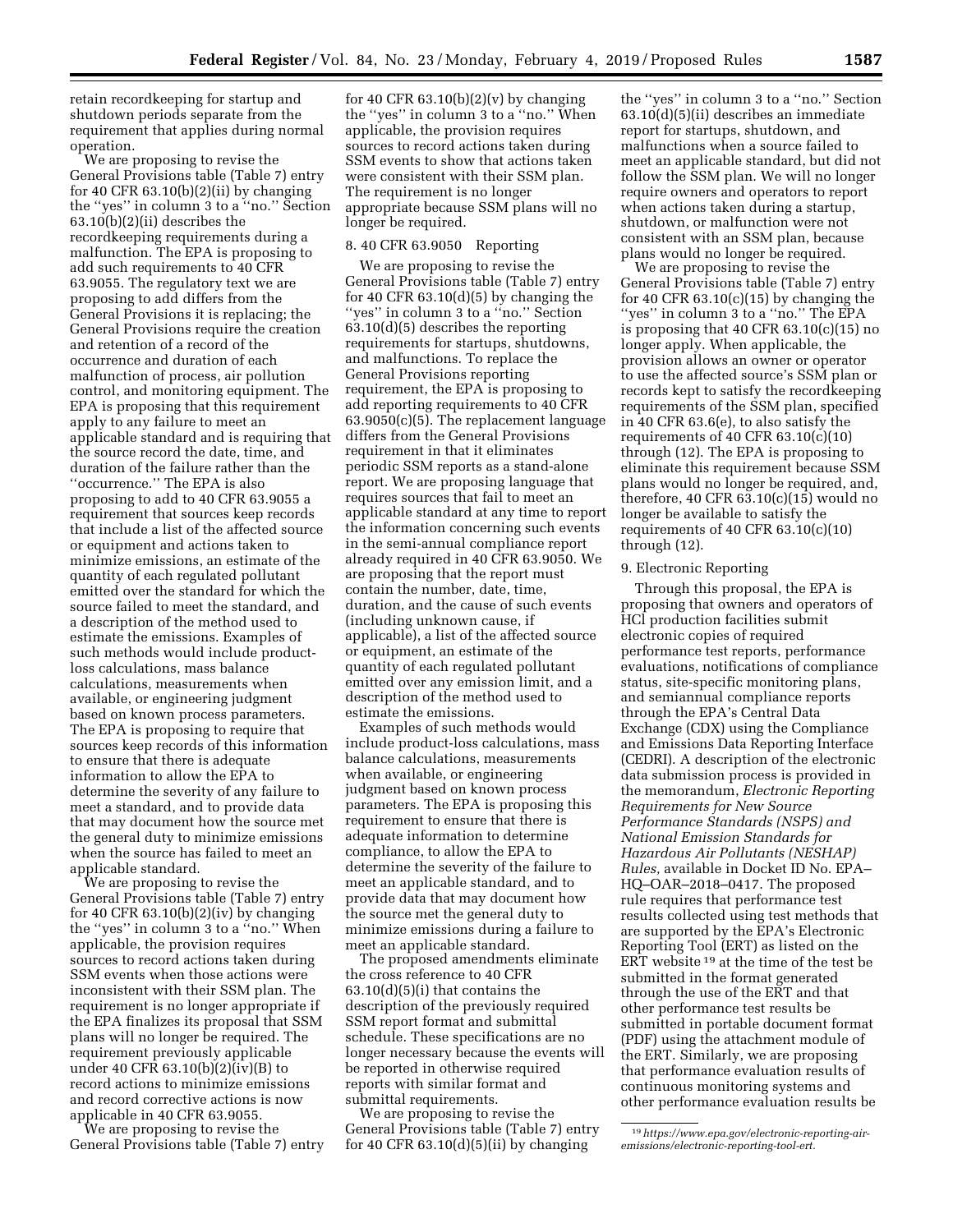submitted in PDF using the attachment module of the ERT.

For performance test reports, performance evaluations, and semiannual compliance reports, the proposed rule requires that owners and operators submit information to CEDRI using the appropriate spreadsheet template. A draft version of the proposed templates for these reports is included in the docket for this rulemaking.20 The EPA specifically requests comment on the content, layout, and overall design of the templates.

Additionally, the EPA has identified two broad circumstances in which electronic reporting extensions may be provided. In both circumstances, the decision to accept the claim of needing additional time to report is within the discretion of the Administrator, and reporting should occur as soon as possible. The EPA is providing these potential extensions to protect owners and operators from noncompliance in cases where they cannot successfully submit a report by the reporting deadline for reasons outside of their control. First, the situation where an extension may be warranted due to outages of the EPA's CDX or CEDRI, which precludes an owner or operator from accessing the system and submitting required reports, is addressed in 40 CFR 63.9050(m). Second, the situation where an extension may be warranted due to a force majeure event, which is defined as an event that will be or has been caused by circumstances beyond the control of the affected facility, its contractors, or any entity controlled by the affected facility that prevents an owner or operator from complying with the requirement to submit a report electronically as required by this rule, is addressed in 40 CFR 63.9050(n). Examples of such events are acts of nature, acts of war or terrorism, or equipment failure or safety hazards beyond the control of the facility.

The electronic submittal of the reports addressed in this proposed rulemaking will increase the usefulness of the data contained in those reports, is in keeping with current trends in data availability and transparency, will further assist in the protection of public health and the environment, will improve compliance by facilitating the ability of regulated facilities to demonstrate compliance with requirements and by facilitating the ability of delegated state, local,

tribal, and territorial air agencies and the EPA to assess and determine compliance, and will ultimately reduce burden on regulated facilities, delegated air agencies, and the EPA. Electronic reporting also eliminates paper-based, manual processes, thereby saving time and resources, simplifying data entry, eliminating redundancies, minimizing data reporting errors, and providing data quickly and accurately to the affected facilities, air agencies, the EPA, and the public. Moreover, electronic reporting is consistent with the EPA's plan 21 to implement Executive Order 13563 and is in keeping with the EPA's agencywide policy<sup>22</sup> developed in response to the White House's Digital Government Strategy.23 For more information on the benefits of electronic reporting, see the memorandum, *Electronic Reporting Requirements for New Source Performance Standards (NSPS) and National Emission Standards for Hazardous Air Pollutants (NESHAP) Rules,* available in Docket ID No. EPA– HQ–OAR–2018–0417.

# *E. What compliance dates are we proposing?*

The EPA is proposing that existing affected sources and affected sources that commenced construction or reconstruction on or before February 4, 2019 must comply with all of the amendments no later than 180 days after the effective date of the final rule. The final action is not expected to be a ''major rule'' as defined by 5 U.S.C. 804(2), so the effective date of the final rule will be the promulgation date as specified in CAA section 112(d)(10). For existing sources, we are proposing a change that would impact ongoing compliance requirements for 40 CFR part 63, subpart NNNNN. As discussed elsewhere in this preamble, we are proposing to change the requirements for SSM by removing the exemption from the requirements to meet the standard during SSM periods and by removing the requirement to develop and implement an SSM plan. Our experience with similar industries shows that this sort of regulated facility

generally requires a time period of 180 days to read and understand the amended rule requirements; to evaluate their operations to ensure that they can meet the standards during periods of startup and shutdown as defined in the rule and make any necessary adjustments; and to update their operations to reflect the revised requirements. From our assessment of the timeframe needed for compliance with the revised requirements, the EPA considers a period of 180 days to be the most expeditious compliance period practicable, and, thus, is proposing that existing affected sources be in compliance with this regulation's revised requirements within 180 days of the regulation's effective date. We solicit comment on this proposed compliance period, and we specifically request submission of information from sources in this source category regarding specific actions that would need to be undertaken to comply with the proposed amended requirements, including the proposed amendments related to recordkeeping and reporting and the time needed to make the adjustments for compliance with them. We note that information provided may result in changes to the proposed compliance date. Affected sources that commence construction or reconstruction after February 4, 2019 must comply with all requirements of the subpart, including the amendments being proposed, no later than the effective date of the final rule or upon startup, whichever is later. All affected facilities would have to continue to meet the current requirements of 40 CFR part 63, subpart NNNNN, until the applicable compliance date of the amended rule.

#### **V. Summary of Cost, Environmental, and Economic Impacts**

#### *A. What are the affected sources?*

We anticipate that 19 HCl production facilities currently operating in the United States will be affected by these proposed amendments. The basis for our estimate of affected facilities are provided in the memorandum, *Industry Characterization for the Hydrochloric Acid Production NESHAP Residual Risk and Technology Review,* which is available in the docket for this action. We are not currently aware of any planned or potential new or reconstructed HCl production facilities.

# *B. What are the air quality impacts?*

We do not anticipate that the proposed amendments to this subpart will impact air quality. We are not proposing changes to the standard that

<sup>20</sup>See *Electronic Reporting Templates for Hydrochloric Acid Production, Subpart NNNNN,*  available at Docket ID No. EPA–HQ–OAR–2018– 0417.

<sup>21</sup>EPA's *Final Plan for Periodic Retrospective Reviews,* August 2011. Available at: *[https://](https://www.regulations.gov/document?D=EPA-HQ-OA-2011-0156-0154) [www.regulations.gov/document?D=EPA-HQ-OA-](https://www.regulations.gov/document?D=EPA-HQ-OA-2011-0156-0154)[2011-0156-0154.](https://www.regulations.gov/document?D=EPA-HQ-OA-2011-0156-0154)* 

<sup>22</sup>*E-Reporting Policy Statement for EPA Regulations,* September 2013. Available at: *[https://](https://www.epa.gov/sites/production/files/2016-03/documents/epa-ereporting-policy-statement-2013-09-30.pdf) [www.epa.gov/sites/production/files/2016-03/](https://www.epa.gov/sites/production/files/2016-03/documents/epa-ereporting-policy-statement-2013-09-30.pdf) [documents/epa-ereporting-policy-statement-2013-](https://www.epa.gov/sites/production/files/2016-03/documents/epa-ereporting-policy-statement-2013-09-30.pdf) [09-30.pdf.](https://www.epa.gov/sites/production/files/2016-03/documents/epa-ereporting-policy-statement-2013-09-30.pdf)* 

<sup>23</sup> *Digital Government: Building a 21st Century Platform to Better Serve the American People,* May 2012. Available at: *[https://](https://obamawhitehouse.archives.gov/sites/default/files/omb/egov/digital-government/digital-government.html)*

*[obamawhitehouse.archives.gov/sites/default/files/](https://obamawhitehouse.archives.gov/sites/default/files/omb/egov/digital-government/digital-government.html)  [omb/egov/digital-government/digital](https://obamawhitehouse.archives.gov/sites/default/files/omb/egov/digital-government/digital-government.html)[government.html.](https://obamawhitehouse.archives.gov/sites/default/files/omb/egov/digital-government/digital-government.html)*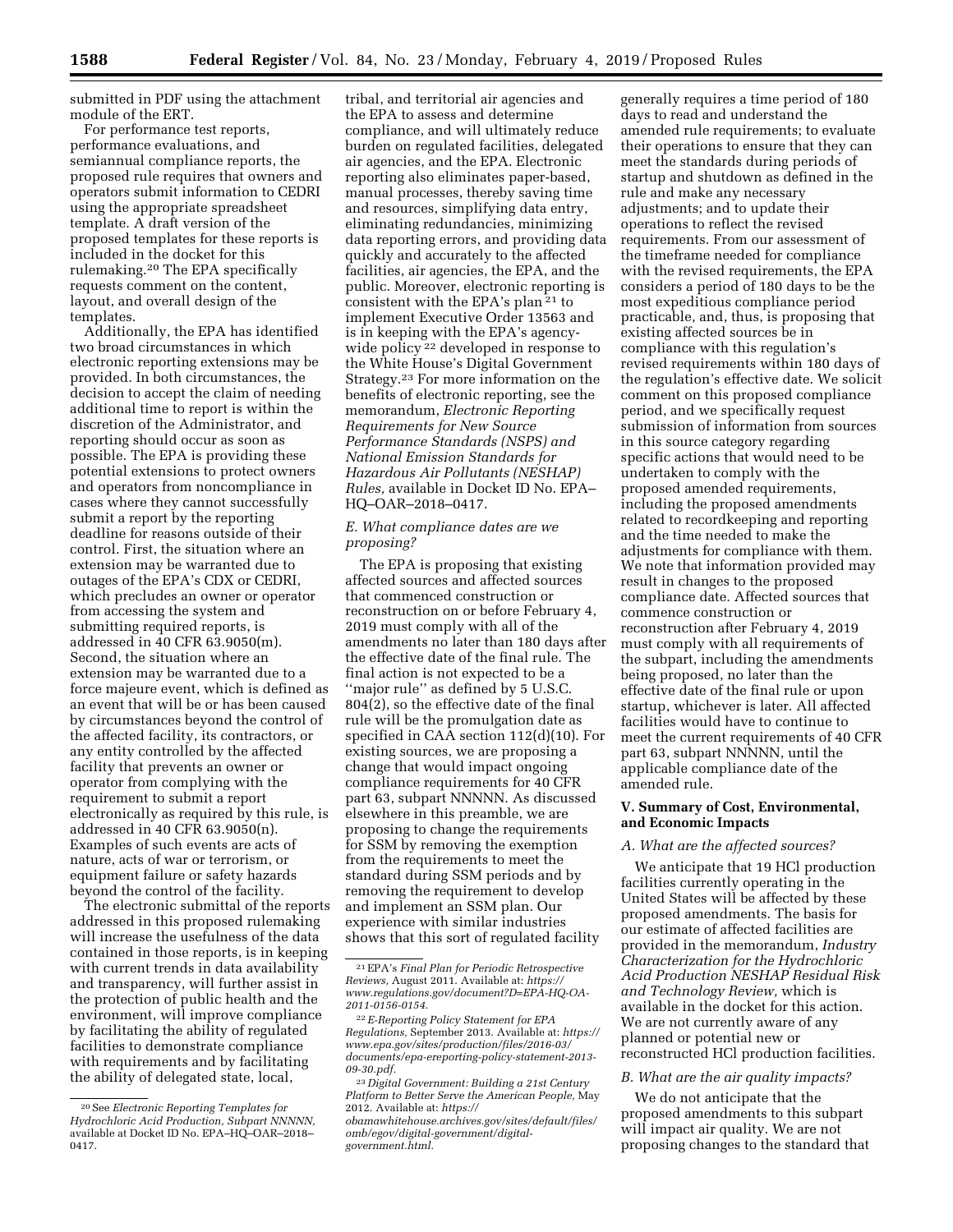will result in additional emission reductions beyond the levels already achieved by the NESHAP.

#### *C. What are the cost impacts?*

The cost impacts from these proposed amendments are savings in costs to affected production facilities. One way to present cost estimates is in present value (PV terms). The PV for these proposed amendments is equal to a savings of \$84,514 at a discount rate of 3 percent and a savings of \$62,136 at a discount rate of 7 percent, discounted to 2016. The equivalent annualized value, which is an annualized value consistent with the PV estimates, is equal to \$22,736 at a discount rate of 3 percent and \$18,344 at a discount rate of 7 percent (2016 dollars). These calculations are documented in the Economic Impact Analysis for the Proposed HCl Production RTR, which is available in the docket for this rulemaking.

#### *D. What are the economic impacts?*

With cost savings occurring for affected facilities, we do not anticipate the proposed amendments to yield adverse economic impacts, including negative impacts on employment.

#### *E. What are the benefits?*

As discussed above, we do not anticipate the proposed amendments to this subpart to impact air quality. The electronic submittal of the reports addressed in this proposed rulemaking will increase the usefulness of the data contained in those reports, is in keeping with current trends in data availability and transparency, will further assist in the protection of public health and the environment, will improve compliance by facilitating the ability of regulated facilities to demonstrate compliance with requirements and by facilitating the ability of delegated state, local, tribal, and territorial air agencies and the EPA to assess and determine compliance, and will ultimately reduce burden on regulated facilities, delegated air agencies, and the EPA. Electronic reporting also eliminates paper-based, manual processes, thereby saving time and resources, simplifying data entry, eliminating redundancies, minimizing data reporting errors, and providing data quickly and accurately to the affected facilities, air agencies, the EPA, and the public.

#### **VI. Request for Comments**

We solicit comments on all aspects of this proposed action. In addition to general comments on this proposed action, we are also interested in additional data that may improve the

risk assessments and other analyses. We are specifically interested in receiving any improvements to the data used in the site-specific emissions profiles used for risk modeling. Such data should include supporting documentation in sufficient detail to allow characterization of the quality and representativeness of the data or information. Section VII of this preamble provides more information on submitting data.

Prior to publication of this proposal, Dow Chemical submitted several suggestions for changes to the HCl Production NESHAP. Most of these changes relate to monitoring, recordkeeping, and reporting requirements. The correspondence from Dow,24 including their suggested regulatory language, are available in the docket for this action. We are specifically seeking comment on one issue raised by Dow in their May 30, 2018, correspondence, which is available in the docket for this action. Dow states that a definition for ''maintenance vents'' should be added to the rule if the exemptions for periods of SSM are removed.25 Dow claims that regular maintenance activities require opening equipment after the equipment is cleaned and purged, presumably during periods that the equipment is being shut down which would previously be exempt from the emissions limits, and that these activities that only emit to the atmosphere during periods of maintenance or inspection would become subject to the requirements of the NESHAP if the exemption is removed. Dow recommends that certain emission points that exist due solely to maintenance and inspection of equipment be defined as maintenance vents and that EPA set work practice standards that require thoroughly purging and degassing the equipment to a control device prior to opening it to the atmosphere. They submitted recommended regulatory text for the definition of ''maintenance vent'' and corresponding work practices. We are seeking comment on:

• The necessity of this change for the HCl Production NESHAP in light of our proposed removal of the SSM exemptions;

• The estimated frequency of these maintenance activities;

• The cost associated with making (or not making) this change;

• The emissions impact of making (or not making) this change;

• Whether the regulatory language recommended by Dow reflects the best performers across the industry; and

• Whether it is feasible to set a numerical emission limit rather than a work practice standard, as Dow suggests.

### **VII. Submitting Data Corrections**

The site-specific emissions profiles used in the source category risk and demographic analyses and instructions are available for download on the RTR website at *[https://www3.epa.gov/ttn/](https://www3.epa.gov/ttn/atw/rrisk/rtrpg.html)  [atw/rrisk/rtrpg.html.](https://www3.epa.gov/ttn/atw/rrisk/rtrpg.html)* The data files include detailed information for each HAP emissions release point for the facilities in the source category.

If you believe that the data are not representative or are inaccurate, please identify the data in question, provide your reason for concern, and provide any ''improved'' data that you have, if available. When you submit data, we request that you provide documentation of the basis for the revised values to support your suggested changes. To submit comments on the data downloaded from the RTR website, complete the following steps:

1. Within this downloaded file, enter suggested revisions to the data fields appropriate for that information.

2. Fill in the commenter information fields for each suggested revision (*i.e.,*  commenter name, commenter organization, commenter email address, commenter phone number, and revision comments).

3. Gather documentation for any suggested emissions revisions (*e.g.,*  performance test reports, material balance calculations).

4. Send the entire downloaded file with suggested revisions in Microsoft® Access format and all accompanying documentation to Docket ID No. EPA– HQ–OAR–2018–0417 (through the method described in the **ADDRESSES** section of this preamble).

5. If you are providing comments on a single facility or multiple facilities, you need only submit one file for all facilities. The file should contain all suggested changes for all sources at that facility (or facilities). We request that all data revision comments be submitted in the form of updated Microsoft® Excel files that are generated by the Microsoft® Access file. These files are provided on the RTR website at *[https://](https://www3.epa.gov/ttn/atw/rrisk/rtrpg.html) [www3.epa.gov/ttn/atw/rrisk/rtrpg.html.](https://www3.epa.gov/ttn/atw/rrisk/rtrpg.html)* 

<sup>24</sup>Emails from Russell Wozniak to Nathan Topham, dated May 30, 2018, and September 24, 2018. Available in the docket for this action, Docket ID No. EPA–HQ–OAR–2018–0417.

<sup>25</sup> In section IV.D, above, the EPA has proposed to remove the SSM exemptions in the HCl Production NESHAP.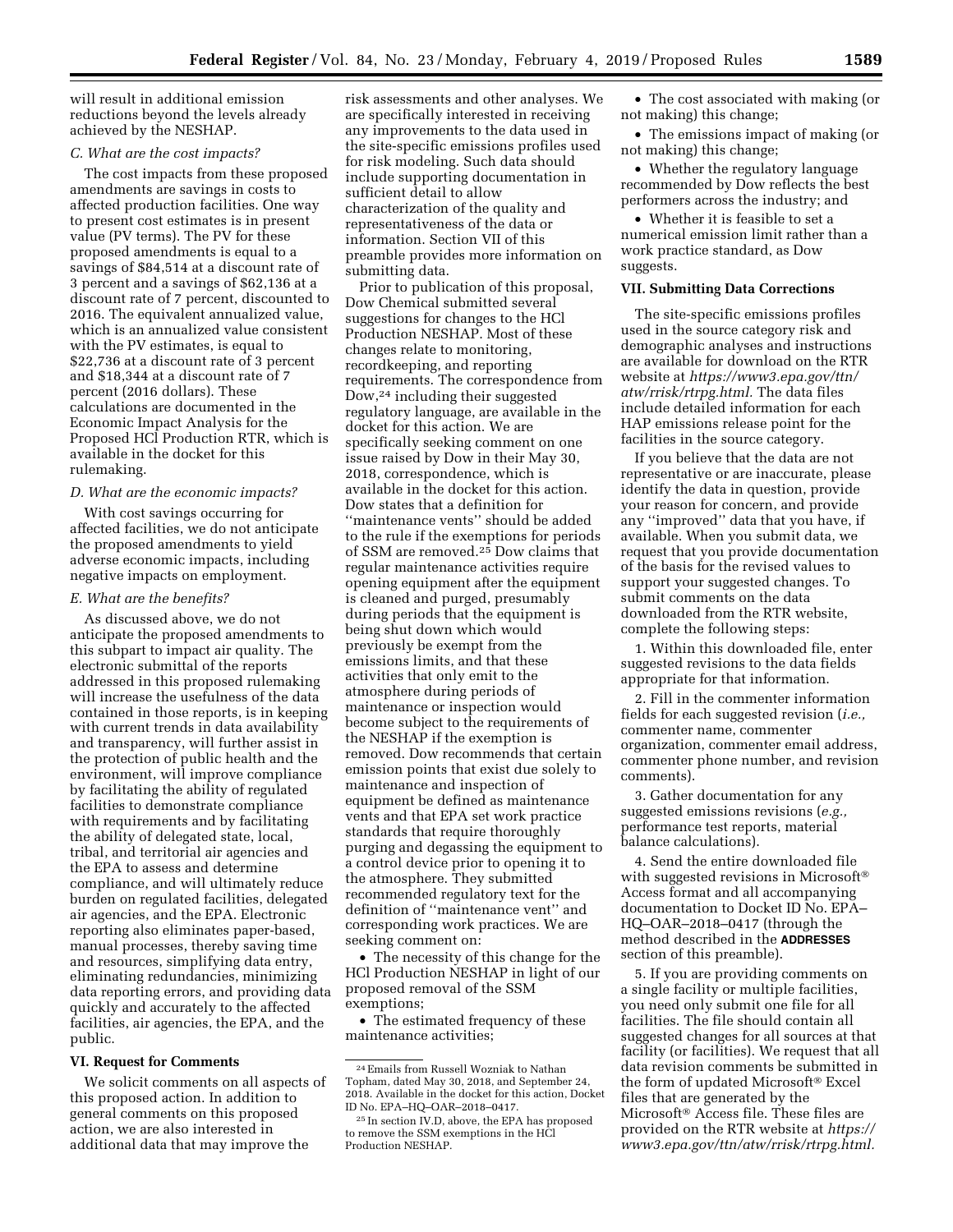### **VIII. Statutory and Executive Order Reviews**

Additional information about these statutes and Executive Orders can be found at *[https://www.epa.gov/laws](https://www.epa.gov/laws-regulations/laws-and-executive-orders)[regulations/laws-and-executive-orders.](https://www.epa.gov/laws-regulations/laws-and-executive-orders)* 

### *A. Executive Order 12866: Regulatory Planning and Review and Executive Order 13563: Improving Regulation and Regulatory Review*

This action is not a significant regulatory action and was, therefore, not submitted to OMB for review.

# *B. Executive Order 13771: Reducing Regulation and Controlling Regulatory Costs*

This action is not expected to be an Executive Order 13771 regulatory action because this action is not significant under Executive Order 12866.

### *C. Paperwork Reduction Act (PRA)*

The information collection activities in this proposed rule have been submitted for approval to OMB under the PRA. The Information Collection Request (ICR) document that the EPA prepared has been assigned EPA ICR number 2032.09. You can find a copy of the ICR in the docket for this rule, and it is briefly summarized here.

We are proposing changes to the recordkeeping and reporting requirements associated with 40 CFR part 63, subpart NNNNN, in the form of eliminating the SSM plan and reporting requirements and adding electronic reporting.

*Respondents/affected entities:* The respondents to the recordkeeping and reporting requirements are owners or operators of facilities that produce HCl subject to 40 CFR part 63, subpart NNNNN.

*Respondent's obligation to respond:*  Mandatory (40 CFR part 63, subpart NNNNN).

*Estimated number of respondents:*  Nineteen (19) facilities.

*Frequency of response:* Initially and semiannually.

*Total estimated burden:* The annual recordkeeping and reporting burden for responding facilities to comply with all of the requirements in the NESHAP, averaged over the 3 years of this ICR, is estimated to be 22,000 hours (per year). These proposed amendments reflect 314 hours (per year) in reduced burden to comply with the rule due to the removal of SSM recordkeeping/reporting requirements and the addition of electronic reporting. Burden is defined at 5 CFR 1320.3(b).

*Total estimated cost:* The annual recordkeeping and reporting cost for responding facilities to comply with all of the requirements in the NESHAP, averaged over the 3 years of this ICR, is estimated to be \$2,200,000 (rounded, per year), including \$754,000 annualized capital or operation and maintenance costs. This results in a decrease of \$17,000 (rounded, per year) to comply with the proposed amendments to the rule.

An agency may not conduct or sponsor, and a person is not required to respond to, a collection of information unless it displays a currently valid OMB control number. The OMB control numbers for the EPA's regulations in 40 CFR are listed in 40 CFR part 9.

Submit your comments on the Agency's need for this information, the accuracy of the provided burden estimates, and any suggested methods for minimizing respondent burden to the EPA using the docket identified at the beginning of this rule. You may also send your ICR-related comments to OMB's Office of Information and Regulatory Affairs via email to *[OIRA](mailto:OIRA_submission@omb.eop.gov)*\_ *[submission@omb.eop.gov,](mailto:OIRA_submission@omb.eop.gov)* Attention: Desk Officer for the EPA. Since OMB is required to make a decision concerning the ICR between 30 and 60 days after receipt, OMB must receive comments no later than March 6, 2019. The EPA will respond to any ICR-related comments in the final rule.

# *D. Regulatory Flexibility Act (RFA)*

I certify that this action will not have a significant economic impact on a substantial number of small entities under the RFA. This action will not impose any requirements on small entities. There are no small entities among the 14 ultimate parent companies impacted by this proposed action given the Small Business Administration small business size definition for this industry (1,000 employees or greater for NAICS 325180), and no significant economic impact on any of these entities.

### *E. Unfunded Mandates Reform Act (UMRA)*

This action does not contain an unfunded mandate of \$100 million or more as described in UMRA, 2 U.S.C. 1531–1538, and does not significantly or uniquely affect small governments. The action imposes no enforceable duty on any state, local, or tribal governments or the private sector.

# *F. Executive Order 13132: Federalism*

This action does not have federalism implications. It will not have substantial direct effects on the states, on the relationship between the national government and the states, or on the distribution of power and

responsibilities among the various levels of government.

*G. Executive Order 13175: Consultation and Coordination With Indian Tribal Governments* 

This action does not have tribal implications as specified in Executive Order 13175. No tribal facilities are known to be engaged in HCl production processes that would be affected by this action. Thus, Executive Order 13175 does not apply to this action.

# *H. Executive Order 13045: Protection of Children From Environmental Health Risks and Safety Risks*

This action is not subject to Executive Order 13045 because it is not economically significant as defined in Executive Order 12866, and because the EPA does not believe the environmental health or safety risks addressed by this action present a disproportionate risk to children. This action's health and risk assessments are contained in sections III.A and IV.A and B of this preamble.

### *I. Executive Order 13211: Actions Concerning Regulations That Significantly Affect Energy Supply, Distribution, or Use*

This action is not subject to Executive Order 13211 because it is not a significant regulatory action under Executive Order 12866.

# *J. National Technology Transfer and Advancement Act (NTTAA)*

This action involves technical standards. Therefore, the EPA conducted a search to identify potentially applicable voluntary consensus standards. However, the Agency identified no such standards. A thorough summary of the search conducted and results are included in the memorandum titled *Voluntary Consensus Standard Results for Hydrochloric Acid Production Residual Risk and Technology Review,* which is available in the docket for this action.

### *K. Executive Order 12898: Federal Actions To Address Environmental Justice in Minority Populations and Low-Income Populations*

The EPA believes that this action does not have disproportionately high and adverse human health or environmental effects on minority populations, lowincome populations, and/or indigenous peoples, as specified in Executive Order 12898 (59 FR 7629, February 16, 1994). The documentation for this decision is contained in section IV.A.6 of this preamble and the technical report, *Hydrochloric Acid Production*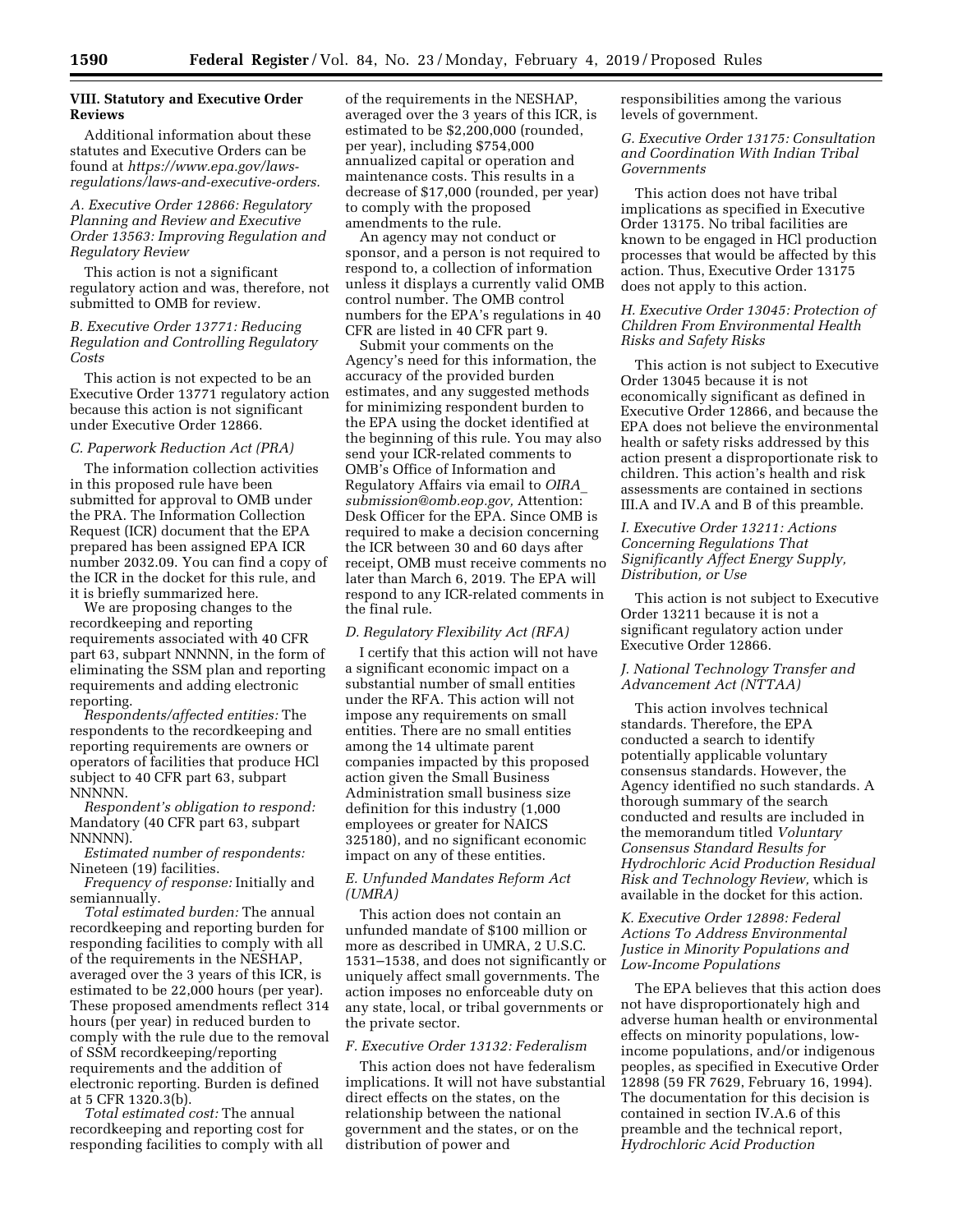*Demographic Analysis,* which is available in the docket for this action.

#### **List of Subjects in 40 CFR Part 63**

Environmental protection, Air pollution control, Hazardous substances, Reporting and recordkeeping requirements.

Dated: December 20, 2018.

#### **Andrew R. Wheeler,**

*Acting Administrator.* 

For the reasons stated in the preamble, the EPA proposes to amend title 40, chapter I, part 63 of the Code of Federal Regulations as follows:

### **PART 63—NATIONAL EMISSION STANDARDS FOR HAZARDOUS AIR POLLUTANTS FOR SOURCE CATEGORIES**

■ 1. The authority citation for part 63 continues to read as follows:

**Authority:** 42 U.S.C. 7401 *et seq.* 

### **Subpart NNNNN—National Emission Standards for Hazardous Air Pollutants for Hydrochloric Acid Production**

■ 2. Section 63.8985 is amended by revising paragraph (f) to read as follows:

# **§ 63.8985 Am I subject to this subpart?**  \* \* \* \* \*

(f) An HCl production facility is not subject to this subpart if all of the gaseous streams containing HCl and chlorine  $(Cl<sub>2</sub>)$  from HCl process vents, HCl storage tanks, and HCl transfer operations are recycled or routed to another process for process purpose, prior to being discharged to the atmosphere.

■ 3. Section 63.9005 is amended by revising paragraphs (a)–(c) and (d)(4)– (6) to read as follows:

#### **§ 63.9005 What are my general requirements for complying with this subpart?**

(a) Before [DATE 181 DAYS AFTER PUBLICATION OF FINAL RULE IN THE **FEDERAL REGISTER**], for each existing source, and for each new or reconstructed source for which construction or reconstruction commenced after April 17, 2003, but before February 5, 2019, you must be in compliance with the emission limitations and work practice standards in this subpart at all times, except during periods of startup, shutdown, and malfunction. After [DATE 180 DAYS AFTER PUBLICATION OF FINAL RULE IN THE **FEDERAL REGISTER**], for each such source you must be in compliance with the emission limitations in this subpart at all times. For new and reconstructed

sources for which construction or reconstruction commenced after February 4, 2019, you must be in compliance with the emissions limitations in this subpart at all times.

(b) Before [DATE 181 DAYS AFTER PUBLICATION OF FINAL RULE IN THE **FEDERAL REGISTER**], for each existing source, and for each new or reconstructed source for which construction or reconstruction commenced after April 17, 2003, but before February 5, 2019, you must always operate and maintain your affected source, including air pollution control and monitoring equipment, according to the provisions in § 63.6(e)(1)(i). After [DATE 180 DAYS AFTER PUBLICATION OF FINAL RULE IN THE **FEDERAL REGISTER**] for each such source, and after [DATE OF PUBLICATION OF FINAL RULE IN THE **FEDERAL REGISTER**] for new and reconstructed sources for which construction or reconstruction commenced after February 4, 2019, at all times you must operate and maintain any affected source, including associated air pollution control equipment and monitoring equipment, in a manner consistent with safety and good air pollution control practices for minimizing emissions. The general duty to minimize emissions does not require you to make any further efforts to reduce emissions if levels required by the applicable standard have been achieved. Determination of whether a source is operating in compliance with operation and maintenance requirements will be based on information available to the Administrator which may include, but is not limited to, monitoring results, review of operation and maintenance procedures, review of operation and maintenance records, and inspection of the source.

(c) Before [DATE 181 DAYS AFTER PUBLICATION OF FINAL RULE IN THE **FEDERAL REGISTER**], for each existing source, and for each new or reconstructed source for which construction or reconstruction commenced after April 17, 2003, but before February 5, 2019, you must develop a written startup, shutdown, and malfunction plan according to the provisions in § 63.6(e)(3). For each such source, a startup, shutdown, and malfunction plan is not required after [DATE 180 DAYS AFTER PUBLICATION OF FINAL RULE IN THE **FEDERAL REGISTER**]. No startup,

shutdown, and malfunction plan is required for any new or reconstructed source for which construction or reconstruction commenced after February 4, 2019.

(d) \* \* \*

(4) Before [DATE 181 DAYS AFTER PUBLICATION OF FINAL RULE IN THE **FEDERAL REGISTER**], for each existing source, and for each new or reconstructed source for which construction or reconstruction commenced after April 17, 2003, but before February 5, 2019, ongoing operation and maintenance (O&M) procedures in accordance with the general requirements of §§ 63.8(c)(1), (3), (4)(ii), (7), and (8), and 63.9025. After [DATE 180 DAYS AFTER PUBLICATION OF FINAL RULE IN THE **FEDERAL REGISTER**] for each such source, and after [DATE OF PUBLICATION OF FINAL RULE IN THE **FEDERAL REGISTER**] for new and reconstructed sources for which construction or reconstruction commenced after February 4, 2019, ongoing operation and maintenance (O&M) procedures in accordance with the general requirements of §§ 63.8(c)(1)(ii), (3), (4)(ii), (7), and (8), and 63.9025.

(5) Before [DATE 181 DAYS AFTER PUBLICATION OF FINAL RULE IN THE **FEDERAL REGISTER**], for each existing source, and for each new or reconstructed source for which construction or reconstruction commenced after April 17, 2003, but before February 5, 2019, ongoing data quality assurance procedures in accordance with the general requirements of § 63.8(d). After [DATE 180 DAYS AFTER PUBLICATION OF FINAL RULE IN THE **FEDERAL REGISTER**] for each such source, and after [DATE OF PUBLICATION OF FINAL RULE IN THE **FEDERAL REGISTER**] for new and reconstructed sources for which construction or reconstruction commenced after [February 4, 2019, ongoing data quality assurance procedures in accordance with the general requirements of § 63.8(d) except for the requirements related to startup, shutdown, and malfunction plans referenced in § 63.8(d)(3). The owner or operator shall keep these written procedures on record for the life of the affected source or until the affected source is no longer subject to the provisions of this part, to be made available for inspection, upon request, by the Administrator. If the performance evaluation plan is revised, the owner or operator shall keep previous (*i.e.,*  superseded) versions of the performance evaluation plan on record to be made available for inspection, upon request, by the Administrator, for a period of 5 years after each revision to the plan. The program of corrective action should be included in the plan required under  $§ 63.8(d)(2).$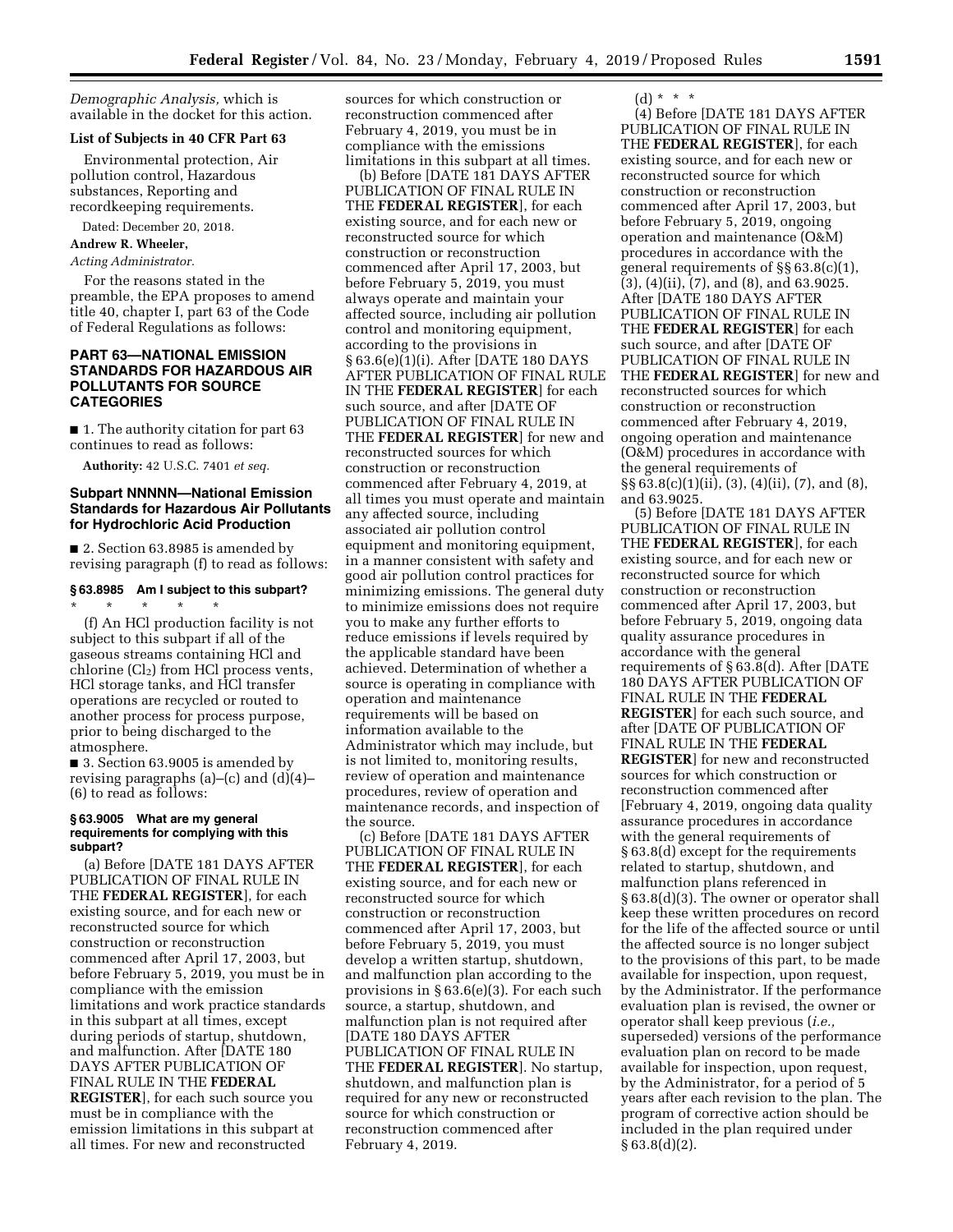(6) Before [DATE 181 DAYS AFTER PUBLICATION OF FINAL RULE IN THE **FEDERAL REGISTER**], for each existing source, and for each new or reconstructed source for which construction or reconstruction commenced after April 17, 2003, but before February 5, 2019, ongoing recordkeeping and reporting procedures in accordance with the general requirements of § 63.10(c) and (e)(1) and (2)(i). After [DATE 180 DAYS AFTER PUBLICATION OF FINAL RULE IN THE **FEDERAL REGISTER**] for each such source, and after [DATE OF PUBLICATION OF FINAL RULE IN THE **FEDERAL REGISTER**] for new and reconstructed sources for which construction or reconstruction commenced after February 4, 2019, ongoing recordkeeping and reporting procedures in accordance with the general requirements of § 63.10(c)(1) through  $(c)(14)$ , and  $(e)(1)$  and  $(2)(i)$ .

■ 4. Section 63.9020 is amended by revising paragraphs (a)(2) and (a)(3) to read as follows:

### **§ 63.9020 What performance tests and other procedures must I use?**

 $(a) * * * *$ 

(2) Before [DATE 181 DAYS AFTER PUBLICATION OF FINAL RULE IN THE **FEDERAL REGISTER**], for each existing source, and for each new or reconstructed source for which construction or reconstruction commenced after April 17, 2003, but before February 5, 2019, you must conduct each performance test under representative conditions according to the requirements in  $\S 63.7(e)(1)$  and under the specific conditions that this subpart specifies in Table 3. After [DATE 180 DAYS AFTER PUBLICATION OF FINAL RULE IN THE **FEDERAL REGISTER**] for each such source, and after [DATE OF PUBLICATION OF FINAL RULE IN THE **FEDERAL REGISTER**] for new and reconstructed sources for which construction or reconstruction commenced after February 4, 2019, you must conduct each performance test under conditions representative of normal operations. The owner or operator must record the process information that is necessary to document operating conditions during the test and include in such record an explanation to support that such conditions represent normal operation. Upon request, the owner or operator shall make available to the Administrator such records as may be necessary to determine the conditions of

performance tests.

(3) You may not conduct performance tests during periods of startup, shutdown, or malfunction.

\* \* \* \* \* ■ 5. Section 63.9025 is amended by revising paragraph (a)(3) to read as follows:

#### **§ 63.9025 What are my monitoring installation, operation, and maintenance requirements?**

 $(a) * * * *$ 

(3) For at least 75 percent of the operating hours in a 24-hour period, you must have valid data (as defined in your site-specific monitoring plan) for at least 4 equally spaced periods each hour. \* \* \* \* \*

■ 6. Section 63.9030 is amended by revising paragraph (c) to read as follows:

#### **§ 63.9030 How do I demonstrate initial compliance with the emission limitations and work practice standards?**  \* \* \* \* \*

(c) For existing sources and for new or reconstructed sources which commenced construction or reconstruction after April 17, 2003, but before February 5, 2019, before [DATE 181 DAYS AFTER PUBLICATION OF FINAL RULE IN THE **FEDERAL REGISTER**], You must submit the Notification of Compliance Status containing the results of the initial compliance demonstration according to the requirements in  $\S 63.9045(f)-(g)$ . After [DATE 180 DAYS AFTER PUBLICATION OF FINAL RULE IN THE **FEDERAL REGISTER**] for such sources, and after [DATE OF PUBLICATION OF FINAL RULE IN THE **FEDERAL REGISTER**] for new or reconstructed sources which commence construction or reconstruction after February 4, 2019, you must submit the Notification of Compliance Status containing the results of the initial compliance demonstration according to the requirements in § 63.9045(f)–(g) and § 63.9050(d).

■ 7. Section 63.9040 is amended by revising paragraph (e) to read as follows:

#### **§ 63.9040 How do I demonstrate continuous compliance with the emission limitations and work practice standards?**

\* \* \* \* \* (e) For existing sources and for new or reconstructed sources which commenced construction or reconstruction after April 17, 2003, but before February 5, 2019, before [DATE 181 DAYS AFTER PUBLICATION OF FINAL RULE IN THE **FEDERAL REGISTER**], consistent with §§ 63.6(e) and 63.7(e)(1), deviations that occur during a period of startup, shutdown, or malfunction are not violations if you

demonstrate to the Administrator's satisfaction that you were operating in accordance with § 63.6(e)(1). The Administrator will determine whether deviations that occur during a period of startup, shutdown, or malfunction are violations, according to the provisions in § 63.6(e). After [DATE 180 DAYS AFTER PUBLICATION OF FINAL RULE IN THE **FEDERAL REGISTER**] for such sources, and after [DATE OF PUBLICATION OF FINAL RULE IN THE **FEDERAL REGISTER**] for new and reconstructed sources which commence construction or reconstruction after February 4, 2019, the exemptions for periods of startup, shutdown, and malfunction in § 63.6(e) no longer apply.

■ 8. Section 63.9045 is amended by revising paragraph (f) to read as follows:

# **§ 63.9045 What notifications must I submit and when?**

\* \* \* \* \* (f) You must submit the Notification of Compliance Status, including the performance test results, within 180 calendar days after the applicable compliance dates specified in § 63.8995. \* \* \* \* \*

■ 9. Section 63.9050 is amended by revising paragraphs (a),  $(c)(4)$ ,  $(c)(5)$ ,  $(d)$ introductory text, (f) introductory text and adding paragraphs (g) through (n).

#### **§ 63.9050 What reports must I submit and when?**

(a) You must submit a compliance report that includes the information in § 63.9050(c) through (e), as applicable, as specified in Table 6 to this subpart.

\* \* \* \* \* (c) \* \* \*

(4) For existing sources and for new or reconstructed sources for which construction or reconstruction commenced after April 17, 2003, but before February 5, 2019, before [DATE 181 DAYS AFTER PUBLICATION OF FINAL RULE IN THE **FEDERAL REGISTER**], if you had a startup, shutdown, or malfunction during the reporting period and you took actions consistent with your startup, shutdown, and malfunction plan, the compliance report must include the information in § 63.10(d)(5)(i). A startup, shutdown, and malfunction plan and the information in § 63.10(d)(5)(i) is not required after [DATE 180 DAYS AFTER PUBLICATION OF FINAL RULE IN THE **FEDERAL REGISTER**].

(5) For existing sources and for new or reconstructed sources which commenced construction or reconstruction after April 17, 2003, but before February 5, 2019, before [DATE 181 DAYS AFTER PUBLICATION OF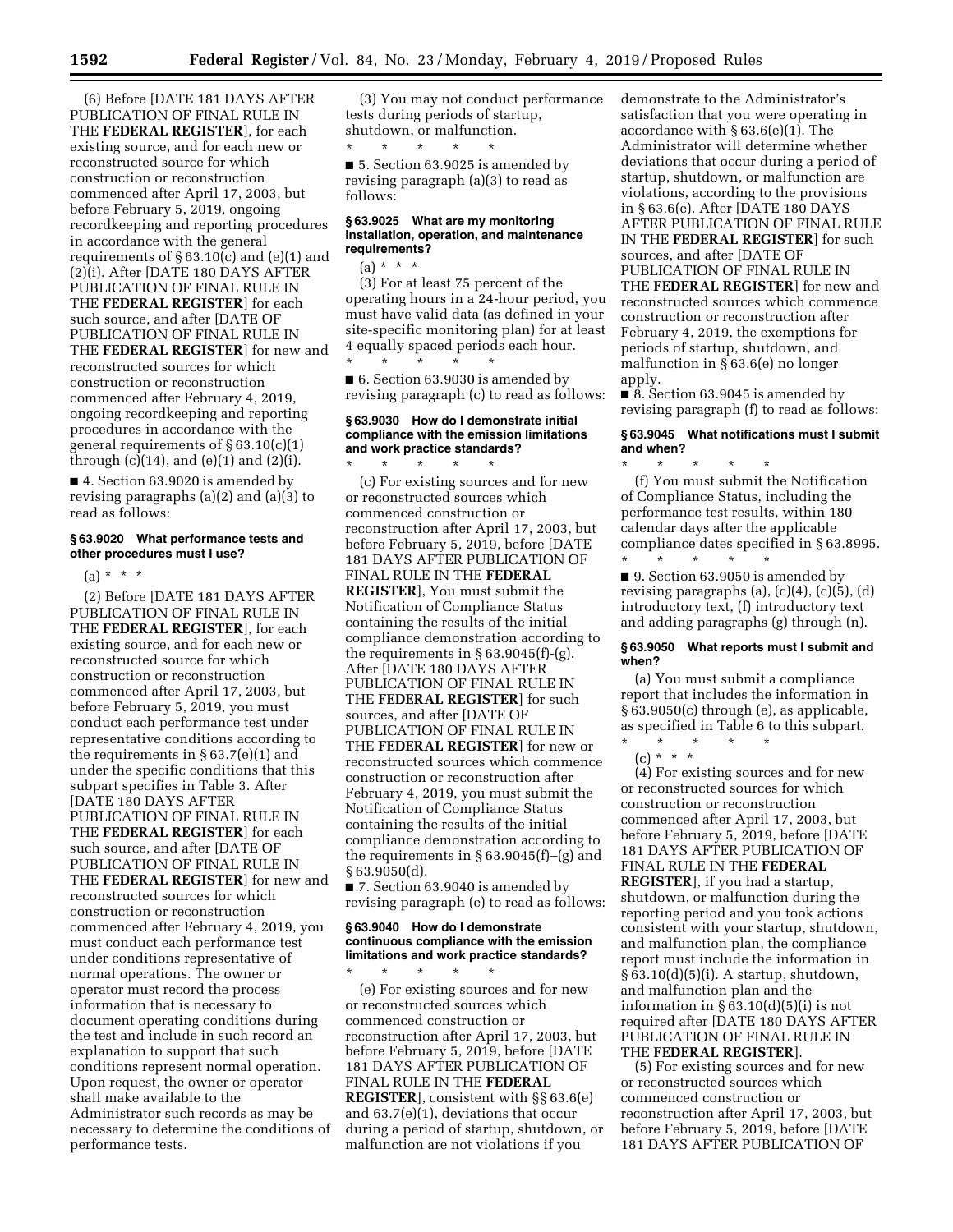FINAL RULE IN THE **FEDERAL REGISTER**], if there are no deviations from any emission limitations that apply to you, a statement that there were no deviations from the emission limitations during the reporting period. \* \* \* \* \*

(d) For each deviation from an emission limitation occurring at an affected source where you are using a CMS to comply with the emission limitation in this subpart, you must include the information in paragraphs (c)(1) through (6) of this section and the following information in paragraphs (d)(1) through (9) of this section and § 63.10(e)(3)(vi). This includes periods of startup, shutdown, and malfunction.

\* \* \* \* \* (f) For existing sources and for new or reconstructed sources which commenced construction or reconstruction after April 17, 2003, but before February 5, 2019, before [DATE 181 DAYS AFTER PUBLICATION OF FINAL RULE IN THE **FEDERAL REGISTER**], for each startup, shutdown, or malfunction during the reporting period that is not consistent with your startup, shutdown, and malfunction plan you must submit an immediate startup, shutdown and malfunction report. Unless the Administrator has approved a different schedule for submission of reports under § 63.10(a), you must submit each report according to paragraphs (f)(1) and (2) of this section. An immediate startup, shutdown, and malfunction report is not required after [DATE 180 DAYS AFTER PUBLICATION OF FINAL RULE IN THE **FEDERAL REGISTER**].

\* \* \* \* \* (g) Within 60 days after the date of completing each performance test required by this subpart, you must submit the results of the performance test following the procedures specified in paragraphs (g)(1) through (3) of this section.

(1) *Data collected using test methods supported by the EPA's Electronic Reporting Tool (ERT) as listed on the EPA's ERT website ([https://](https://www.epa.gov/electronic-reporting-air-emissions/electronic-reporting-tool-ert) [www.epa.gov/electronic-reporting-air](https://www.epa.gov/electronic-reporting-air-emissions/electronic-reporting-tool-ert)[emissions/electronic-reporting-tool-ert\)](https://www.epa.gov/electronic-reporting-air-emissions/electronic-reporting-tool-ert) at the time of the test.* Submit the results of the performance test to the EPA via the Compliance and Emissions Data Reporting Interface (CEDRI). CEDRI can be accessed through the EPA's Central Data Exchange (CDX) (*[https://](https://cdx.epa.gov/) [cdx.epa.gov/](https://cdx.epa.gov/)*). The data must be submitted in a file format generated through the use of the EPA's ERT. Alternatively, you may submit an electronic file consistent with the extensible markup language (XML)

schema listed on the EPA's ERT website.

(2) *Data collected using test methods that are not supported by the EPA's ERT as listed on the EPA's ERT website at the time of the test.* Submit the results of the performance test as an attachment in the ERT.

(3) *Confidential business information (CBI).* If you claim some of the information submitted under paragraph (a)(1) is CBI, you must submit a complete file, including information claimed to be CBI, to the EPA. The file must be generated through the use of the EPA's ERT or an alternate electronic file consistent with the XML schema listed on the EPA's ERT website. Submit the file on a compact disc, flash drive or other commonly used electronic storage medium and clearly mark the medium as CBI. Mail the electronic medium to U.S. EPA/OAQPS/CORE CBI Office, Attention: Group Leader, Measurement Policy Group, MD C404–02, 4930 Old Page Rd., Durham, NC 27703. The same file with the CBI omitted must be submitted to the EPA via the EPA's CDX as described in paragraph (a)(1) of this section.

(h) Within 60 days after the date of completing each continuous monitoring system (CMS) performance evaluation (as defined in  $\S$  63.2), you must submit the results of the performance evaluation following the procedures specified in paragraphs (h)(1) through (3) of this section.

(1) *Performance evaluations of CMS measuring relative accuracy test audit (RATA) pollutants that are supported by the EPA's ERT as listed on the EPA's ERT website at the time of the evaluation.* Submit the results of the performance evaluation to the EPA via CEDRI, which can be accessed through the EPA's CDX. The data must be submitted in a file format generated through the use of the EPA's ERT. Alternatively, you may submit an electronic file consistent with the XML schema listed on the EPA's ERT website.

(2) *Performance evaluations of CMS measuring RATA pollutants that are not supported by the EPA's ERT as listed on the EPA's ERT website at the time of the evaluation.* Submit the results of the performance evaluation as an attachment in the ERT.

(3) *Confidential business information (CBI).* If you claim some of the information submitted under paragraph (a)(1) is CBI, you must submit a complete file, including information claimed to be CBI, to the EPA. The file must be generated through the use of the EPA's ERT or an alternate electronic file consistent with the XML schema listed

on the EPA's ERT website. Submit the file on a compact disc, flash drive or other commonly used electronic storage medium and clearly mark the medium as CBI. Mail the electronic medium to U.S. EPA/OAQPS/CORE CBI Office, Attention: Group Leader, Measurement Policy Group, MD C404–02, 4930 Old Page Rd., Durham, NC 27703. The same file with the CBI omitted must be submitted to the EPA via the EPA's CDX as described in paragraph (a)(1) of this section.

(i) You must submit to the Administrator compliance reports. Beginning on [DATE 181 DAYS AFTER PUBLICATION OF FINAL RULE IN THE **FEDERAL REGISTER**], submit all subsequent reports following the procedure specified in paragraph (l) of this section.

(j) You must submit to the Administrator performance evaluations. Beginning on [DATE 181 DAYS AFTER PUBLICATION OF FINAL RULE IN THE **FEDERAL REGISTER**], submit all subsequent reports following the procedure specified in paragraph (l) of this section.

(k) You must submit to the Administrator a Notification of Compliance Status. Beginning on [DATE 181 DAYS AFTER PUBLICATION OF FINAL RULE IN THE **FEDERAL REGISTER**], submit all subsequent reports following the procedure specified in paragraph (l) of this section.

(l) If you are required to submit reports following the procedure specified in this paragraph, you must submit reports to the EPA via CEDRI. CEDRI can be accessed through the EPA's Central Data Exchange (CDX) (*<https://cdx.epa.gov/>*). You must use the appropriate electronic report template on the CEDRI website (*[https://](https://www.epa.gov/electronic-reporting-air-emissions/compliance-and-emissions-data-reporting-interface-cedri) [www.epa.gov/electronic-reporting-air](https://www.epa.gov/electronic-reporting-air-emissions/compliance-and-emissions-data-reporting-interface-cedri)[emissions/compliance-and-emissions](https://www.epa.gov/electronic-reporting-air-emissions/compliance-and-emissions-data-reporting-interface-cedri)[data-reporting-interface-cedri](https://www.epa.gov/electronic-reporting-air-emissions/compliance-and-emissions-data-reporting-interface-cedri)*) for this subpart. The date report templates become available will be listed on the CEDRI website. The report must be submitted by the deadline specified in this subpart, regardless of the method in which the report is submitted. If you claim some of the information required to be submitted via CEDRI is confidential business information (CBI), submit a complete report, including information claimed to be CBI, to the EPA. The report must be generated using the appropriate form on the CEDRI website. Submit the file on a compact disc, flash drive, or other commonly used electronic storage medium and clearly mark the medium as CBI. Mail the electronic medium to U.S. EPA/OAQPS/CORE CBI Office, Attention: Group Leader, Measurement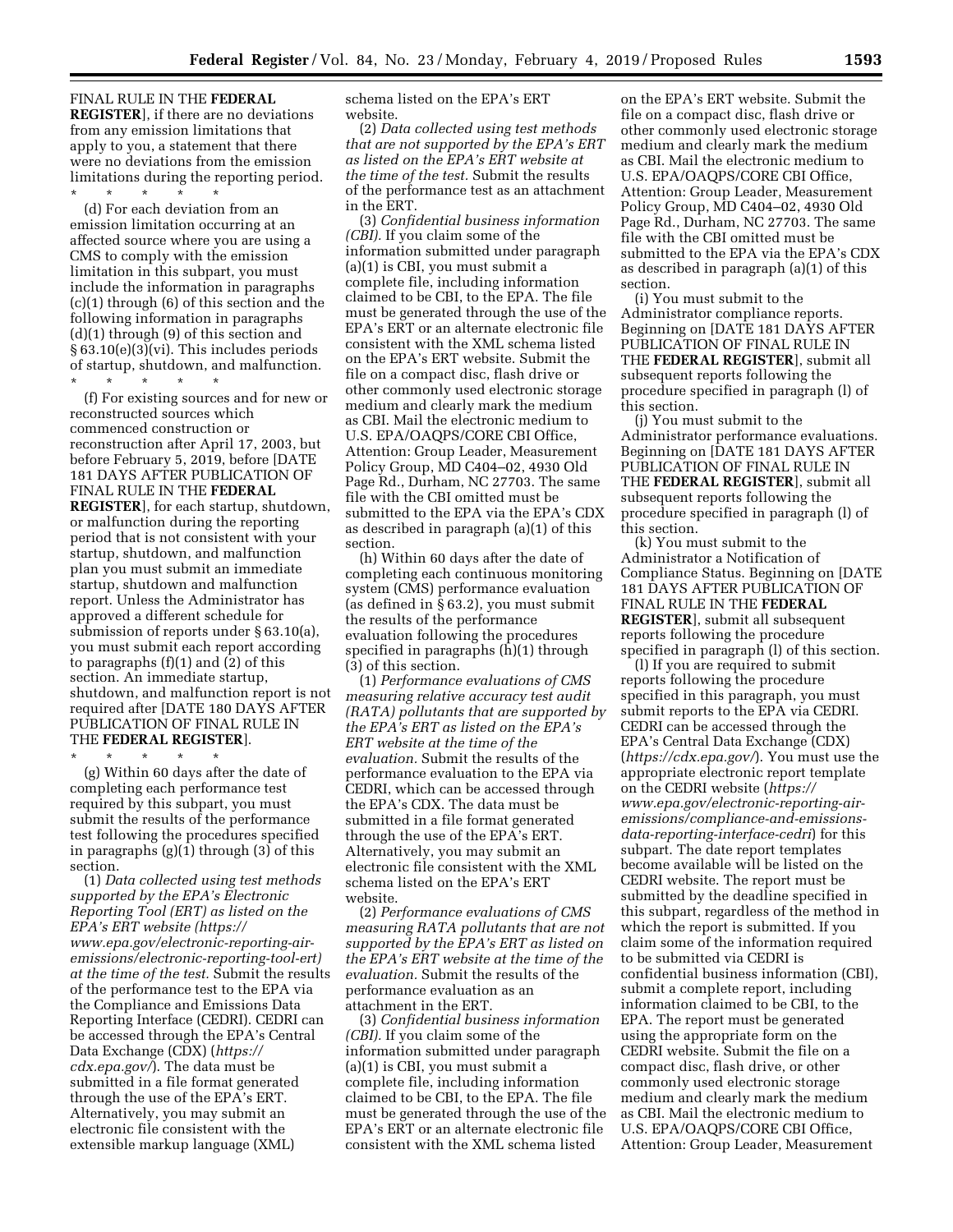Policy Group, MD C404–02, 4930 Old Page Rd., Durham, NC 27703. The same file with the CBI omitted must be submitted to the EPA via the EPA's CDX as described earlier in this paragraph.

(m) If you are required to electronically submit a report through CEDRI in the EPA's CDX, you may assert a claim of EPA system outage for failure to timely comply with the reporting requirement. To assert a claim of EPA system outage, you must meet the requirements outlined in paragraphs (m)(1) through (7) of this section.

(1) You must have been or will be precluded from accessing CEDRI and submitting a required report within the time prescribed due to an outage of either the EPA's CEDRI or CDX systems.

(2) The outage must have occurred within the period of time beginning 5 business days prior to the date that the submission is due.

(3) The outage may be planned or unplanned.

(4) You must submit notification to the Administrator in writing as soon as possible following the date you first knew, or through due diligence should have known, that the event may cause or caused a delay in reporting.

(5) You must provide to the Administrator a written description identifying:

(i) The date, time and length of the outage;

(ii) A rationale for attributing the delay in reporting beyond the regulatory deadline to EPA system outage;

(iii) Measures taken or to be taken to minimize the delay in reporting; and

(iv) The date by which you propose to report, or if you have already met the reporting requirement at the time of the notification, the date you reported.

(6) The decision to accept the claim of EPA system outage and allow an extension to the reporting deadline is solely within the discretion of the Administrator.

(7) In any circumstance, the report must be submitted electronically as soon as possible after the outage is resolved.

(n) If you are required to electronically submit a report through CEDRI in the EPA's CDX, you may

assert a claim of force majeure for failure to timely comply with the reporting requirement. To assert a claim of force majeure, you must meet the requirements outlined in paragraphs  $(n)(1)$  through  $(5)$  of this section.

(1) You may submit a claim if a force majeure event is about to occur, occurs, or has occurred or there are lingering effects from such an event within the period of time beginning 5 business days prior to the date the submission is due. For the purposes of this section, a force majeure event is defined as an event that will be or has been caused by circumstances beyond the control of the affected facility, its contractors, or any entity controlled by the affected facility that prevents you from complying with the requirement to submit a report electronically within the time period prescribed. Examples of such events are acts of nature (*e.g.,* hurricanes, earthquakes, or floods), acts of war or terrorism, or equipment failure or safety hazard beyond the control of the affected facility (*e.g.,* large scale power outage).

(2) You must submit notification to the Administrator in writing as soon as possible following the date you first knew, or through due diligence should have known, that the event may cause or caused a delay in reporting.

(3) You must provide to the Administrator:

(i) A written description of the force majeure event;

(ii) A rationale for attributing the delay in reporting beyond the regulatory deadline to the force majeure event; (iii) Measures taken or to be taken to

minimize the delay in reporting; and

(iv) The date by which you propose to report, or if you have already met the reporting requirement at the time of the notification, the date you reported.

(4) The decision to accept the claim of force majeure and allow an extension to the reporting deadline is solely within the discretion of the Administrator.

(5) In any circumstance, the reporting must occur as soon as possible after the force majeure event occurs.

■ 10. Section 63.9055 is amended by revising paragraph (b)(1) and adding paragraphs (c) and (d).

**§ 63.9055 What records must I keep?** 

\* \* \* \* \* (b) \* \* \*

(1) For existing sources and for new or reconstructed sources which commenced construction or reconstruction after April 17, 2003, but before February 5, 2019, before [DATE 180 DAYS AFTER PUBLICATION OF FINAL RULE IN THE **FEDERAL REGISTER**], the records in § 63.6(e)(3)(iii) through (v) related to startup, shutdown, and malfunction. for a period of five years. A startup, shutdown, and malfunction plan is not required after [DATE 180 DAYS AFTER PUBLICATION OF FINAL RULE IN THE **FEDERAL REGISTER**].

\* \* \* \* \*

(c) After [DATE 180 DAYS AFTER PUBLICATION OF FINAL RULE IN THE **FEDERAL REGISTER**], you must keep records of each deviation specified in paragraphs (c)(1) through (3) of this section.

(1) For each deviation record the date, time and duration of each deviation.

(2) For each deviation, record and retain a list of the affected sources or equipment, an estimate of the quantity of each regulated pollutant emitted over any emission limit and a description of the method used to estimate the emissions.

(3) Record actions taken to minimize emissions in accordance with 63.9005(b), and any corrective actions taken to return the affected unit to its normal or usual manner of operation.

(d) Any records required to be maintained by this part that are submitted electronically via the EPA's CEDRI may be maintained in electronic format. This ability to maintain electronic copies does not affect the requirement for facilities to make records, data, and reports available upon request to a delegated air agency or the EPA as part of an on-site compliance evaluation.

■ 11. Table 1 to subpart NNNNN of part 63 is amended by correcting a typographical error in entry 2.

TABLE 1 TO SUBPART NNNNN OF PART 63—EMISSION LIMITS AND WORK PRACTICE STANDARDS

| For each |                                                                   | You must meet the following emission limit and work practice standard                                             |  |
|----------|-------------------------------------------------------------------|-------------------------------------------------------------------------------------------------------------------|--|
|          |                                                                   |                                                                                                                   |  |
|          | 2. Emission stream from an HCI storage tank at an existing source | Reduce HCI emissions by 99 percent or greater or achieve an outlet<br>concentration of 120 ppm by volume or less. |  |
|          |                                                                   |                                                                                                                   |  |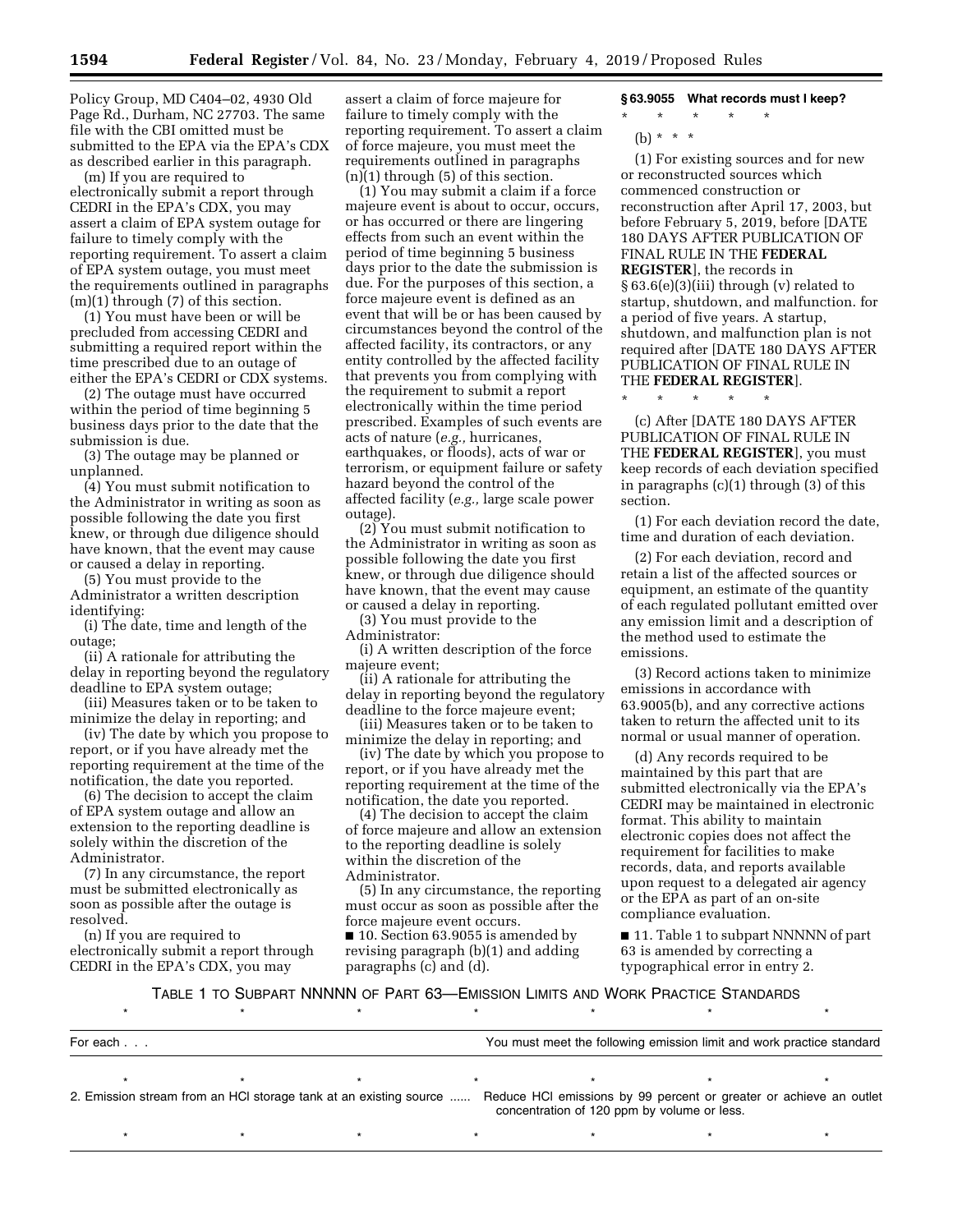■ 12. Revise table 6 of subpart NNNNN of part 63 to read as follows:

# **Table 6 to Subpart NNNNN of Part 63— Requirements for Reports**

As stated in § 63.9050(a), you must submit a compliance report that includes the information in § 63.9050(c) through (e) as well as the information in the following table. For existing sources and for new or reconstructed sources which commenced construction or reconstruction after April 17, 2003, but before February 5, 2019, before [DATE 181 DAYS AFTER PUBLICATION OF FINAL RULE IN THE **FEDERAL REGISTER**], you must also submit

startup, shutdown, and malfunction (SSM) reports according to the requirements in § 63.9050(f) and the following. A startup, shutdown, and malfunction plan is not required after [DATE 180 DAYS AFTER PUBLICATION OF FINAL RULE IN THE **FEDERAL REGISTER**].

| If $\ldots$                                                                                                                                                                                                                                                                | Then you must submit a report or statement that:                                                                                                                                                                                                                                                                                                                                                                                                                                                               |  |
|----------------------------------------------------------------------------------------------------------------------------------------------------------------------------------------------------------------------------------------------------------------------------|----------------------------------------------------------------------------------------------------------------------------------------------------------------------------------------------------------------------------------------------------------------------------------------------------------------------------------------------------------------------------------------------------------------------------------------------------------------------------------------------------------------|--|
| 1. There are no deviations from any emission limitations that apply to<br>you.                                                                                                                                                                                             | There were no deviations from any emission limitations that apply to<br>you during the reporting period. Include this statement in the compli-<br>ance report.                                                                                                                                                                                                                                                                                                                                                 |  |
| 2. There were no periods during which the operating parameter moni-                                                                                                                                                                                                        | There were no periods during which the CMS were out-of-control dur-                                                                                                                                                                                                                                                                                                                                                                                                                                            |  |
| toring systems were out-of-control in accordance with the monitoring                                                                                                                                                                                                       | ing the reporting period. Include this statement in the compliance re-                                                                                                                                                                                                                                                                                                                                                                                                                                         |  |
| plan.                                                                                                                                                                                                                                                                      | port.                                                                                                                                                                                                                                                                                                                                                                                                                                                                                                          |  |
| 3. There was a deviation from any emission limitation during the report-                                                                                                                                                                                                   | Contains the information in $\S 63.9050(d)$ . Include this statement in the                                                                                                                                                                                                                                                                                                                                                                                                                                    |  |
| ing period.                                                                                                                                                                                                                                                                | compliance report.                                                                                                                                                                                                                                                                                                                                                                                                                                                                                             |  |
| 4. There were periods during which the operating parameter monitoring                                                                                                                                                                                                      | Contains the information in $\S 63.9050(d)$ . Include this statement in the                                                                                                                                                                                                                                                                                                                                                                                                                                    |  |
| systems were out-of-control in accordance with the monitoring plan.                                                                                                                                                                                                        | compliance report.                                                                                                                                                                                                                                                                                                                                                                                                                                                                                             |  |
| 5. There was a SSM during the reporting period that is not consistent<br>with your SSM plan.                                                                                                                                                                               | For existing sources and for new or reconstructed sources which com-<br>menced construction or reconstruction after April 17, 2003, but be-<br>fore February 5, 2019, before [DATE 181 DAYS AFTER PUBLICA-<br>TION OF FINAL RULE IN THE FEDERAL REGISTER], contains the<br>information in $\S 63.9050(f)$ . Include this statement in the compliance<br>report. A startup, shutdown, and malfunction plan is not required<br>after [DATE 180 DAYS AFTER PUBLICATION OF FINAL RULE IN<br>THE FEDERAL REGISTER]. |  |
| 6. There were periods when the procedures in the LDAR plan were not                                                                                                                                                                                                        | Contains the information in $\S 63.9050(c)(7)$ . Include this statement in                                                                                                                                                                                                                                                                                                                                                                                                                                     |  |
| followed.                                                                                                                                                                                                                                                                  | the compliance report.                                                                                                                                                                                                                                                                                                                                                                                                                                                                                         |  |
| ■ 13. Table 7 to subpart NNNNN of part<br>g. Adding the entries " $\S 63.8(c)(1)(i)$ ",<br>"\\$\phi 63.8(c)(1)(ii)", "\\$\phi 63.8(c)(1)(iii)", and<br>63 is amended by:<br>$\blacksquare$ a. Removing the entry "§ 63.6(e)(1)-<br>"\\$63.8(c)(2)–(3)" in numerical order; | "\\$\times\$63.10(\b)(2)(iv)", "\\$\times\$63.10(\b)(2)(\v)",<br>"\\$\;\\$63.10(\tipside{b}\$)(\tipside{j}\$)', and<br>"\\$ $63.10(b)(2)(vii)-(xi)$ " in numerical                                                                                                                                                                                                                                                                                                                                             |  |

 $(2)$ ";  $\blacksquare$  b. Adding the entries "§ 63.6(e)(1)(i)",  $\cdot$ '\\$ 63.6(e)(1)(ii)'', and  $\cdot$ '\\$ 63.6(e)(1)(iii)-(e)(2)'' in numerical order; ■ c. Revising the entry ''§ 63.6(e)(3)'';  $\blacksquare$  d. Revising the entry ''§ 63.6(f)(1)''; ■ e. Revising the entry ''§ 63.7(e)(1)''; **f.** Removing the entry  $\cdot$  § 63.8(c)(1)–  $(3)$ ";  $\blacksquare$  h. Removing the entry "§ 63.8(d)–(e)";  $\blacksquare$  i. Adding the entries "§ 63.8(d)(1)- $(2)$ ", "§ 63.8(d)(3)", and "§ 63.8(e)" in numerical order; ■ *j.* Removing the entry  $\sqrt[16]{63.10(b)(2)}$ (i)–(xi)'';  $\blacksquare$  k. Adding the entries "§ 63.10(b)(2)(i)- $(ii)$ ", "§ 63.10(b)(2)(iii)", order; ■ l. Removing the entry "§ 63.10(c)";  $\blacksquare$  m. Adding the entries "§ 63.10(c)(1)-(14)" and " $\bar{\S}$  63.10(c)(15" in numerical order; and  $\blacksquare$  n. Revising the entry "§ 63.10(d)(5)"; The revisions and additions read as follows:

TABLE 7 TO SUBPART NNNNN OF PART 63—APPLICABILITY OF GENERAL PROVISIONS TO SUBPART NNNNN \*\*\*\*\*\*\*

| Citation                 | Requirement                                           | Applies to subpart NNNNN                                                                                                                                                                                                                                                          | Explanation                                                                                                                              |  |
|--------------------------|-------------------------------------------------------|-----------------------------------------------------------------------------------------------------------------------------------------------------------------------------------------------------------------------------------------------------------------------------------|------------------------------------------------------------------------------------------------------------------------------------------|--|
| $\star$                  |                                                       |                                                                                                                                                                                                                                                                                   |                                                                                                                                          |  |
|                          | $\S 63.6(e)(1)(i)$ General Duty to minimize emissions | No, for new or reconstructed sources<br>which commenced construction or<br>reconstruction after February 4,<br>2019. Yes, for all other affected<br>sources before [DATE 181 DAYS<br>AFTER PUBLICATION OF FINAL<br>RULE IN THE FEDERAL REG-<br><b>ISTER</b> , and No thereafter.  | Subpart NNNNN requires affected<br>units to meet emissions standards<br>at all times. See $§63.9005(b)$ for<br>general duty requirement. |  |
| $§63.6(e)(1)(ii)$        | Requirement to correct malfunctions<br>ASAP.          | No, for new or reconstructed sources<br>which commenced construction or<br>reconstruction after February 4,<br>2019. Yes, for all other affected<br>sources before [DATE 181 DAYS<br>AFTER PUBLICATION OF FINAL<br>RULE IN THE FEDERAL REG-<br><b>ISTER</b> ], and No thereafter. |                                                                                                                                          |  |
| § 63.6(e)(1)(iii)–(e)(2) | Operation and maintenance require-<br>ments.          | Yes.                                                                                                                                                                                                                                                                              |                                                                                                                                          |  |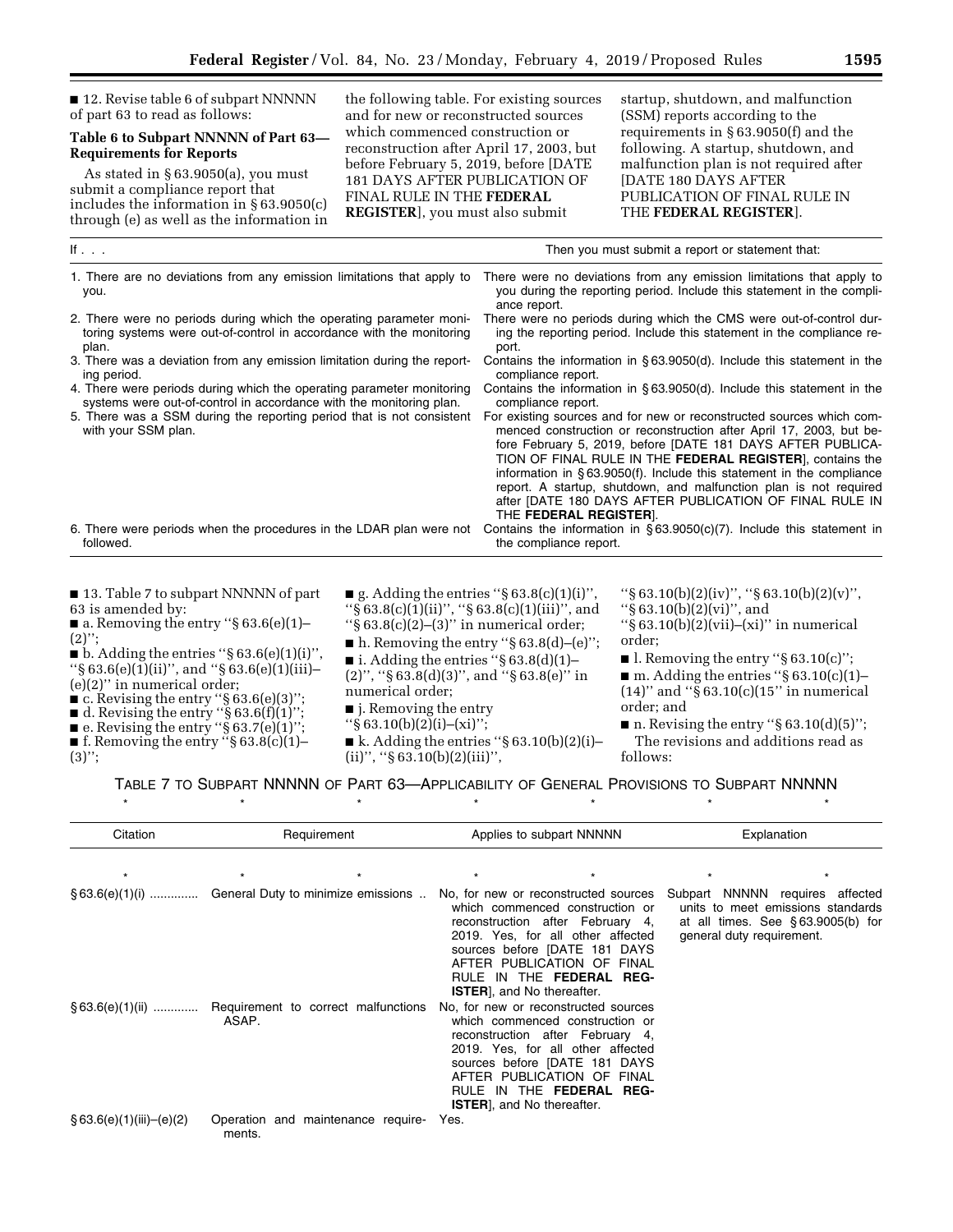٠

|                 |                                                                                                                        |                                                                                                                                                                                                                                                                                                                                                                                                                                                                                                                                  | $\star$                                                                                                                                                                                                                                                                                   |
|-----------------|------------------------------------------------------------------------------------------------------------------------|----------------------------------------------------------------------------------------------------------------------------------------------------------------------------------------------------------------------------------------------------------------------------------------------------------------------------------------------------------------------------------------------------------------------------------------------------------------------------------------------------------------------------------|-------------------------------------------------------------------------------------------------------------------------------------------------------------------------------------------------------------------------------------------------------------------------------------------|
| Citation        | Requirement                                                                                                            | Applies to subpart NNNNN                                                                                                                                                                                                                                                                                                                                                                                                                                                                                                         | Explanation                                                                                                                                                                                                                                                                               |
|                 |                                                                                                                        | No, for new or reconstructed sources<br>which commenced construction or<br>reconstruction after February 4,<br>2019. Yes, for all other affected<br>sources before [DATE 181 DAYS<br>AFTER PUBLICATION OF FINAL<br>RULE IN THE FEDERAL REG-<br><b>ISTER</b> ], and No thereafter.<br>No, for new or reconstructed sources<br>which commenced construction or<br>reconstruction after February 4,<br>2019. Yes, for all other affected<br>sources before [DATE 181 DAYS<br>AFTER PUBLICATION OF FINAL<br>RULE IN THE FEDERAL REG- |                                                                                                                                                                                                                                                                                           |
|                 |                                                                                                                        | <b>ISTER</b> ], and No thereafter.                                                                                                                                                                                                                                                                                                                                                                                                                                                                                               |                                                                                                                                                                                                                                                                                           |
| $\S$ 63.7(e)(1) | Conditions for conducting perform-<br>ance tests.                                                                      | No, for new or reconstructed sources<br>which commenced construction or<br>reconstruction after February 4,<br>2019. Yes, for all other affected<br>sources before [DATE 181 DAYS<br>AFTER PUBLICATION OF FINAL<br>RULE IN THE FEDERAL REG-<br><b>ISTER</b> ], and No thereafter.                                                                                                                                                                                                                                                | See §63.9020(a) for<br>performance<br>testing requirements.                                                                                                                                                                                                                               |
|                 |                                                                                                                        |                                                                                                                                                                                                                                                                                                                                                                                                                                                                                                                                  |                                                                                                                                                                                                                                                                                           |
|                 | § 63.8(c)(1)(i)  General duty to minimize emissions No, for new or reconstructed sources<br>and CMS operation.         | which commenced construction or<br>reconstruction after February 4,<br>2019. Yes, for all other affected<br>sources before [DATE 181 DAYS<br>AFTER PUBLICATION OF FINAL<br>RULE IN THE FEDERAL REG-<br><b>ISTER</b> ], and No thereafter.                                                                                                                                                                                                                                                                                        |                                                                                                                                                                                                                                                                                           |
|                 | $\S 63.8(c)(1)(ii)$ Continuous monitoring system O&M<br>§ 63.8(c)(1)(iii)  Requirement to develop SSM Plan for<br>CMS. | No, for new or reconstructed sources<br>which commenced construction or<br>reconstruction after February 4,<br>2019. Yes, for all other affected<br>sources before [DATE 181 DAYS<br>AFTER PUBLICATION OF FINAL<br>RULE IN THE FEDERAL REG-<br><b>ISTER</b> , and No thereafter.                                                                                                                                                                                                                                                 | Applies as modified by $\S$ 63.9005(d).                                                                                                                                                                                                                                                   |
| §63.8(c)(2)–(3) | Continuous monitoring system O&M                                                                                       | Yes                                                                                                                                                                                                                                                                                                                                                                                                                                                                                                                              | Applies as modified by $\S 63.9005(d)$                                                                                                                                                                                                                                                    |
|                 |                                                                                                                        |                                                                                                                                                                                                                                                                                                                                                                                                                                                                                                                                  |                                                                                                                                                                                                                                                                                           |
|                 | formance evaluation.                                                                                                   |                                                                                                                                                                                                                                                                                                                                                                                                                                                                                                                                  |                                                                                                                                                                                                                                                                                           |
|                 |                                                                                                                        | No, for new or reconstructed sources<br>which commenced construction or<br>reconstruction after February 4,<br>2019. Yes, for all other affected<br>sources before [DATE 181 DAYS<br>AFTER PUBLICATION OF FINAL<br>RULE IN THE FEDERAL REG-                                                                                                                                                                                                                                                                                      | See $$63.9005(d)(5)$ for written proce-<br>dures for CMS.                                                                                                                                                                                                                                 |
|                 |                                                                                                                        | <b>ISTER</b> ], and No thereafter.                                                                                                                                                                                                                                                                                                                                                                                                                                                                                               | Applies as modified by $\S$ 63.9005(d).                                                                                                                                                                                                                                                   |
|                 |                                                                                                                        |                                                                                                                                                                                                                                                                                                                                                                                                                                                                                                                                  |                                                                                                                                                                                                                                                                                           |
|                 | §63.10(b)(2)(i)-(ii)  Records related to SSM periods  No, for new or reconstructed sources                             | which commenced construction or<br>reconstruction after February 4,<br>2019. Yes, for all other affected<br>sources before [DATE 181 DAYS<br>AFTER PUBLICATION OF FINAL<br>RULE IN THE FEDERAL REG-<br><b>ISTER</b> ], and No thereafter.                                                                                                                                                                                                                                                                                        | See 63.9055 for recordkeeping of (1)<br>date, time and duration; (2) listing of<br>affected source or equipment, and<br>an estimate of the quantity of each<br>regulated pollutant emitted over the<br>standard; and (3) actions to mini-<br>mize emissions and correct the fail-<br>ure. |
|                 | § 63.10(b)(2)(iii)  Maintenance Records                                                                                | Yes.                                                                                                                                                                                                                                                                                                                                                                                                                                                                                                                             |                                                                                                                                                                                                                                                                                           |

TABLE 7 TO SUBPART NNNNN OF PART 63—APPLICABILITY OF GENERAL PROVISIONS TO SUBPART NNNNN—Continued

 $\equiv$